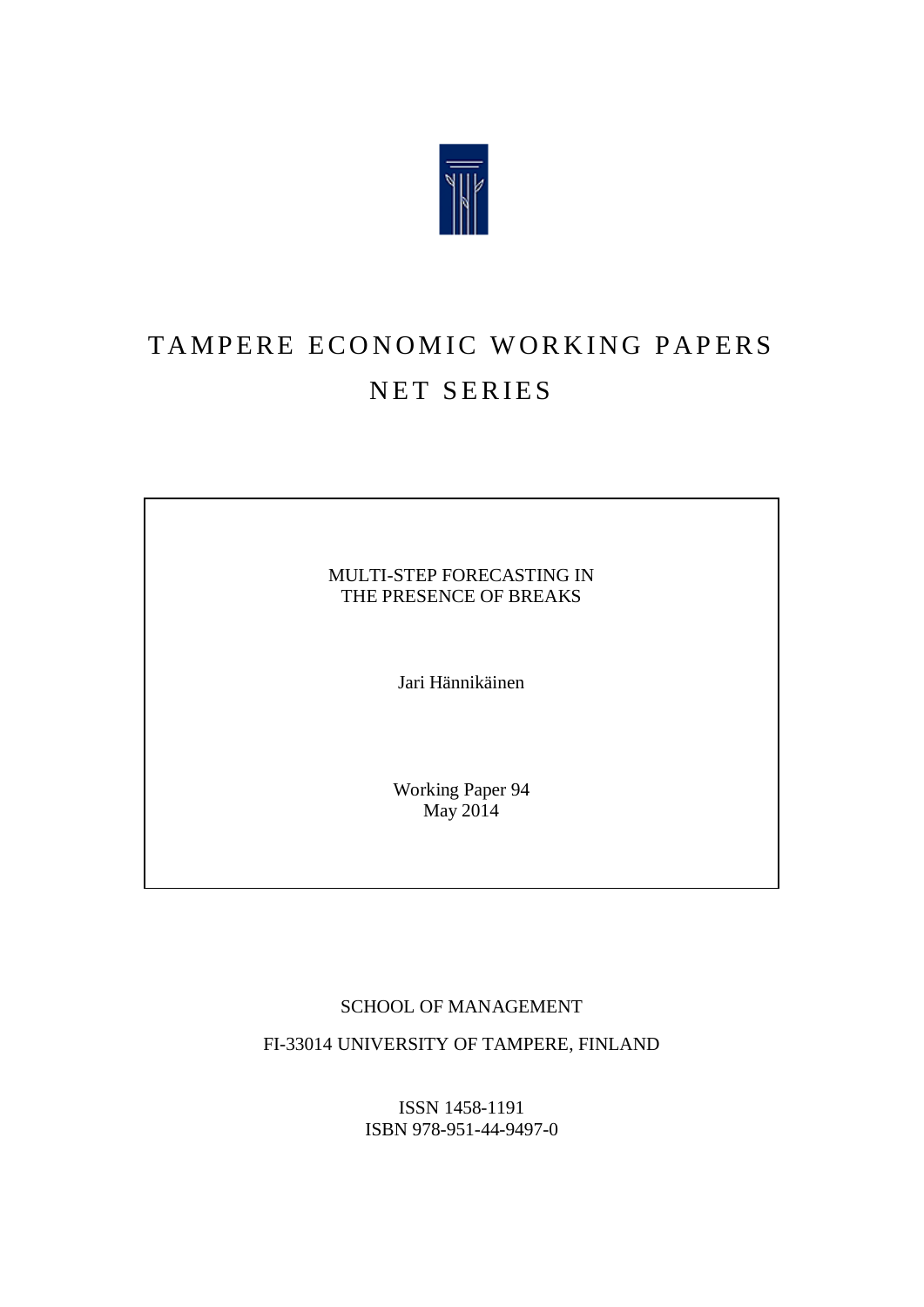## Multi-step forecasting in the presence of breaks<sup>\*</sup>

Jari Hännikäinen<sup>†</sup>

May 2014

#### Abstract

This paper analyzes the relative performance of multi-step forecasting methods in the presence of breaks and data revisions. Our Monte Carlo simulations indicate that the type and the timing of the break affect the relative accuracy of the methods. The iterated method typically performs the best in unstable environments, especially if the parameters are subject to small breaks. This result holds regardless of whether data revisions add news or reduce noise. Empirical analysis of real-time U.S. output and inflation series shows that the alternative multi-step methods only episodically improve upon the iterated method.

Keywords: Structural breaks, multi-step forecasting, intercept correction,

real-time data

JEL codes: C22, C53, C82

†School of Management, University of Tampere, Kanslerinrinne 1, 33014 Tampere, Finland E-mail: jari.hannikainen@uta.fi Phone: +358 50 318 5975 Fax: +358 3 3551 7214

<sup>\*</sup>I would like to thank Henri Nyberg, Jukka Lahtonen, Sami Oinonen, Jari Vainiomäki and participants of the FDPE Econometrics Workshop in Helsinki, Hecer Time Series Econometrics seminar in Helsinki, Allecon seminar in Jyväskylä, and the XXXVI Annual Meeting of the Finnish Economic Association in Kuopio for helpful comments and discussions. Financial support from FDPE is gratefully acknowledged. All mistakes are mine.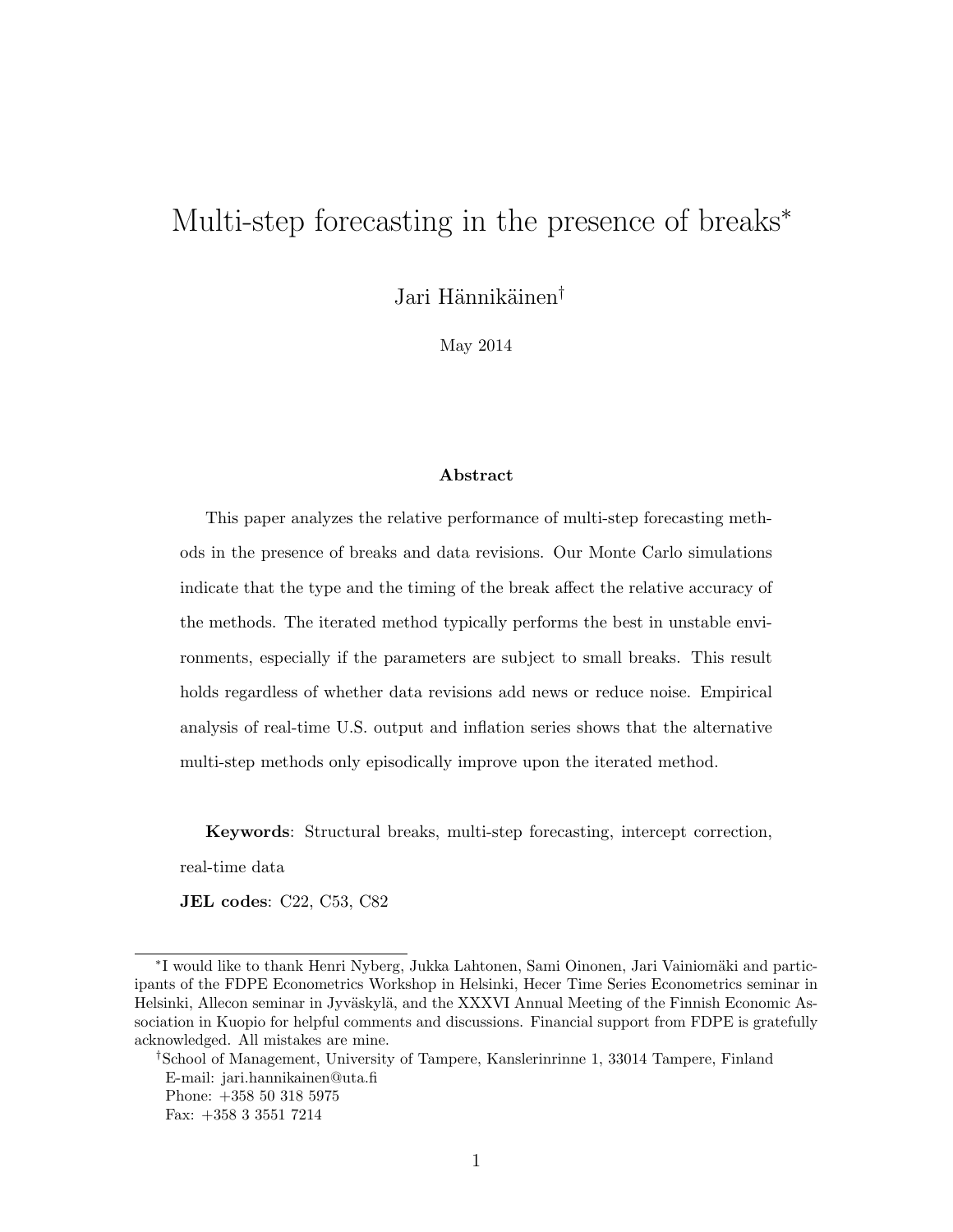## 1. Introduction

The medium- and long-term prospects of the economy are important for consumers, investors, and policymakers. For example, it is well known that monetary policy affects the economy with a long lag. As a result, central banks conduct forward-looking monetary policy, i.e., central banks' interest rate decisions are based on their forecasts of future output growth, unemployment, and inflation. Given the importance of the medium- and long-term economic outlook, economists provide forecasts of key macroeconomic time series several periods ahead in time. These macroeconomic series are often serially correlated, implying that their own past values are themselves useful predictors. Therefore, autoregressive (AR) models are used extensively in economic forecasting. Despite their parsimonious form, it appears to be difficult to outperform AR models in practice (see, e.g., Elliott and Timmermann, 2008; Rossi, 2013; Stock and Watson, 2003).

When generating a multi-step forecast, a forecaster has to decide whether to use the iterated or direct forecasting strategy. In the iterated approach, forecasts are made using a one-period ahead model, iterated forward for the desired number of periods. A central feature of the iterated approach is that the model specification is the same regardless of the forecast horizon. Direct forecasts, on the other hand, are made using a horizon-specific model. Thus, a forecaster estimates a separate model for each forecast horizon. The theoretical literature analyzing the relative merits of the iterated versus the direct forecast methods includes, e.g., Bao (2007), Brown and Mariano (1989), Chevillon and Hendry (2005), Clements and Hendry (1996b, 1998), Findley (1985), Hoque et al. (1988), Ing (2003), Schorfheide (2005), and Weiss (1991). This literature emphasizes that the choice between iterated and direct multi-step forecasts is not clear cut, but rather involves a trade-off between bias and estimation variance. The iterated method uses the largest available data sample in the estimation and thus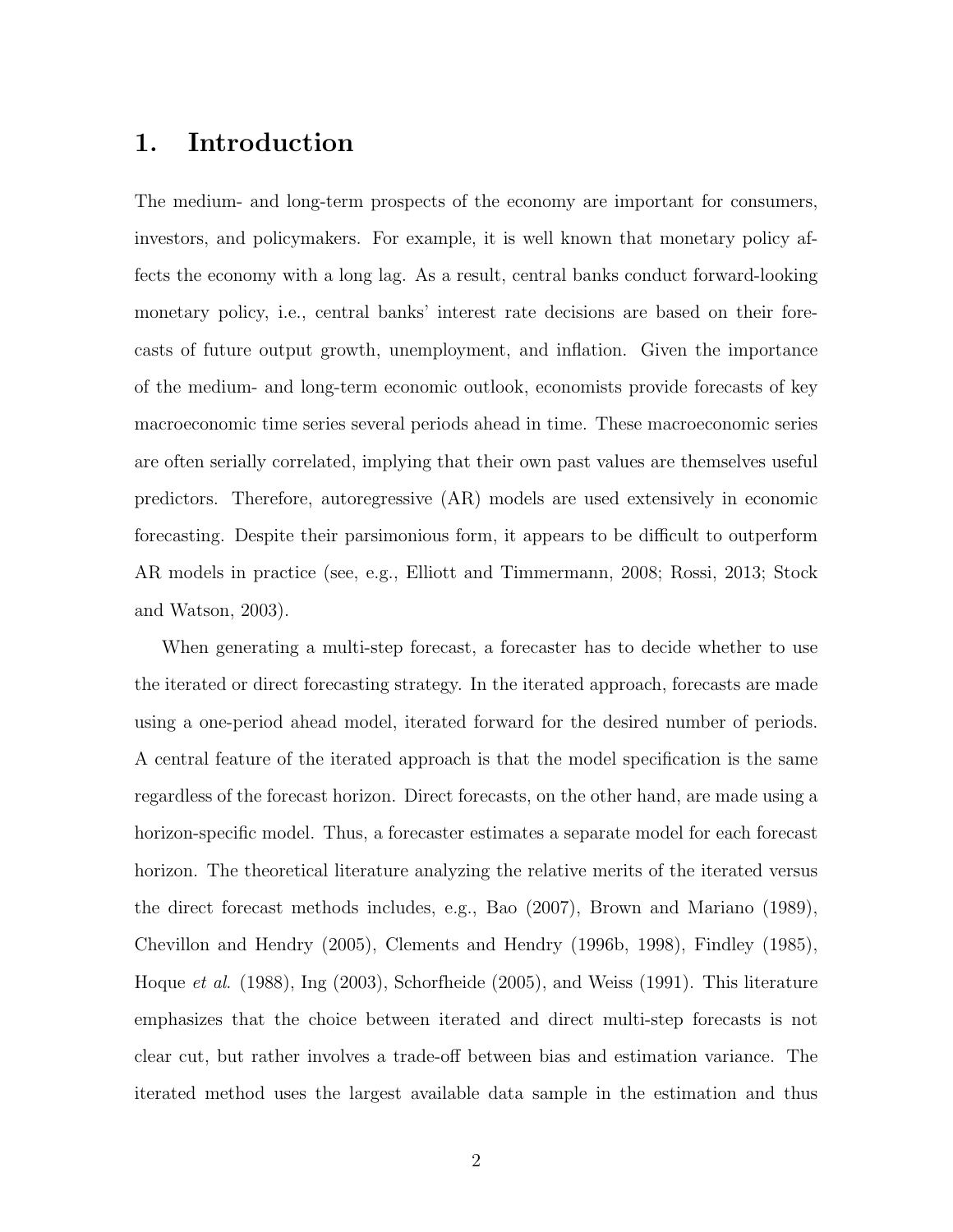produces more efficient parameter estimates than the direct method. In contrast, direct forecasts are more robust to model misspecification. Which element, the bias or the estimation variance, dominates in the composition of the mean squared forecast error (MSFE) values in practice depends on the sample size, the forecast horizon, and the (unknown) underlying DGP, and therefore the question of which method to use cannot be decided ex ante on theoretical grounds alone. Hence, the question of which multi-step forecasting method to use is an empirical one. In their empirical analysis of 170 U.S. monthly macroeconomic time series, Marcellino et al. (2006) and Pesaran et al. (2011) find that the iterated approach typically outperforms the direct approach, especially if the sample size is small, if the forecast horizon is long, and if long lags of the variables are included in the forecasting model.

Although the parameters in many of the macroeconomic time series are unstable over time (Stock and Watson, 1996), work on multi-step forecasting in the presence of breaks has been virtually absent from the literature. However, it is widely accepted that structural breaks play a central role in economic forecasting (see, e.g., Clements and Hendry, 2006; Elliott and Timmermann, 2008; Rossi, 2013). Forecast errors are typically very large after structural breaks. Furthermore, it is possible that a forecasting model that performed well before the break performs poorly after the break. Forecasting models often systematically under- or over-predict in the presence of structural instability. Therefore, one way to improve their forecast accuracy in an unstable environment is to use intercept corrections, advocated by Clements and Hendry (1996a, 1998). Intercept corrections are based on the idea that if the forecasts systematically differ from the true values, i.e., if the forecast errors are systematically either positive or negative, then adjusting the mechanistic, model-based forecast by the previous forecast error (or an average of the most recent errors) should reduce the forecast bias and hence improve forecast performance.

Another issue that has been overlooked in the multi-step forecasting literature is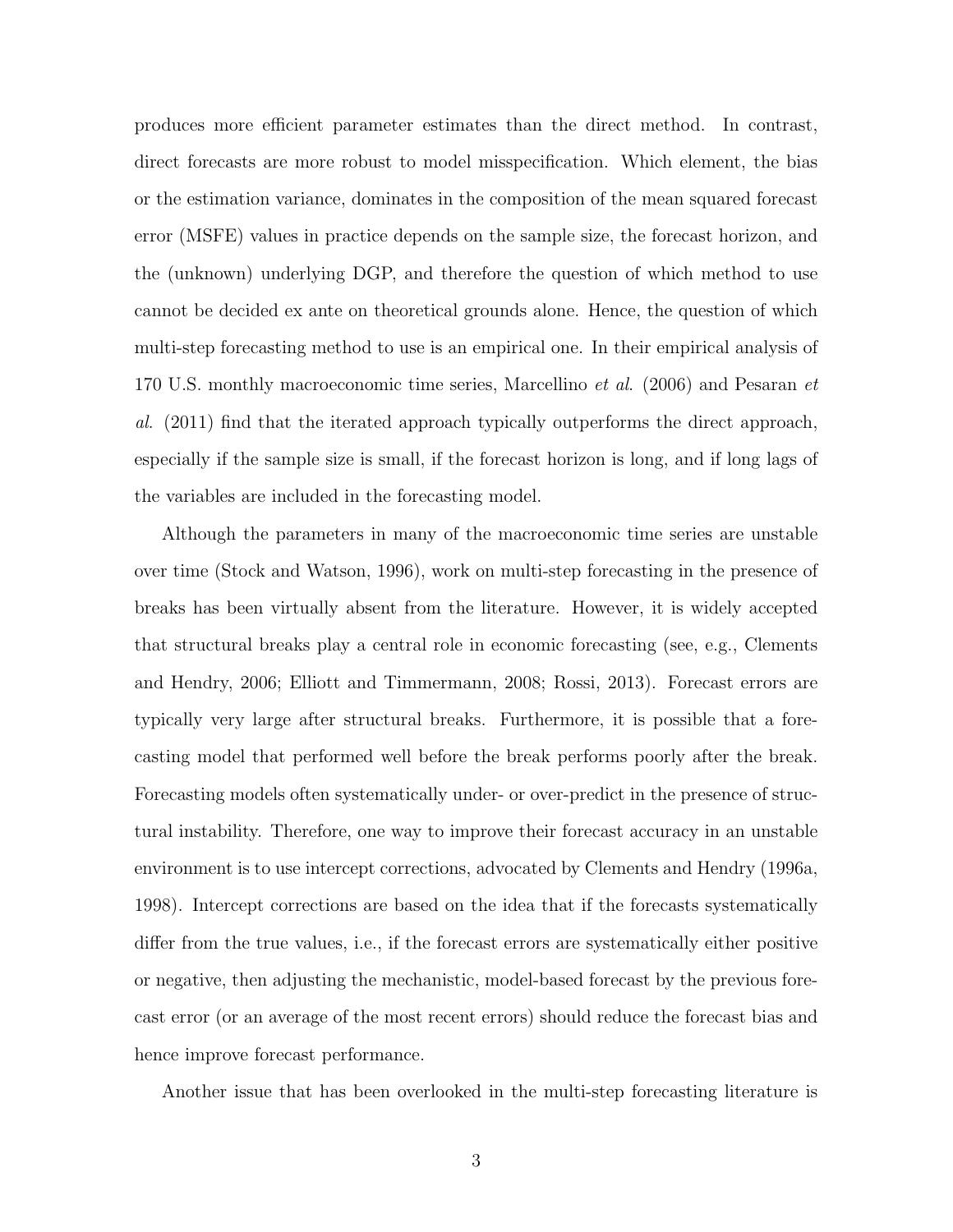the fact that key macroeconomic data, such as GDP and inflation series, are subject to revisions. The real-time nature of macroeconomic time series is potentially important for the relative performance of multi-step forecasting methods for at least three reasons. First, because data revisions are usually quite large, the parameters estimated on the final revised data may differ considerably from those estimated on the real-time data. Second, data revisions can also affect the dynamic lag structure of the forecasting model. Finally, real-time forecasts are conditioned on the first-release or lightly revised data actually available at each forecast origin, whereas forecasts based on the final revised data are conditioned on the latest available observations of each forecast origin. Practical forecasting is inherently a real-time exercise and thus the relative accuracy of multi-step forecasting methods should be evaluated using real-time data.

The main contributions of this paper are as follows. First, we analyze the relative performance of multi-step forecasting methods in the presence of breaks through Monte Carlo simulations. Our comparison includes the iterated and direct AR models and various forms of intercept correction. We consider several break processes, including changes in the intercept, autoregressive parameter, and error variance. We also examine how the timing of the break affects the accuracy of the methods. Second, we take into account in our simulations that most macroeconomic time series are subject to data revisions. A novelty of our simulation framework is that data revisions can either add news or reduce noise (see, e.g., Mankiw and Shapiro, 1986). The distinction between news and noise revisions allows us to study whether the properties of the revision process matter for the multi-period forecasting problem. Finally, the real-time accuracy of the multi-step forecasting methods for four key U.S. macroeconomic time series, namely, real GDP, industrial production, GDP deflator, and personal consumption expenditures (PCE) inflation, is compared.

The remainder of this paper is organized as follows. Section 2 introduces the notation and the statistical framework. Section 3 provides a brief overview of the multi-step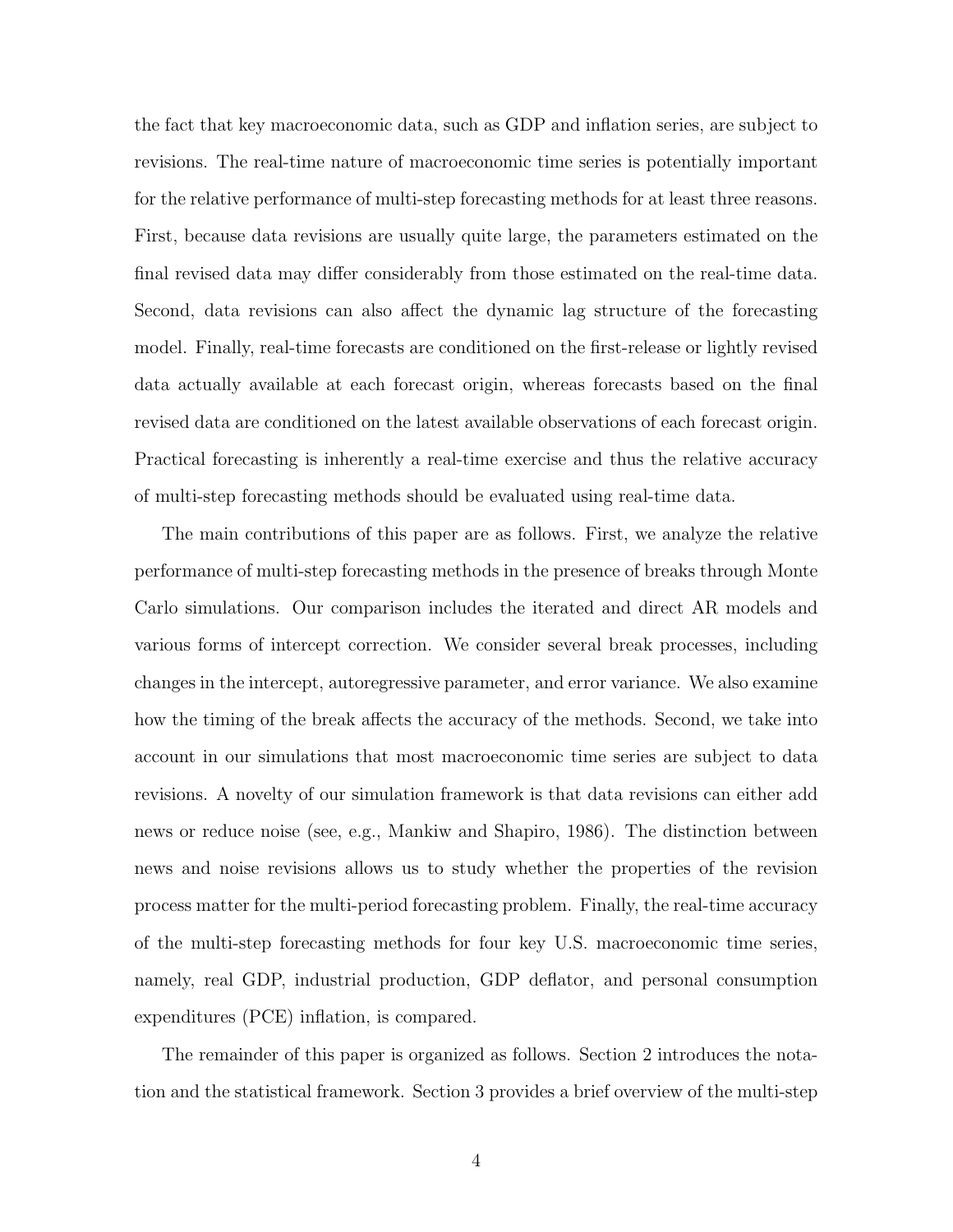forecasting methods. Section 4 presents the Monte Carlo simulation results and Section 5 presents the empirical results. Section 6 concludes.

#### 2. Statistical framework

Key macroeconomic time series are published with a lag and are subject to revisions. For instance, a forecaster at period  $T+1$  has access to the vintage  $T+1$  values of GDP up to time period  $T$ . In addition, because of data revisions, the first-released value and the final value for a period may differ substantially. These two features of realtime data clearly matter for forecasting. As a result, we incorporate the publication lag and data revisions into our statistical framework. The statistical framework used in this paper follows that adopted in Jacobs and van Norden (2011), Clements and Galvão (2013), and Hännikäinen (2014). It relates a data vintage estimate to the true value plus an error or errors. More specifically, the period  $t + s$  vintage estimate of the value of y in period t, denoted by  $y_t^{t+s-1}$  $y_t^{t+s-1}$  $y_t^{t+s-1}$ , where  $s = 1, ..., l^2$  $s = 1, ..., l^2$ , can be expressed as the sum of the true value  $\tilde{y}_t$ , a news component  $v_t^{t+s}$ , and a noise component  $\varepsilon_t^{t+s}$ , i.e.,  $y_t^{t+s} = \tilde{y}_t + v_t^{t+s} + \varepsilon_t^{t+s}.$ 

In this framework, revisions either add news or reduce noise. Data revisions are news if they are uncorrelated with the previously published vintages,  $cov(y_t^{t+k}, v_t^{t+s}) = 0$  $\forall k \leq s$ . On the other hand, data revisions reduce noise if each vintage release is equal to the true value plus a noise. Noise revisions are uncorrelated with the true values,  $cov(\tilde{y}_t, \varepsilon_t^{t+s}) = 0$ . For further discussion of the properties of news and noise revisions, see Croushore (2011) and Jacobs and van Norden (2011).

We stack the l different vintage estimates of  $y_t$ ,  $v_t$  and  $\varepsilon_t$  into vectors  $y_t$  =  $(y_t^{t+1},..., y_t^{t+l})'$ ,  $\mathbf{v}_t = (v_t^{t+1},..., v_t^{t+l})'$  and  $\boldsymbol{\varepsilon}_t = (\varepsilon_t^{t+1},..., \varepsilon_t^{t+l})'$ , respectively. Using these

<span id="page-5-1"></span><span id="page-5-0"></span><sup>1</sup>Throughout this section, superscripts refer to vintages and subscripts to time periods.

<sup>&</sup>lt;sup>2</sup>Following Clements and Galvão (2013), we assume that we observe l different estimates of  $y_t$ before the true value,  $\tilde{y}_t$ , is observed. In practice, however, data may continue to be revised forever, so the true value may never be observed.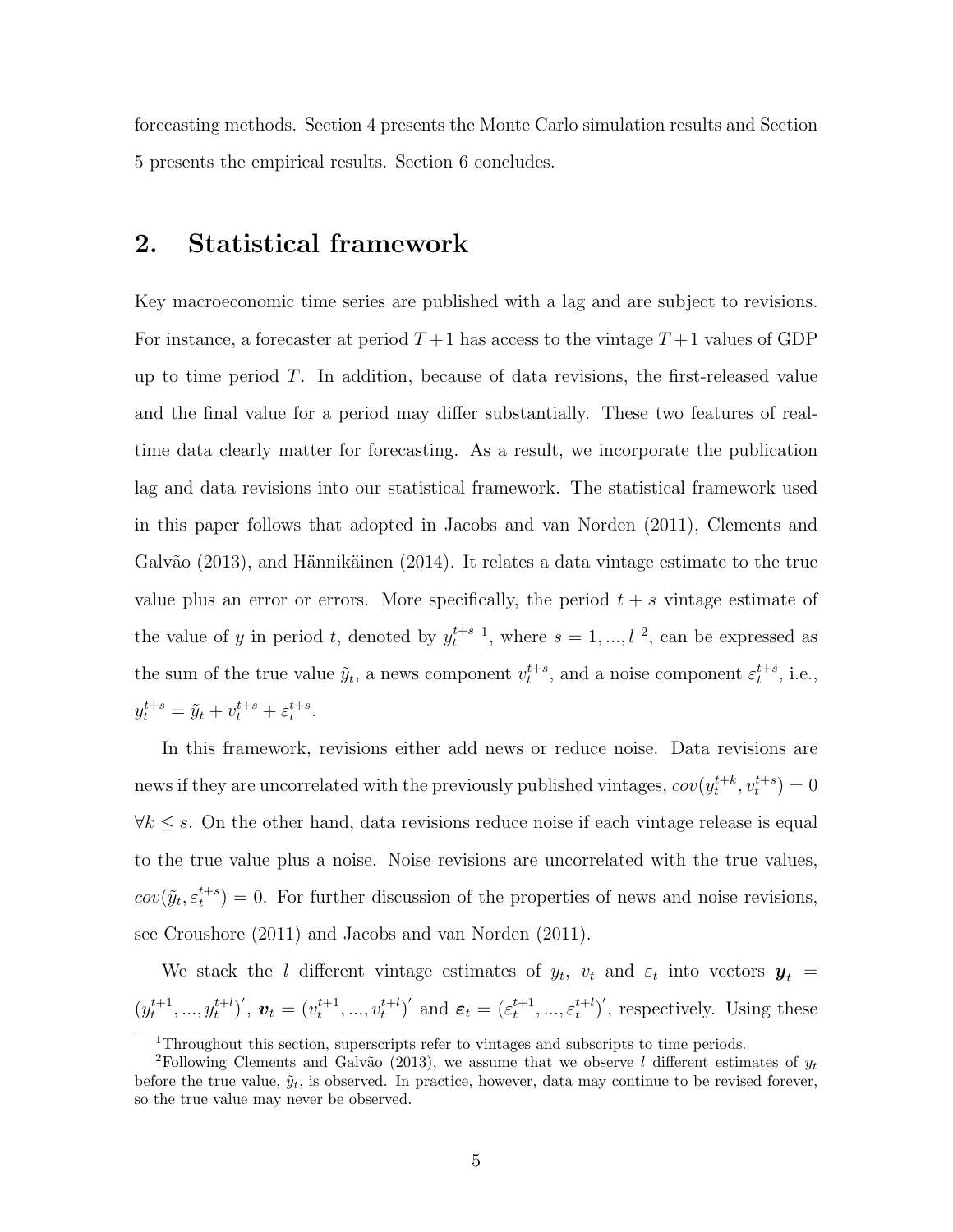vectors we can express each vintage of  $y_t$  as follows

$$
\boldsymbol{y}_t = \boldsymbol{i}\tilde{y}_t + \boldsymbol{v}_t + \boldsymbol{\varepsilon}_t,\tag{1}
$$

where i is an  $l \times 1$  vector of ones. For simplicity, we consider an AR(1) process for the true values and assume that a single break has occurred at time  $T_1^3$  $T_1^3$ 

$$
\tilde{y}_t = \begin{cases}\n\rho_1 + \sum_{i=1}^l \mu_{v1_i} + \beta_1 \tilde{y}_{t-1} + \sigma_1 \eta_{1t} + \sum_{i=1}^l \sigma_{v1_i} \eta_{2t,i}, & \text{for } t \le T_1, \\
\rho_2 + \sum_{i=1}^l \mu_{v2_i} + \beta_2 \tilde{y}_{t-1} + \sigma_2 \eta_{1t} + \sum_{i=1}^l \sigma_{v2_i} \eta_{2t,i}, & \text{for } t > T_1,\n\end{cases}
$$
\n(2)

where  $v_{j,i,t} = \mu_{vj_i} + \sigma_{vj_i}\eta_{2t,i}$  (for  $j = 1,2$  and  $i = 1,...,l$ ) denote news and both  $\eta_{1t}$  and  $\eta_{2t,i}$  are i.i.d. (0,1) disturbances. This setup allows for changes in the error variance, the intercept, and the slope immediately after the break.

The news and noise components in (1) before and after the break are specified by

$$
\boldsymbol{v}_{1t} = \begin{bmatrix} v_{1t}^{t+1} \\ v_{1t}^{t+2} \\ \vdots \\ v_{1t}^{t+l} \end{bmatrix} = - \begin{bmatrix} \sum_{i=1}^{l} \mu_{v1_i} \\ \sum_{i=2}^{l} \mu_{v1_i} \\ \vdots \\ \sum_{i=1}^{l} \mu_{v1_i} \end{bmatrix} - \begin{bmatrix} \sum_{i=1}^{l} \sigma_{v1_i} \eta_{2t,i} \\ \sum_{i=2}^{l} \sigma_{v1_i} \eta_{2t,i} \\ \vdots \\ \sum_{i=1}^{l} \sigma_{v1_i} \eta_{2t,i} \end{bmatrix}, \boldsymbol{\varepsilon}_{1t} = \begin{bmatrix} \varepsilon_{1t}^{t+1} \\ \varepsilon_{1t}^{t+2} \\ \vdots \\ \varepsilon_{1t}^{t+l} \end{bmatrix} = - \begin{bmatrix} \mu_{\varepsilon 1} \\ \mu_{\varepsilon 1} \\ \vdots \\ \mu_{\varepsilon 1} \end{bmatrix} + \begin{bmatrix} \sigma_{\varepsilon 11} \eta_{3t,1} \\ \sigma_{\varepsilon 12} \eta_{3t,2} \\ \vdots \\ \sigma_{\varepsilon 1l} \eta_{3t,l} \end{bmatrix}
$$
(3)

<span id="page-6-0"></span><sup>3</sup>Eklund et al. (2013), Hännikäinen (2014), and Pesaran and Timmermann (2005) also focus on an AR(1) model in the presence of breaks.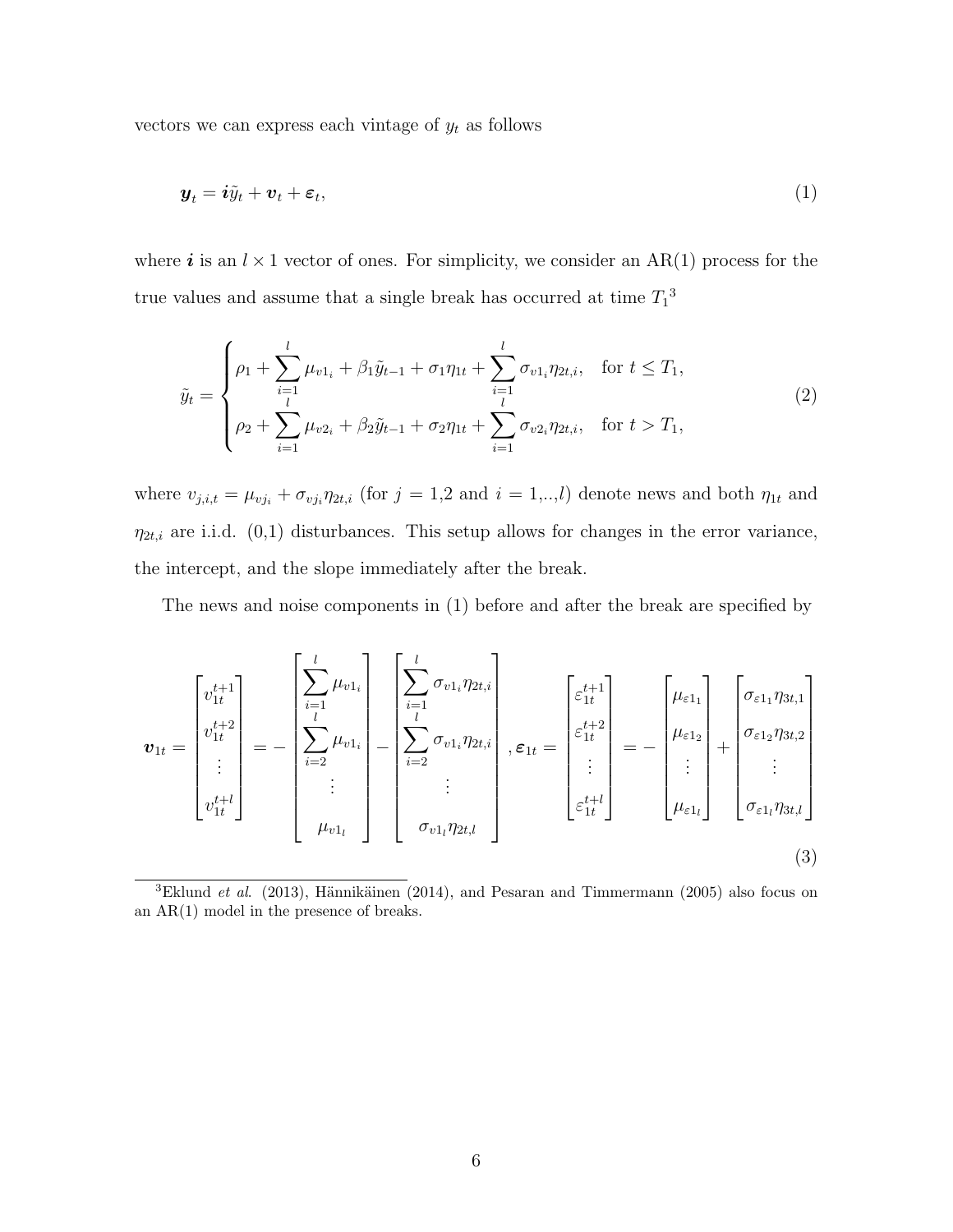for  $t \leq T_1$  and

$$
\boldsymbol{v}_{2t} = \begin{bmatrix} v_{2t}^{t+1} \\ v_{2t}^{t+2} \\ \vdots \\ v_{2t}^{t+l} \end{bmatrix} = - \begin{bmatrix} \sum_{i=1}^{l} \mu_{v2_i} \\ \sum_{i=2}^{l} \mu_{v2_i} \\ \vdots \\ \sum_{i=2}^{l} \mu_{v2_i} \end{bmatrix} - \begin{bmatrix} \sum_{i=1}^{l} \sigma_{v2_i} \eta_{2t,i} \\ \sum_{i=2}^{l} \sigma_{v2_i} \eta_{2t,i} \\ \vdots \\ \sum_{i=2}^{l} \sigma_{v2_i} \eta_{2t,i} \end{bmatrix}, \boldsymbol{\varepsilon}_{2t} = \begin{bmatrix} \varepsilon_{2t}^{t+1} \\ \varepsilon_{2t}^{t+2} \\ \vdots \\ \varepsilon_{2t}^{t+l} \end{bmatrix} = - \begin{bmatrix} \mu_{\varepsilon 2_1} \\ \mu_{\varepsilon 2_2} \\ \vdots \\ \mu_{\varepsilon 2_l} \end{bmatrix} + \begin{bmatrix} \sigma_{\varepsilon 2_1} \eta_{3t,1} \\ \sigma_{\varepsilon 2_2} \eta_{3t,2} \\ \vdots \\ \sigma_{\varepsilon 2_l} \eta_{3t,l} \end{bmatrix}
$$
\n(4)

for  $t > T_1$ .

The shocks are assumed to be mutually independent. Otherwise stated, if  $\eta_t =$  $\left[ \eta_{1t}, \boldsymbol{\eta}^{\prime}_2 \right]$  $_{2t}^{\prime},$   $\boldsymbol{\eta}_{3}^{\prime}$  $\left[\begin{smallmatrix} \mathcal{J}_{3t} \end{smallmatrix}\right]^\prime$ , then  $E(\boldsymbol{\eta}_t) = \mathbf{0}$  and  $E(\boldsymbol{\eta}_t \boldsymbol{\eta}_t^\prime)$  $t<sub>t</sub>(t) = I$ . We assume that  $\tilde{y}<sub>t</sub>$  is a stationary process, so that  $|\beta_j| < 1$  (for  $j = 1,2$ ). Because  $\tilde{y}_t$  is a stationary process and both the news and noise terms are stationary,  $y_t$  is also a stationary process. The means of the news and noise terms, denoted by  $\mu_{v j_i}$  and  $\mu_{\varepsilon j_i}$  (for  $j = 1, 2$  and  $i = 1, ..., l$ ), are allowed to be non-zero. This is an important feature because the previous literature has found that revisions to macroeconomic data typically have non-zero means (see, e.g., Aruoba, 2008; Croushore, 2011; Clements and Galvão, 2013).

#### 3. Methods for multi-step forecasting

In this section, we explain how the multi-step forecasts are computed in the iterated and direct approaches. We assume that the variable of interest,  $y_t$ , is a stationary process. For simplicity, we focus on an  $AR(1)$  model. The generalization to  $AR(p)$ models is straightforward.

Iterated forecasts are made using a one-period ahead model, iterated forward for the required number of periods. The one-step ahead AR model for  $y_t$ , ignoring data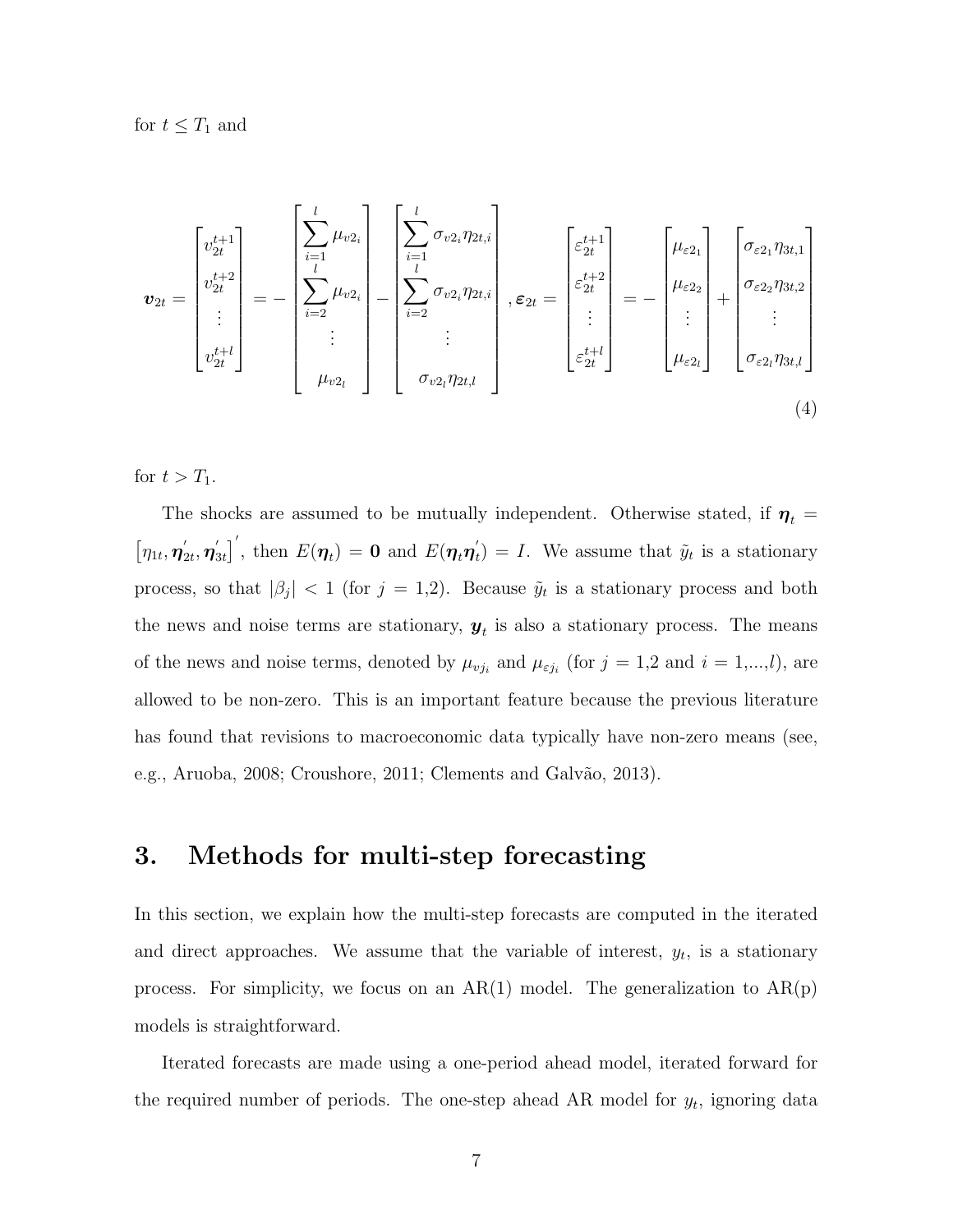revisions, is

$$
y_{t+1} = \alpha + \beta y_t + \varepsilon_t. \tag{5}
$$

The parameters in (5) are estimated by OLS and the iterated forecast of  $y_{t+h}$  is then calculated as follows:

$$
\hat{y}_{t+h|t}^I = \hat{\alpha} + \hat{\beta} \hat{y}_{t+h-1|t}^I,
$$

where  $\hat{y}_{j|t} = y_j$  for  $j = t$ . Note that the same model specification is used for all forecast horizons.

Under the direct approach, the dependent variable in the forecasting model is the multi-step ahead value being forecasted. Thus, a forecaster selects a separate model for each forecast horizon. The direct forecasting model, ignoring data revisions, is

$$
y_{t+h} = \phi + \rho y_t + \varepsilon_{t+h}.\tag{6}
$$

The parameters in (6) are estimated by OLS using data through period  $t$  (i.e.,  $y_t$  is the last observation on the left-hand side of the multi-step regression). Then, the direct forecast of  $y_{t+h}$  is constructed as

$$
\hat{y}_{t+h|t}^D = \hat{\phi} + \hat{\rho} y_t.
$$

As discussed in the Introduction, intercept corrections offer some protection against structural instability. If the forecasting model systematically either under- or overpredicts after a break, intercept corrections based on the previous forecast errors reduce forecast bias. On the other hand, intercept corrections increase forecast error variance.

Following Clements and Hendry (1996a, 1998), we consider three alternative inter-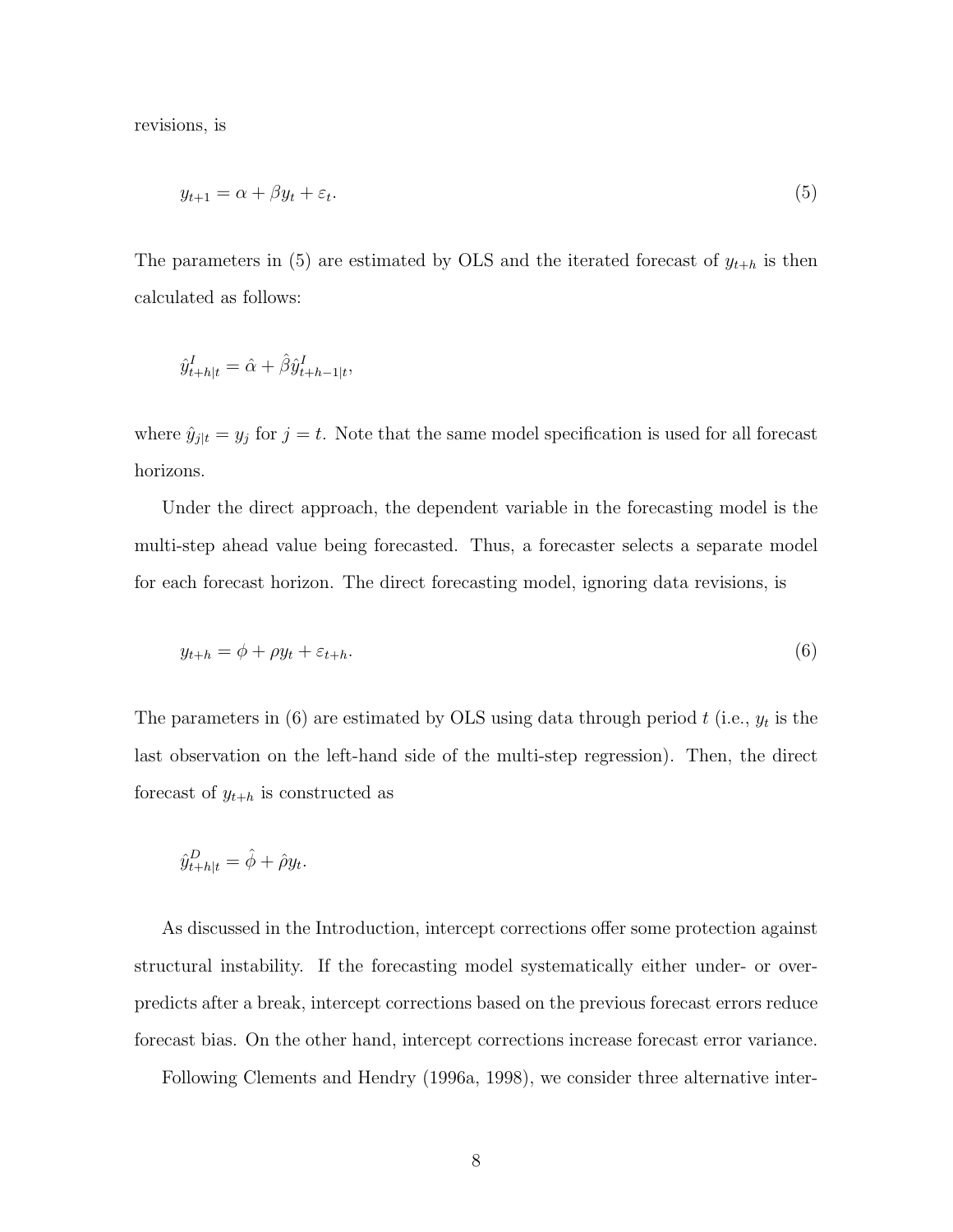cept corrections to the iterated approach. The first strategy is a so-called constant adjustment method, where the adjustment over the forecast period is held constant at the average of the most recent forecast errors, denoted by  $e_t^*$ :

$$
\tilde{y}_{t+h|t}^I = \hat{\alpha} + \hat{\beta} \tilde{y}_{t+h-1|t}^I + e_t^*,
$$

which implies that

$$
\tilde{y}_{t+h|t}^I = \hat{y}_{t+h|t}^I + \sum_{i=0}^{h-1} \hat{\beta}^i e_t^*.
$$

The second strategy only adjusts the one-step ahead forecast. The iterated forecast generated by this one-off adjustment method is

$$
\vec{y}_{t+h|t}^I = \hat{\alpha} + \hat{\beta} \vec{y}_{t+h-1|t}^I, \quad \vec{y}_{t+1|t}^I = \tilde{y}_{t+1|t}^I = \hat{\alpha} + \hat{\beta} y_t + e_t^*,
$$

so that

$$
\vec{y}_{t+h|t}^I = \hat{y}_{t+h|t}^I + \hat{\beta}^{h-1} e_t^*.
$$

The third strategy, called the full-adjustment method, adjusts the model-based forecast by the full amount of the average of the most recent forecast errors:

$$
\bar{y}_{t+h|t}^I = \hat{y}_{t+h|t}^I + e_t^*.
$$

In addition, we consider a full-adjustment to the direct forecasting method. In this case, the average of the most recent forecast errors from the direct model, denoted by  $e_{t,D}^*$ , is used to adjust the model-based forecast:

$$
\bar{y}_{t+h|t}^D = \hat{y}_{t+h|t}^D + e_{t,D}^*.
$$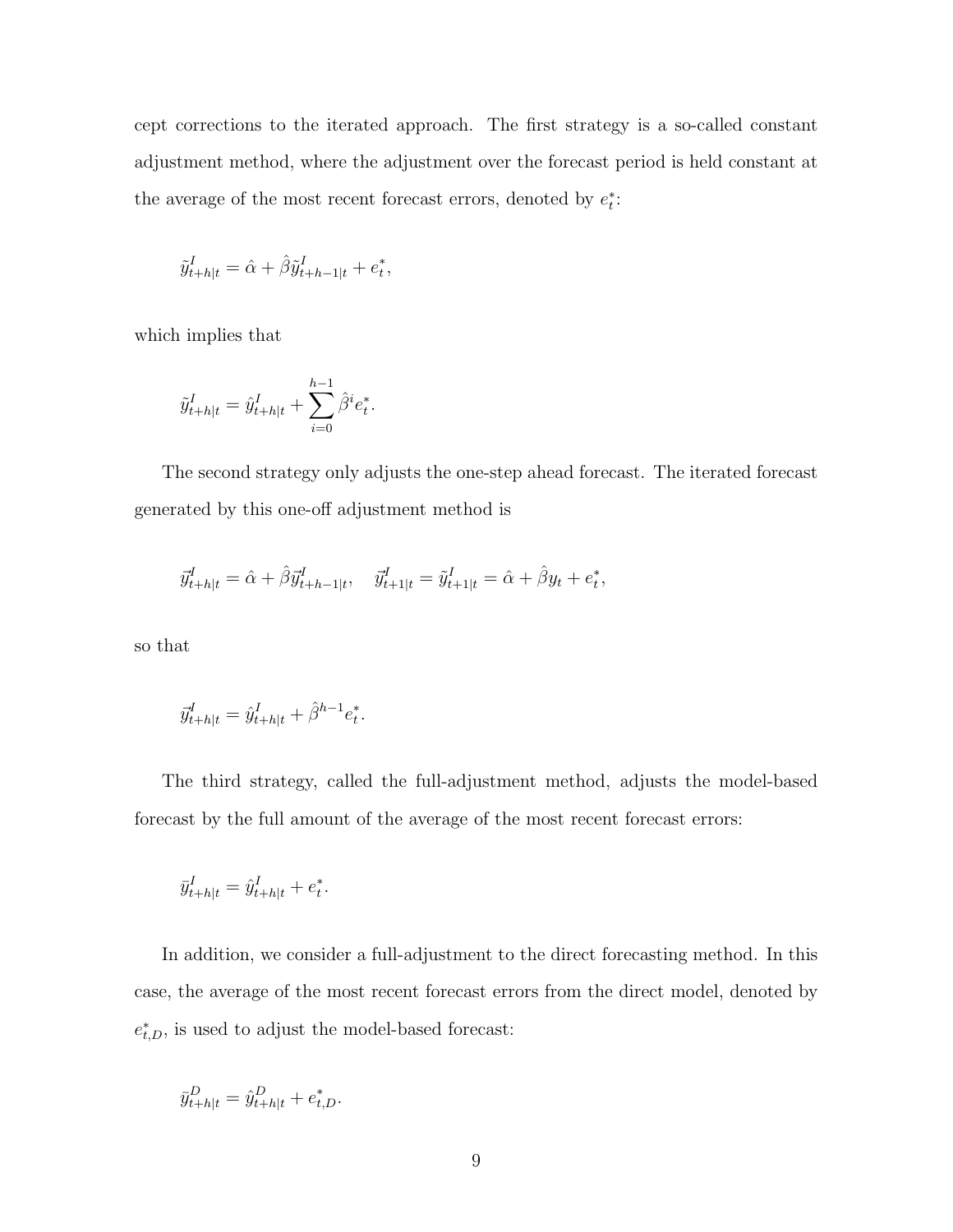### 4. Monte Carlo simulations

In this section, we perform a number of Monte Carlo simulation experiments to evaluate the performance of the multi-step forecasting methods in the presence of breaks. These experiments are based on the statistical framework introduced in Section 2. A sample size of 100 observations, which corresponds to 25 years of quarterly data, is used in the experiments. We assume that a single break has occurred prior to the forecast origin. Because the timing of the break might affect the relative accuracy of the multi-step methods, we consider three different break points:  $T_1 = 25, 50, \text{ and } 99.$ 

We calibrate the parameter values on actual U.S. data following Hännikäinen (2014). The parameters remain constant over time in experiment 1 (see Table 1). In this case, the selected parameter values imply that the mean of the true process lies between 2.0 and 2.5, which corresponds roughly to the average U.S. annual inflation and real GDP growth over the past 25 years. The parameters in experiment 1 are used as pre-break parameters in the rest of the experiments (with the exceptions of experiments 4–5). We consider several break processes. First, we analyze how moderate  $(0.25)$  and large (0.5) changes in the autoregressive parameter in either direction affect the relative performance of the multi-step methods (experiments 2–5). Second, we consider breaks in the error variance. We allow  $\sigma$  to increase from 1.5 to 4.5 (experiment 6) and decrease from 1.5 to 0.5 (experiment 7). Finally, we examine how changes in the constant term affect the accuracy of the methods (experiments 8–9).

We assume that the data revisions are either pure news  $(\sigma_{v_i} \neq 0, \sigma_{\varepsilon_i} = 0$  for  $i =$ 1,..., *l*) or pure noise  $(\sigma_{v_i} = 0, \sigma_{\varepsilon_i} \neq 0 \text{ for } i = 1, ..., l)$ . This allows us to analyze whether the properties of the revision process matter for the relative performance of the multi-step forecasting methods. We set  $l = 14$ , so that we observe 14 different estimates of  $y_t$  before the true value,  $\tilde{y}_t$ , is observed<sup>[4](#page-10-0)</sup>. Consistent with the previous

<span id="page-10-0"></span><sup>&</sup>lt;sup>4</sup>As discussed in Croushore (2011), GDP and inflation data for period t are subject to annual revisions at the end of July of each of the following three years. Our choice  $l = 14$  is motivated by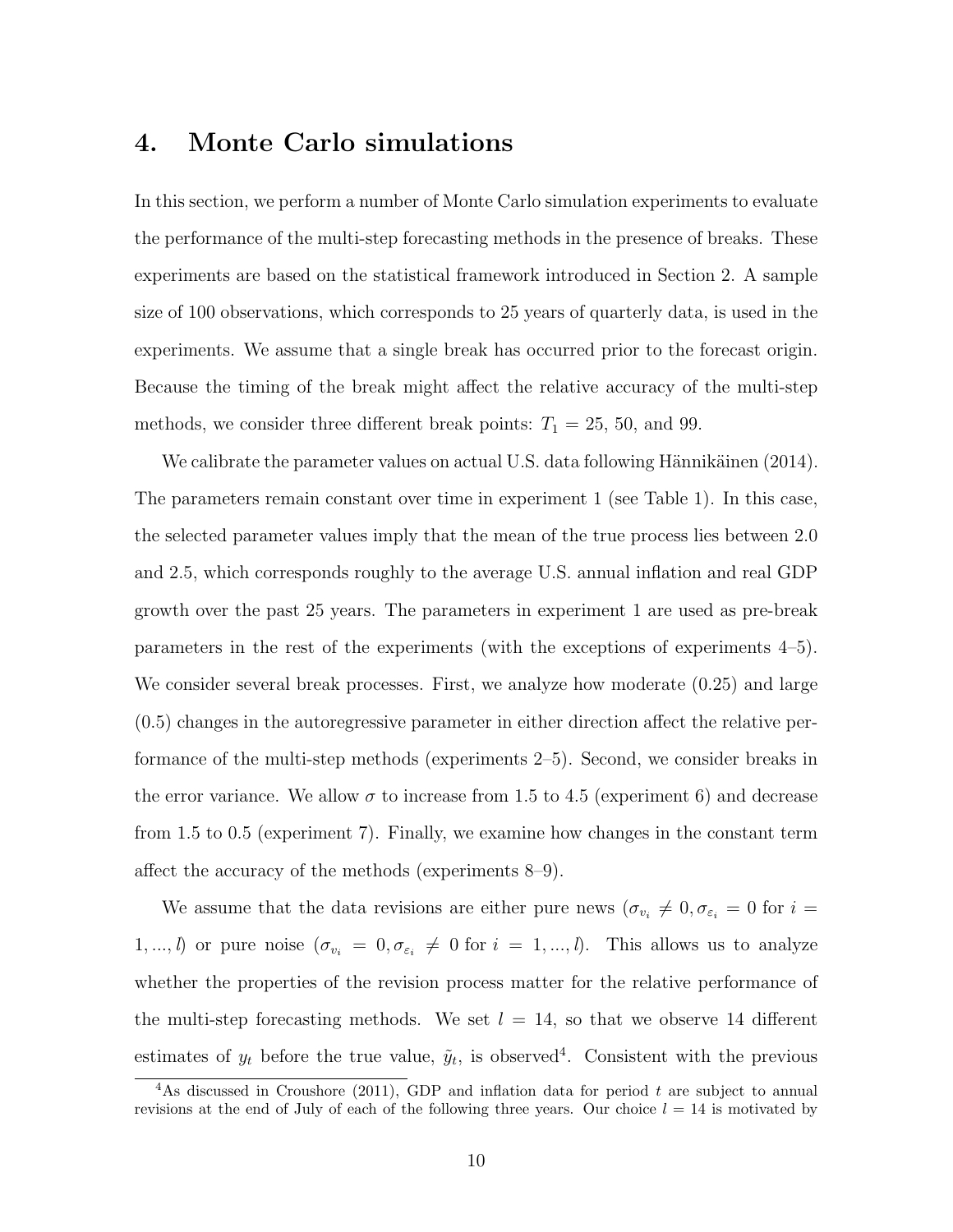work in Clements and Galvão  $(2013)$  and Hännikäinen  $(2014)$ , only the first and fifth revisions are assumed to have non-zero means. The means of these revisions are set to four and two percent of the mean of the first-release data,  $y_t^{t+1}$ , both before and after the break. Similarly, the standard deviation of the first revision is set to 40 percent of the standard deviation of the first-release data. The standard deviations of revisions 2–13 and 14 are set to 20 and 10 percent of the standard deviation of the first-release data, respectively. For convenience, the parameter values used in the Monte Carlo experiments are shown in Table  $1<sup>5</sup>$  $1<sup>5</sup>$  $1<sup>5</sup>$ .

For simplicity, we focus on forecasting the first-release values and assume that the lag structure of the forecasting model is correctly specified, i.e., the forecasts are generated using an  $AR(1)$  model<sup>[6](#page-11-1)</sup>. We estimate the parameters of the forecasting models using the entire data sample from the latest available vintage. Following Clements and Hendry (1996a), the intercept corrections are based on the average of the latest four forecast errors<sup>[7](#page-11-2)</sup>. The iterated multi-step forecasting method is used as a benchmark in our Monte Carlo simulations. For each alternative method we compute MSFE values relative to those produced by the iterated benchmark. Values below (above) unity imply that the candidate method produces more (less) accurate forecasts than the benchmark. Multi-step forecasts are computed for horizons of 2, 4, 8, and 12 periods. The results are based on 10,000 replications and are shown in Tables 2 and 3.

Table 2 shows the relative performance of the multi-step forecasting methods when the data revisions are pure news. The results indicate that the iterated method generates the best forecasts in most of the experiments. In particular, the iterated method

the fact that  $y_t^{t+15}$  will have undergone all the regular revisions irrespectively of which quarter of the year  $t$  falls in. For a similar approach, see Clements and Galvão (2013).

<span id="page-11-0"></span><sup>&</sup>lt;sup>5</sup> Appendix A summarizes the means and standard deviations of the first-release and final data for each experiment. The details of the calibration process are presented in Hännikäinen  $(2014)$ .

<span id="page-11-1"></span><sup>&</sup>lt;sup>6</sup>The results are qualitatively similar if we use the bias correction method suggested by Clements and Galvão (2013) to forecast the final values or if we consider an  $AR(2)$  forecasting model. A full set of results is available upon request.

<span id="page-11-2"></span><sup>7</sup>The general conclusions are the same if the intercept corrections are based on the most recent forecast error or the average of the latest two or three forecast errors.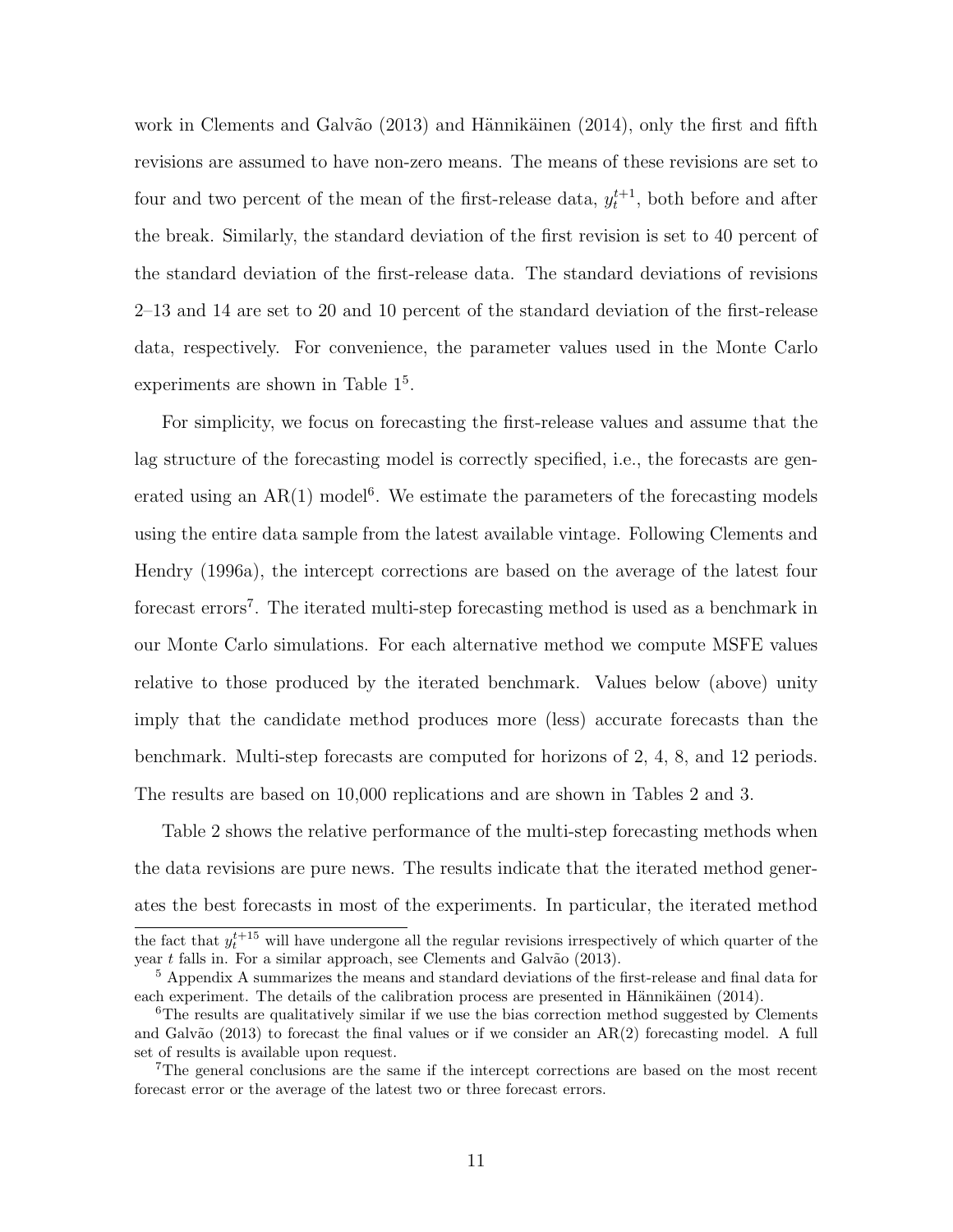dominates the other methods when the parameters remain constant over time (experiment 1), or the variance increases (experiment 6), or the intercept increases (experiment 8). The iterated method also performs particularly well when the autoregressive parameter decreases moderately (experiment 3), or when the constant term decreases (experiment 9), although it does not always deliver the most accurate forecasts. In these few cases, however, the best performing alternative makes only a very slight improvement over the iterated approach. By contrast, the iterated method performs poorly when the autoregressive parameter decreases substantially after the break (experiment 5).

The timing of the structural break  $(T_1 = 25, 50, 99)$  has an impact on the performance of the various approaches. The iterated method appears to be the superior method when the break occurs early  $(T_1 = 25)$  during the sample, but its performance deteriorates when the break occurs closer to the forecast origin. There is a simple explanation for this finding. Table 4 reports the (squared) forecast bias of each method relative to the MSFE of the benchmark iterated model. As the timing of the break increases, forecasts become more biased, because fewer post-break values are available for estimation. This implies that the importance of the bias component in determining the accuracy of the forecasts increases. The iterated method is more prone to bias than the other methods. Therefore, it is less successful when the break date  $T_1$  gets close to the end of the sample.

Moreover, the relative performance of the iterated method improves as the forecast horizon increases. This happens for a subtle reason. As the forecast horizon increases, the parameters of the direct model are estimated with fewer observations. The parameters of the iterated model, on the other hand, are estimated with the largest possible sample size regardless of the forecast horizon. Thus, for a fixed sample size, it becomes less desirable to use an inefficient direct method as the forecast horizon lengthens. Intercept corrections reduce the forecast bias at the cost of increased forecast error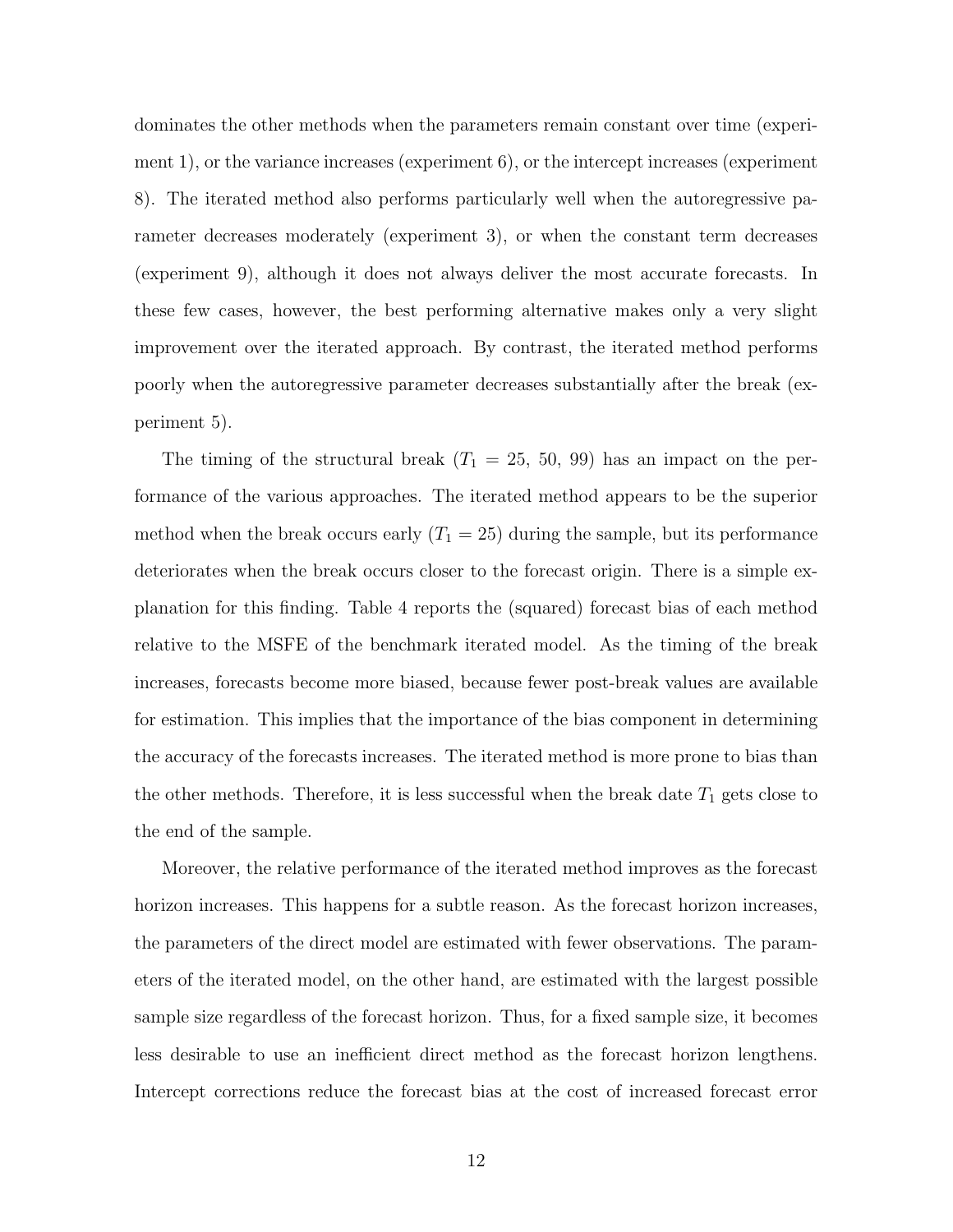variance. The additional uncertainty induced by intercept corrections grows with the forecast horizon. Hence, the bias–variance trade-off is less favorable to intercept corrections at long horizons.

The results in Table 2 suggest that various forms of intercept correction yield relatively poor forecasts in the presence of structural instability. The only exception is the case where the slope parameter decreases substantially after the break (experiment 5). In this case, the improvements over the iterated benchmark are very large at longer forecast horizons (i.e.,  $h = 8$  and 12). Hence it is mainly in situations where a break is believed to decrease substantially the AR parameter (i.e., when both the mean and variance decrease substantially) that intercept corrections can be recommended. In the rest of the experiments, intercept corrections have the most potential when the break has occurred close to the forecast origin (i.e.,  $T_1 = 99$ ) and the forecast horizon is short (i.e.,  $h = 2$  and 4). The one-off adjustment to the iterated method is generally more successful at reducing the MSFE values than the other forms of intercept correction. The constant adjustment to the iterated method and the full adjustment to the direct method perform worst among all the methods. They produce significantly higher MSFE values than the iterated benchmark in most of the experiments.

A comparison of the iterated and direct methods reveals that the iterated method typically delivers more accurate forecasts in the presence of breaks. The direct forecasts only dominate the iterated ones when the autoregressive parameter decreases substantially (experiment 5) and the timing of the break is either  $T_1 = 25$  or  $T_1 = 50$ . Thus, there is only very limited evidence that the direct method helps reduce MSFE values in an unstable environment. The explanation for this finding is again related to the bias–variance trade-off. It appears that in an unstable environment, the reduction in bias obtained from the direct model is less important than the reduction in estimation variance arising from estimating the iterated model.

The results for noise revisions are summarized in Table 3. These results are qual-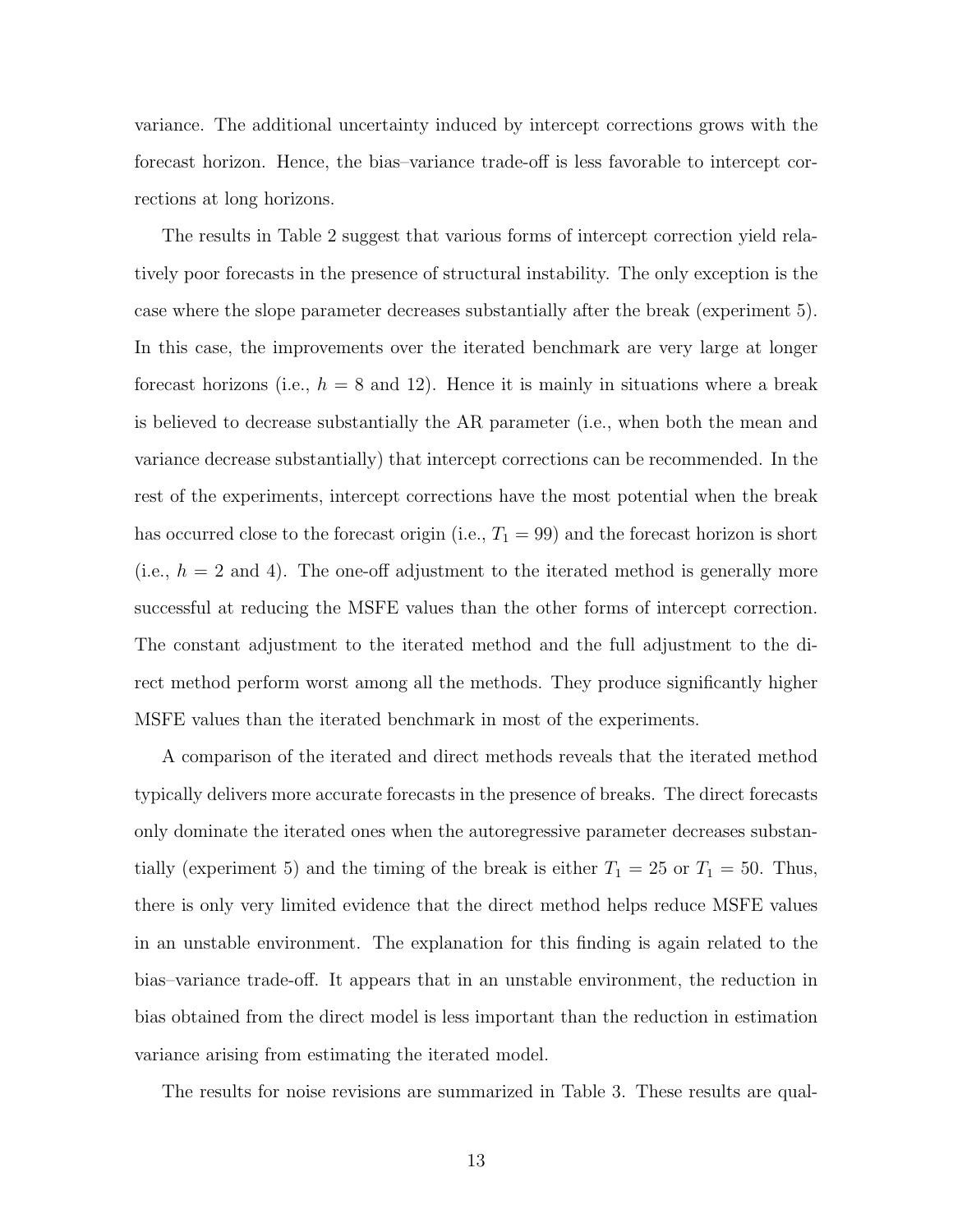itatively similar to those presented in Table 2. Thus, whether the data revisions add news or reduce noise does not matter much for the relative performance of the multiperiod forecasting methods. If anything, the iterated method performs slightly better in relative terms when data revisions reduce noise.

#### 5. Empirical results

Next, we compare the relative performance of the multi-step forecasting methods using actual U.S. real-time data. We consider h-step ahead forecasts of real GDP and industrial production growth, the GDP deflator, and the PCE inflation rate (annualized). All forecasts are out-of-sample. At each forecast origin  $t+1$ , the  $t+1$  vintage estimates of data up to period  $t$  are used to estimate the parameters of a forecasting model that is then used to generate a forecast for period  $t+h$ . Forecasts are generated for horizons of  $h = 2, 4, 8,$  and 12 quarters. A rolling window of 100 observations is used in the estimation. We consider two fixed lag lengths, namely  $p = 1$  and  $p = 4$ . In addition, we determine the lag length by the Bayes Information Criterion (BIC) and the Akaike Information Criterion (AIC). The possible lag lengths are  $p = 1, \ldots, 4$ . At each forecast origin the model with the lowest information criteria is chosen. Because the BIC and AIC values are recomputed at each forecast origin, the order of the forecasting model can change from one period to the next<sup>[8](#page-14-0)</sup>. Intercept corrections are based on the average of the four most recent forecast errors<sup>[9](#page-14-1)</sup>. For simplicity, we focus on forecasting the first-release values. All real-time data is quarterly and the sample period runs from 1947:Q2 to 2013:Q2. Different vintages are obtained from the Federal Reserve Bank of Philadelphia's real-time database.

<span id="page-14-0"></span><sup>&</sup>lt;sup>8</sup>Iterated models selected by the AIC on average include two lags for real activity measures and three lags for inflation series. The BIC selects iterated models with only one lag for the real output series and models with two or three lags for the inflation series. For the direct models, the AIC recommends on average one or two lags, whereas the BIC recommends an optimal lag length of one.

<span id="page-14-1"></span><sup>9</sup>The results are qualitatively similar if intercept corrections are based on the most recent forecast error or the average of the latest two or three forecast errors.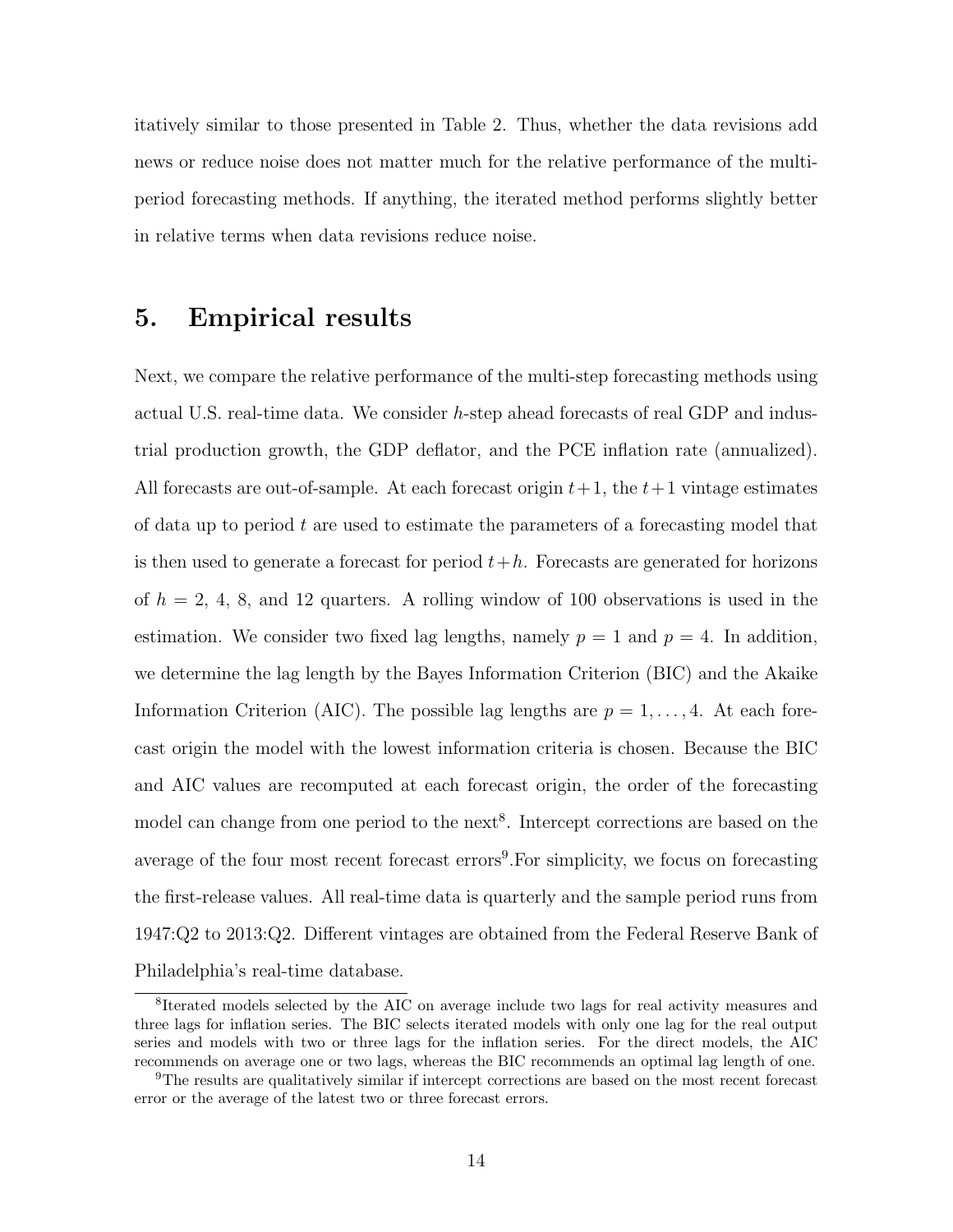We start our analysis by considering the whole out-of-sample period spanning from 1977:Q2 to 2013:Q2. The performance of the various multi-step forecasting methods relative to the iterated benchmark over this period is summarized in Table 5. Panels A and B report the results for the real GDP and industrial production, whereas Panels C and D contain the results for the GDP deflator and PCE inflation. The first row in each Panel provides the root MSFE value of the benchmark iterated estimator. The subsequent rows show the MSFE values of the candidate methods relative to the MSFE value of the benchmark model. The statistical significance is evaluated using the Giacomini and White (2006) test.

The results in Panels A and B indicate that the iterated method typically produces the lowest, or nearly the lowest, MSFE values for both real GDP and industrial production irrespective of which lag method or forecast horizon is employed. Even in the few cases where at least one of the other methods generates more accurate multi-step forecasts, even the best performing alternative provides only modest improvements over the iterated benchmark. For real GDP, the one-off adjustment method systematically dominates the benchmark at  $h = 2$ . Similarly, when short-lag selection methods ( $p =$ 1 and BIC) are used, the direct forecast is preferable to the iterated one at the shortest forecast horizon. However, the  $p$ -values indicate that these differences in the predictive ability are not statistically significant. When industrial production is forecasted, only the direct estimator outperforms the iterated benchmark in a few cases. Again, the difference in the predictive accuracy in these cases is so small that the null cannot be rejected, suggesting that the improvement from the direct estimator is too small to be of practical forecasting value. For both measures of economic activity, the constant adjustment to the iterated method and the full-adjustment to both the iterated and direct methods perform very poorly and they never improve upon the benchmark. Indeed, the iterated method produces statistically significantly more accurate forecasts than these three forms of intercept correction in the clear majority of cases.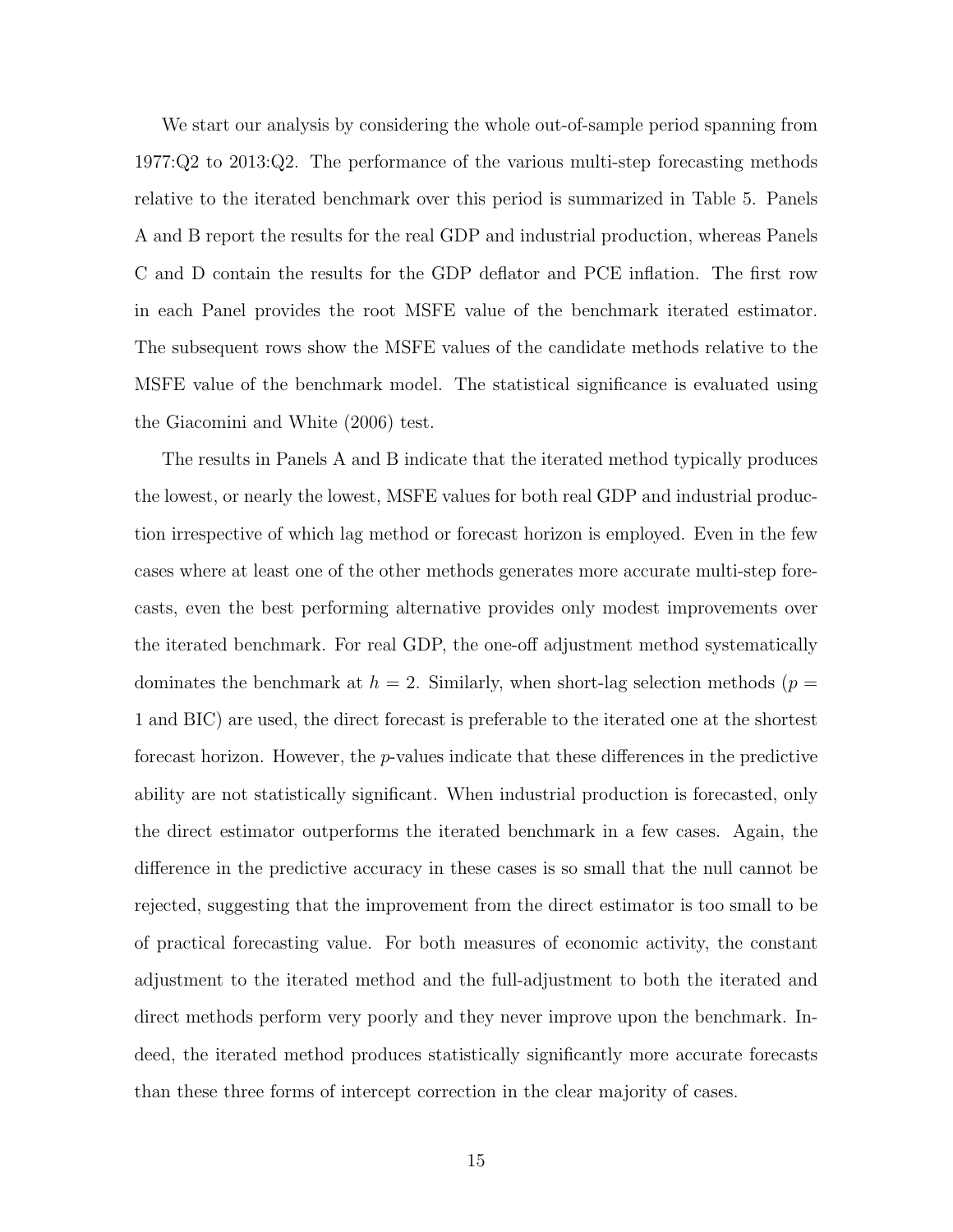Inspection of Panels C and D reveal that the conclusions are substantially different for the price series. Most importantly, the iterated method performs worse in relative terms when future inflation is forecasted. For the GDP deflator, the one-off and fulladjustment to the iterated model dominate the iterated benchmark, with one exception, regardless of the forecast horizon and lag selection method. These improvements are large and generally statistically significant. In particular, the relative MSFE value at  $h = 4$  for the full-adjustment method when an AR(1) specification is used is 0.691, indicating a 30.9% improvement relative to the benchmark. The results also show that the performance of the constant adjustment to the iterated method, the direct method and the full-adjustment to the direct method relative to the iterated benchmark depends on the method of lag selection. The ability of these methods to forecast the future GDP deflator is superior to the iterated benchmark in the majority of cases when the  $AR(1)$  model is used. On the other hand, if the results for the  $AR(1)$ specification are excluded, the iterated method is almost universally preferred to these three alternative methods. The good performance of these three methods when the AR(1) model is considered is probably due to the fact that low order AR models do not capture the true dynamics of the GDP deflator and are hence misspecified. At least the AR(1) model yields less accurate forecasts than the other lag methods.

The evidence for the one-off and full-adjustment to the iterated method is less convincing when changes in PCE inflation are forecasted. These methods generate smaller forecast errors than the iterated benchmark at  $h = 8$  and  $h = 12$ . Although the improvements are quite large, the null of equal accuracy is rejected at conventional significance levels only for the AR(1) model. In contrast, the one-off and full-adjustment to the iterated method produce higher MSFE values than the benchmark at  $h = 2$ , sometimes by quite a substantial margin. According to the p-values, the null is rejected in favor of the iterated benchmark at this horizon in six of eight cases. The direct estimator beats the iterated one when the forecasts are computed using an AR(1) model, but using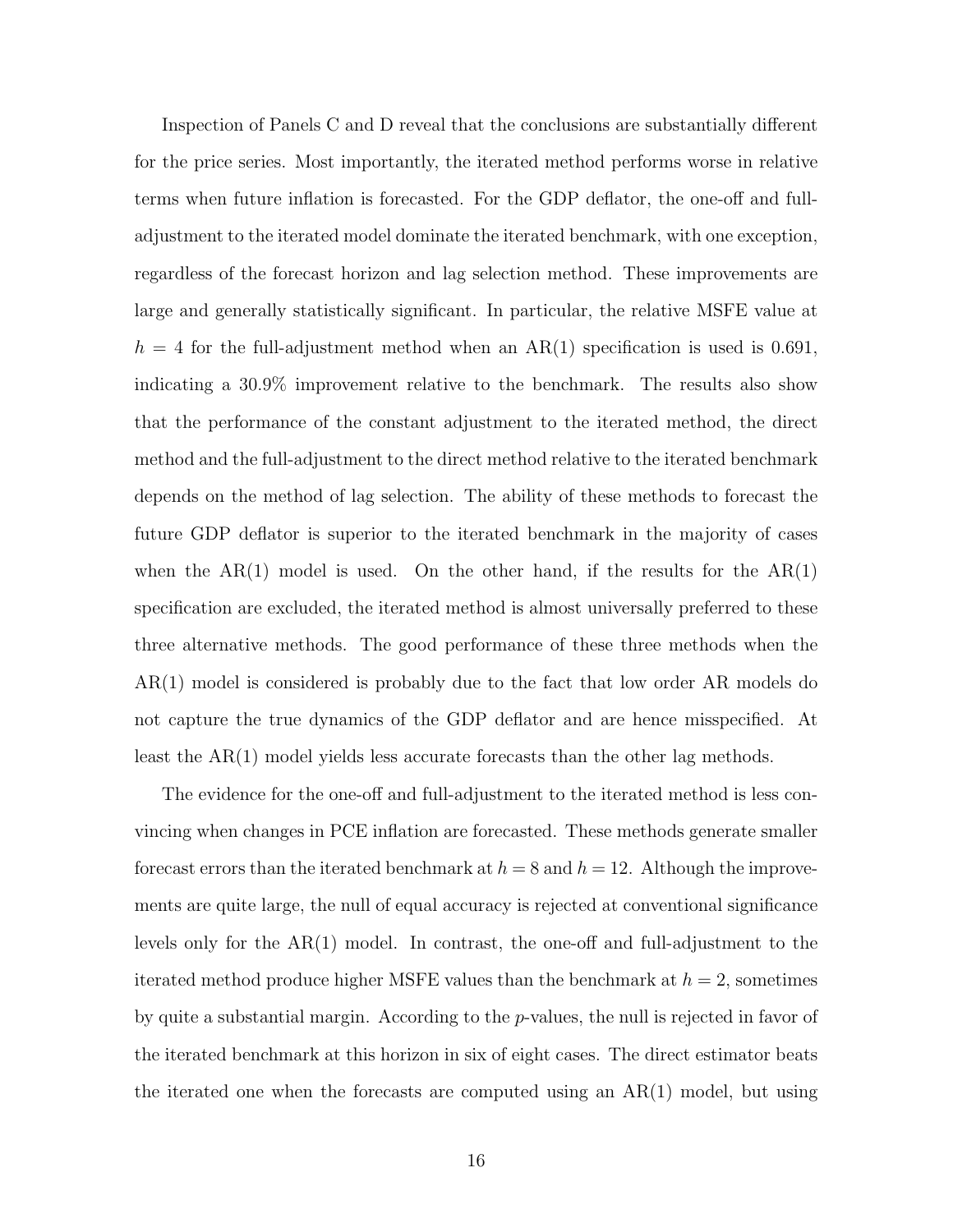longer lags in the forecasting model eliminates the advantage of the direct estimator, particularly at long horizons ( $h = 8$  and  $h = 12$ ). In contrast with the GDP deflator results, the constant-adjustment to the iterated method and the full-adjustment to the direct method never produce better PCE inflation forecasts than the iterated benchmark. Indeed, at the longest horizon  $h = 12$ , these methods are markedly worse than the benchmark.

All in all, the results in Table 5 indicate that the iterated method provides the most accurate real-time output forecasts, whereas the one-off and full-adjustment to the iterated method help improve the accuracy of the inflation forecast. Thus, there seems to be no single dominant multi-step forecasting method (cf. Marcellino *et al.*, 2006; Pesaran et al., 2011). Figure 1 plots the quarterly growth rates of the four macroeconomic time series (at an annualized rate) over the out-of-sample period. The figure demonstrates that the series have undergone different types of structural breaks. In particular, it is well documented that the volatility of the real GDP and industrial production growth have decreased since the mid-1980s (see, e.g., McConnell and Perez-Quiros, 2000). The simulation results in Section 4 show that when the volatility changes, the iterated method performs well relative to the other multi-step methods. On the other hand, due to changes in monetary policy, both the mean and variance of the two inflation variables have decreased substantially since the early 1980s (Sims and Zha, 2006). The Monte Carlo results show that when both the mean and variance decrease substantially, e.g., when the autoregressive parameter of an  $AR(1)$  model decreases substantially (see Appendix A), the iterated method yields rather poor forecasts. Hence, the Monte Carlo results are very helpful in understanding why it is difficult to find a single multi-step method that dominates across all variables.

The results in Section 4 also suggest that the timing of the break affects the accuracy of the multi-step methods, implying that the relative forecasting performance might be time-varying in an unstable environment. To examine this possibility, Figure 2 plots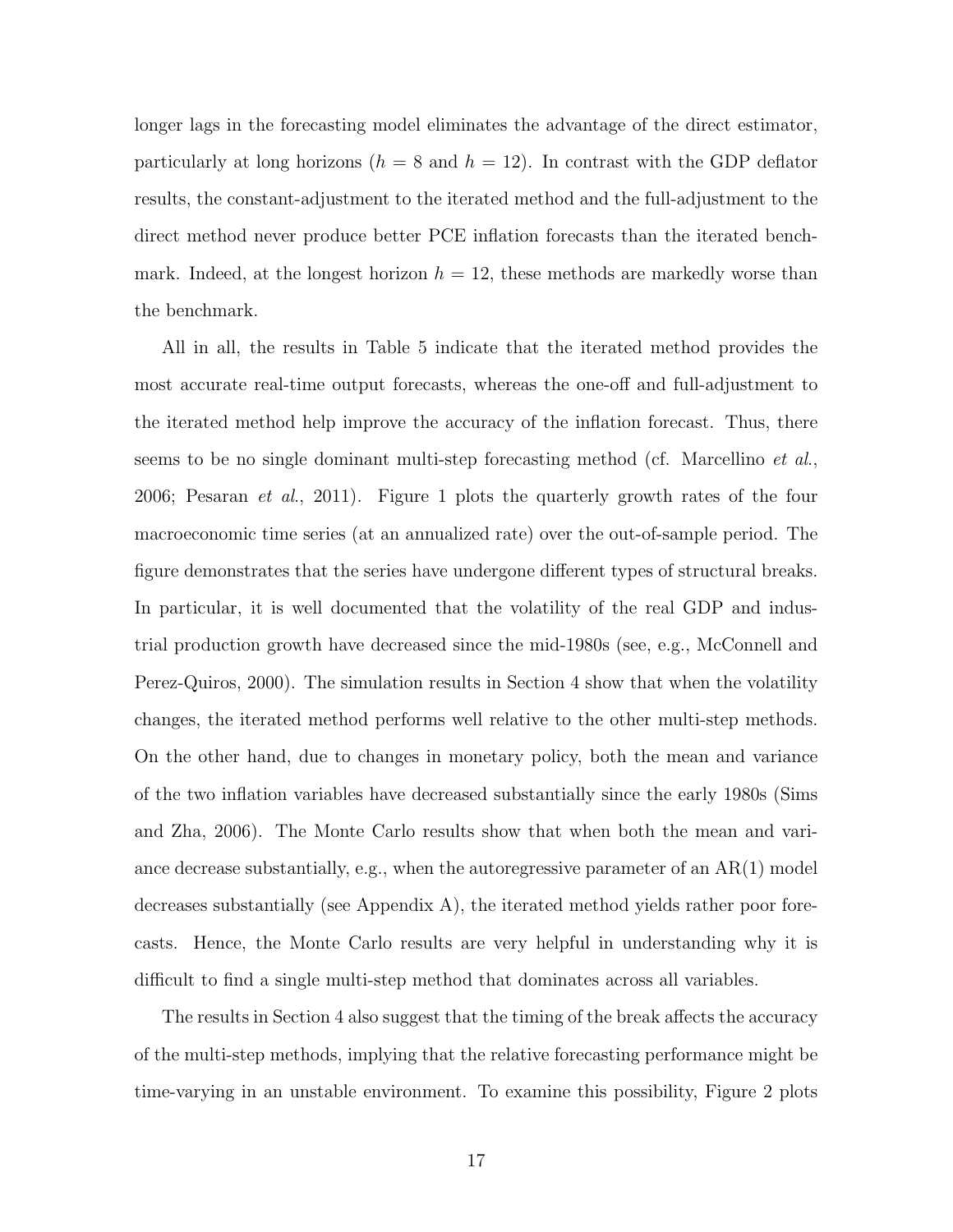the Giacomini and Rossi (2010) Fluctuation test as well as the two-sided critical values at the 5% significance level (dashed horizontal lines) for an AR(4) model at  $h = 4$ . The Fluctuation test is implemented by using a centered rolling window of 40 observations. The truncation parameter is set to  $P^{1/5} \approx 3$ , where P denotes the number of out-ofsample observations. Positive (negative) values of the test indicate that the candidate multi-step forecasting method has produced more (less) accurate forecasts than the iterated benchmark. If the Fluctuation test statistic crosses either the upper or the lower critical value, the null of equal local predictive ability at each point in time is rejected.

Several results stand out. First, despite the large differences in the relative predictive ability reported in Table 5, the Fluctuation test rejects the null of equal accuracy at each point in time only in three cases. Interestingly, the Fluctuation test reveals that the one-off and full-adjustment to the iterated method contain substantial incremental real-time predictive information for the GDP deflator in the early 1980s. However, later in the sample, these two forms of intercept correction give less accurate forecasts than the iterated benchmark. Broadly speaking, these findings are consistent with the aforementioned observation that both the mean and variance of the GDP deflator have decreased substantially in the early 1980s. The simulation results in Tables 2–3 suggest that in the presence of large and recent decrease in both the mean and variance of a series only the one-off and full-adjustment to the iterated method of the five alternatives should dominate the benchmark (see the results for  $T_1 = 99$ ). Furthermore, as time passes after the break, the gains from these two intercept corrections should diminish.

The Fluctuation test for the two output variables show that the track record of the constant adjustment to the iterated method and the full-adjustment to both the iterated and direct method is not good. In fact, the Fluctuation test implies that these methods yield systematically worse forecasts than the iterated benchmark over the whole out-of-sample period (the value of the test statistic is always negative), although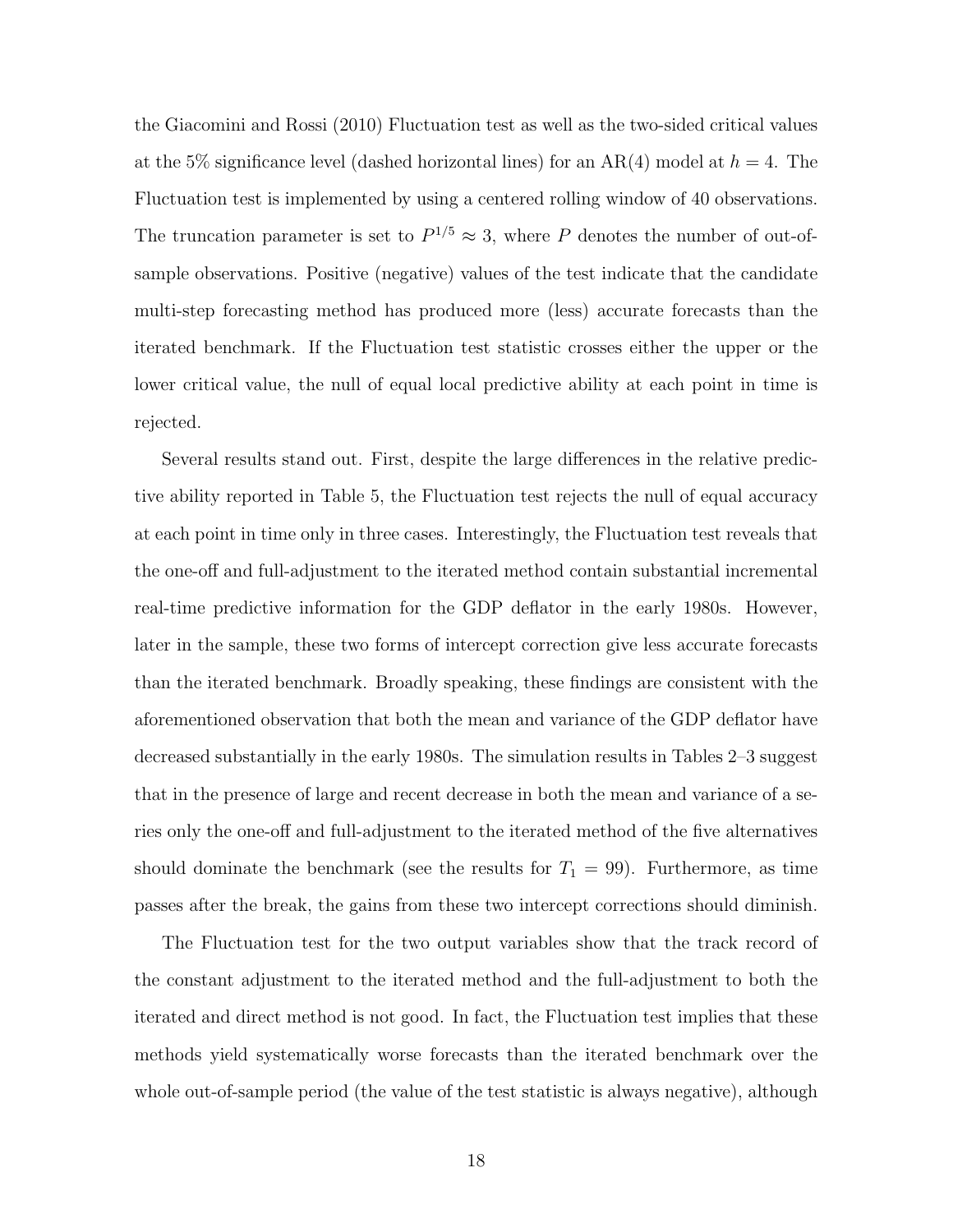the null of equal accuracy at each point in time cannot be rejected. Similarly, the direct estimator almost universally produces larger forecast errors for the price series than the iterated estimator.

Overall, the Fluctuation test indicates that the alternative multi-step methods only episodically improve upon the iterated benchmark. Therefore, the results over the whole out-of-sample period might give a somewhat misleading picture of their predictive ability. Most notably, the one-off and full-adjustment to the iterated method do not systematically beat the iterated benchmark when GDP deflator is forecasted, but rather they perform particularly well only in the early 1980s. The empirical results, as well as the simulation results, support the view that the iterated method typically produces the most accurate real-time forecasts in unstable environment. However, the results also highlight that if both the mean and variance of the series decrease substantially and the multi-step forecasts are made shortly after the break, the iterated method produces inaccurate forecasts and performs poorly in relative terms. In such a case, an alternative multi-step method, perhaps a one-off adjustment to the iterated method, should be used.

## 6. Conclusions

This paper analyzes the real-time performance of various multi-step forecasting methods in the presence of structural breaks. Our Monte Carlo and empirical analysis leads us to three main conclusions. First, our results suggest that the iterated method provides the most accurate multi-step forecasts in the presence of structural instability, especially if the parameters are subject to small or medium-size breaks. The good performance of the iterated method suggests that the error component dominates the bias component in the composition of MSFE values in an unstable environment. Second, the alternative multi-step methods, which are less prone to bias, have the most poten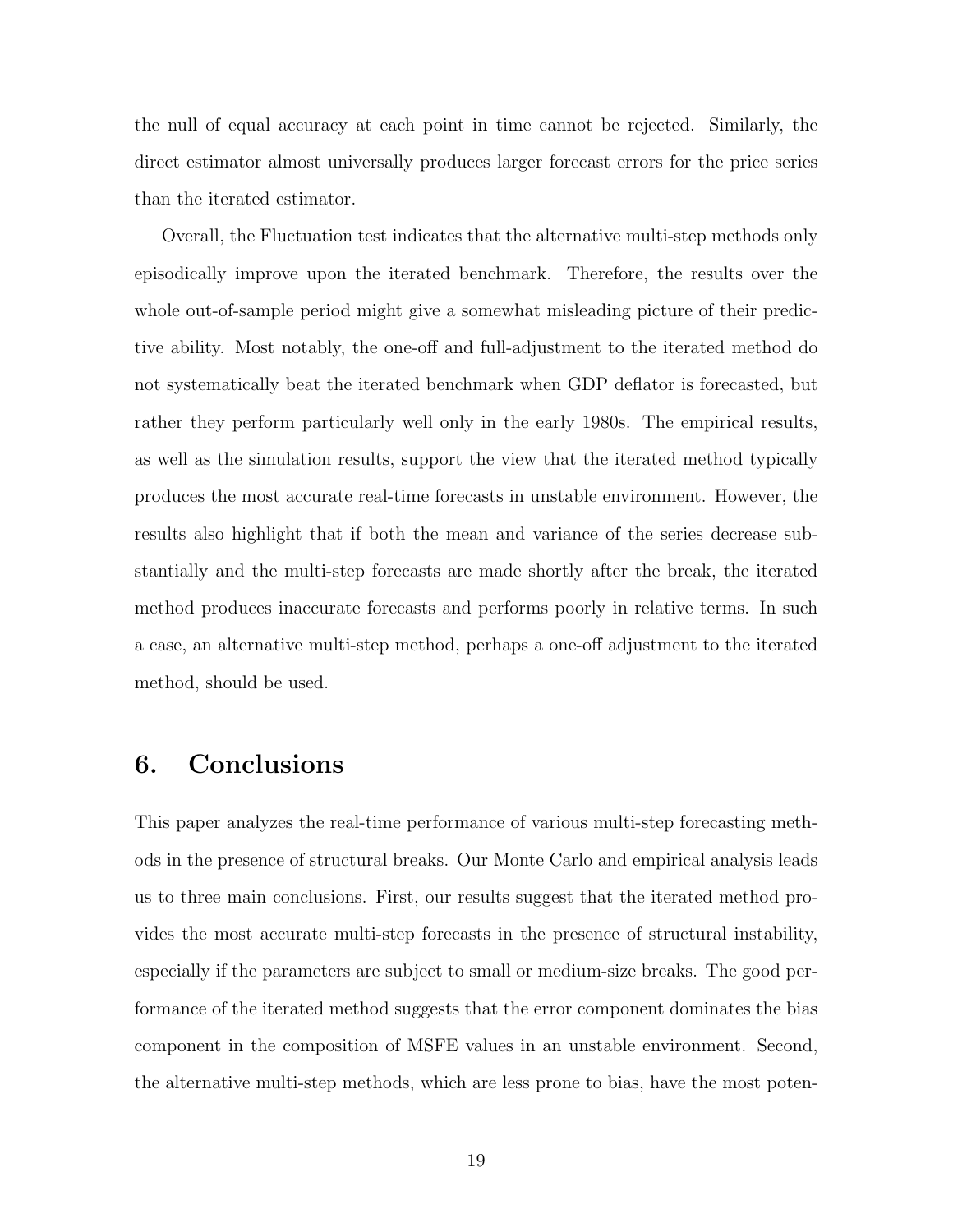tial when the parameters are subject to large breaks and forecasts are made shortly after the break. Third, in the presence of breaks, the relative performance of the multistep methods might be time-varying. For instance, it is only in the early 1980s that the one-off and full-adjustment to the iterated method provide more accurate GDP deflator forecasts than the iterated method.

The finding that the type as well as the timing of the break affects the relative merit of the multi-step methods is an intriguing one. The previous literature has found strong evidence for parameter instability in U.S. macroeconomic time series. These series have been subject to different types of breaks at different dates. This observation together with our findings might help explain why it is so difficult to find a single multi-step method that performs well across all variables at all time periods. Clearly, it would be interesting to analyze the time-variations further using the dataset of 170 U.S. monthly macroeconomic time series studied in Marcellino et al. (2006) and Pesaran et al. (2011).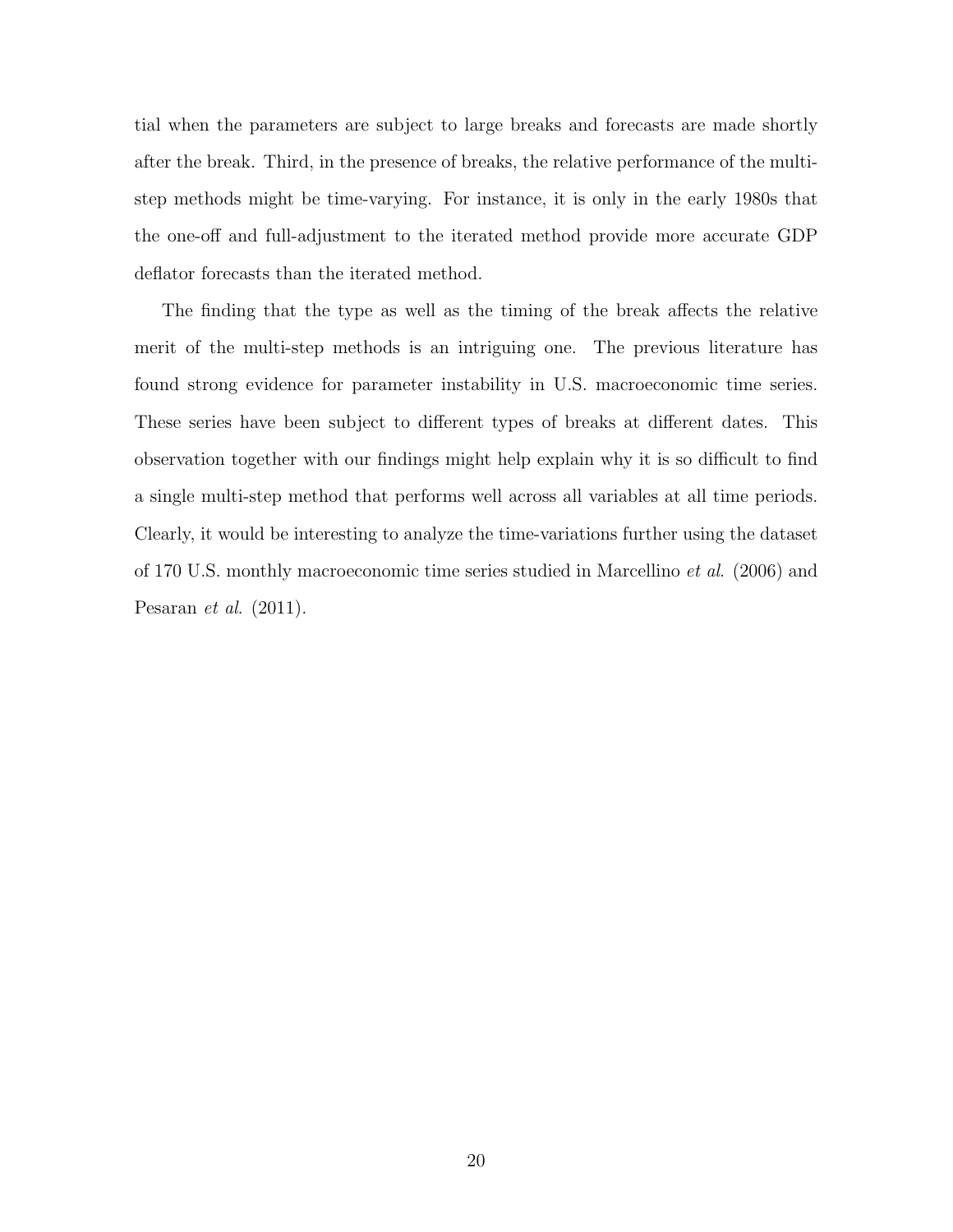#### References

Aruoba SB. 2008. Data revisions are not well-behaved. Journal of Money, Credit and Banking 40: 319–340.

Bao Y. 2007. Finite-sample properties of forecasts from the stationary first-order autoregressive model under a general error distribution. Econometric Theory 23: 767–773.

Brown BW, Mariano RS. 1989. Measures of deterministic prediction bias in nonlinear models. International Economic Review 30: 667–684.

Chevillon G, Hendry DF. 2005. Non-parametric direct multi-step estimation for forecasting economic processes. International Journal of Forecasting 21: 201–218.

Clements MP, Galv˜ao AB. 2013. Real-time forecasting of inflation and output growth with autoregressive models in the presence of data revisions. *Journal of Applied* Econometrics 28: 458–477.

Clements MP, Hendry DF. 1996a. Intercept corrections and structural change. Journal of Applied Econometrics 11: 475–494.

Clements MP, Hendry DF. 1996b. Multi-step estimation for forecasting. Oxford Bulletin of Economics and Statistics 58: 657–684.

Clements MP, Hendry DF. 1998. Forecasting Economic Time Series. Cambridge University Press: Cambridge, UK.

Clements MP, Hendry DF. 2006. Forecasting with breaks. In Handbook of Economic Forecasting, Vol. 1., Elliott G, Granger CWJ, Timmermann A (eds). Elsevier: Amsterdam; 605–657.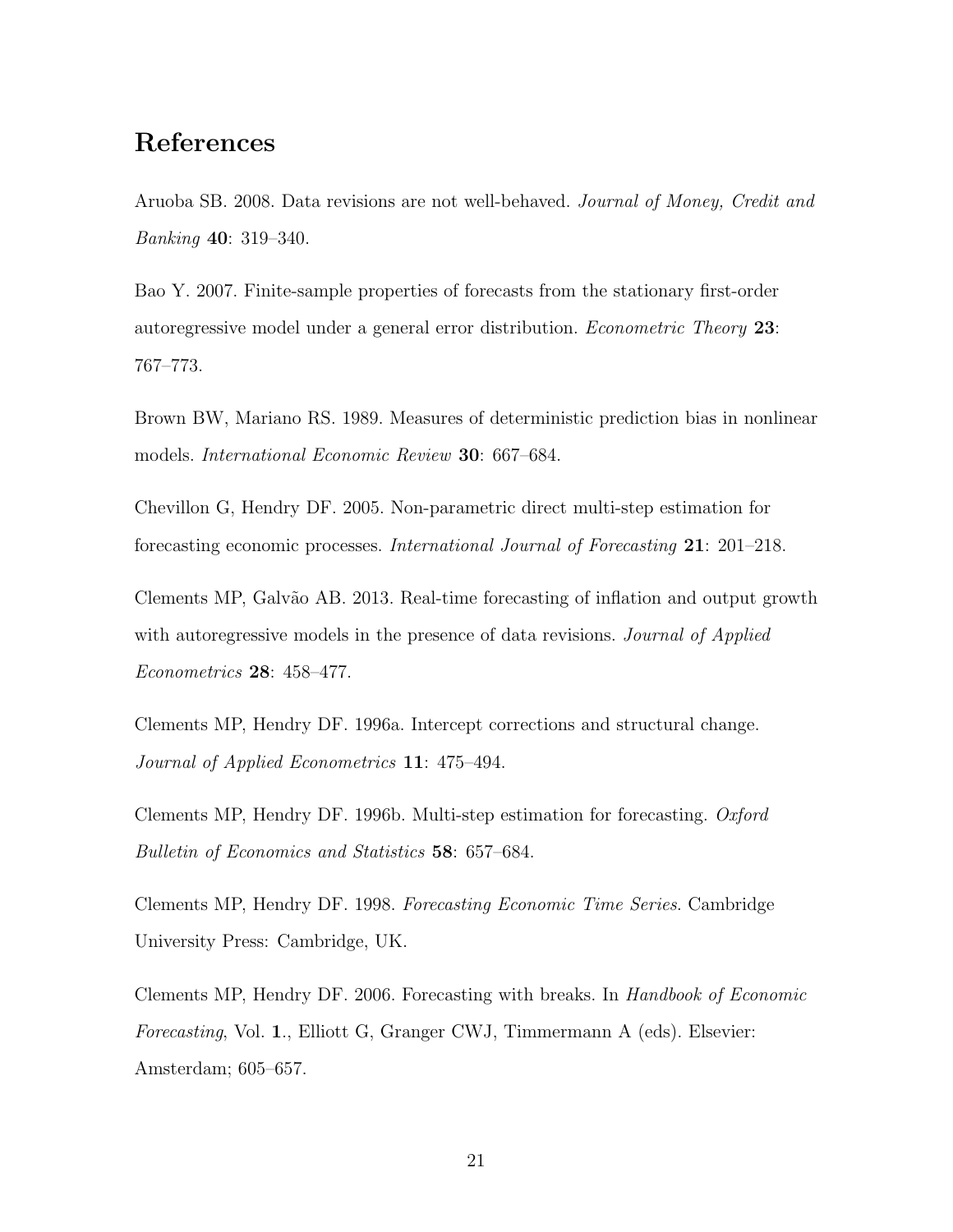Croushore D. 2011. Frontiers of real-time data analysis. Journal of Economic Literature 49: 72–100.

Eklund J, Kapetanios G, Price S. 2013. Robust forecast methods and monitoring during structural change. Manchester School 81: 3–27.

Elliott G, Timmermann A. 2008. Economic forecasting. Journal of Economic Literature 46: 3–56.

Findley DF. 1985. Model selection for multi-step-ahead forecasting. In Proceedings of the Seventh Symposium on Identification and System Parameter Estimation, Baker HA, Young PC (eds). Pergamon: Oxford; 1039–1044

Giacomini R, Rossi B. 2010. Forecast comparisons in unstable environments. Journal of Applied Econometrics 25: 595–620.

Giacomini R, White H. 2006. Tests of conditional predictive ability. *Econometrica* **74**: 1545–1578.

Hoque A, Magnus JR, Pesaran B. 1988. The exact multi-period mean square forecast error for the first-order autoregressive model. Journal of Econometrics 39: 327–346.

Hännikäinen J. 2014. Selection of an estimation window in the presence of data revisions and recent structural breaks. Tampere Economic Working Paper, No. 92, University of Tampere. Downloadable at [http://tampub.uta.fi/handle/10024/94782](http://tampub.uta.fi/bitstream/handle/10024/94782/wp92-2013.pdf?sequence=1)

Ing C-K. 2003. Multistep prediction in autoregressive processes. Econometric Theory 19: 254–279.

Jacobs JPAM, van Norden S. 2011. Modeling data revisions: measurement error and dynamics of "true" values. Journal of Econometrics 161: 101–109.

Mankiw NG, Shapiro MD. 1986. News or noise: an analysis of GNP revisions. Survey of Current Business 66: 20–25.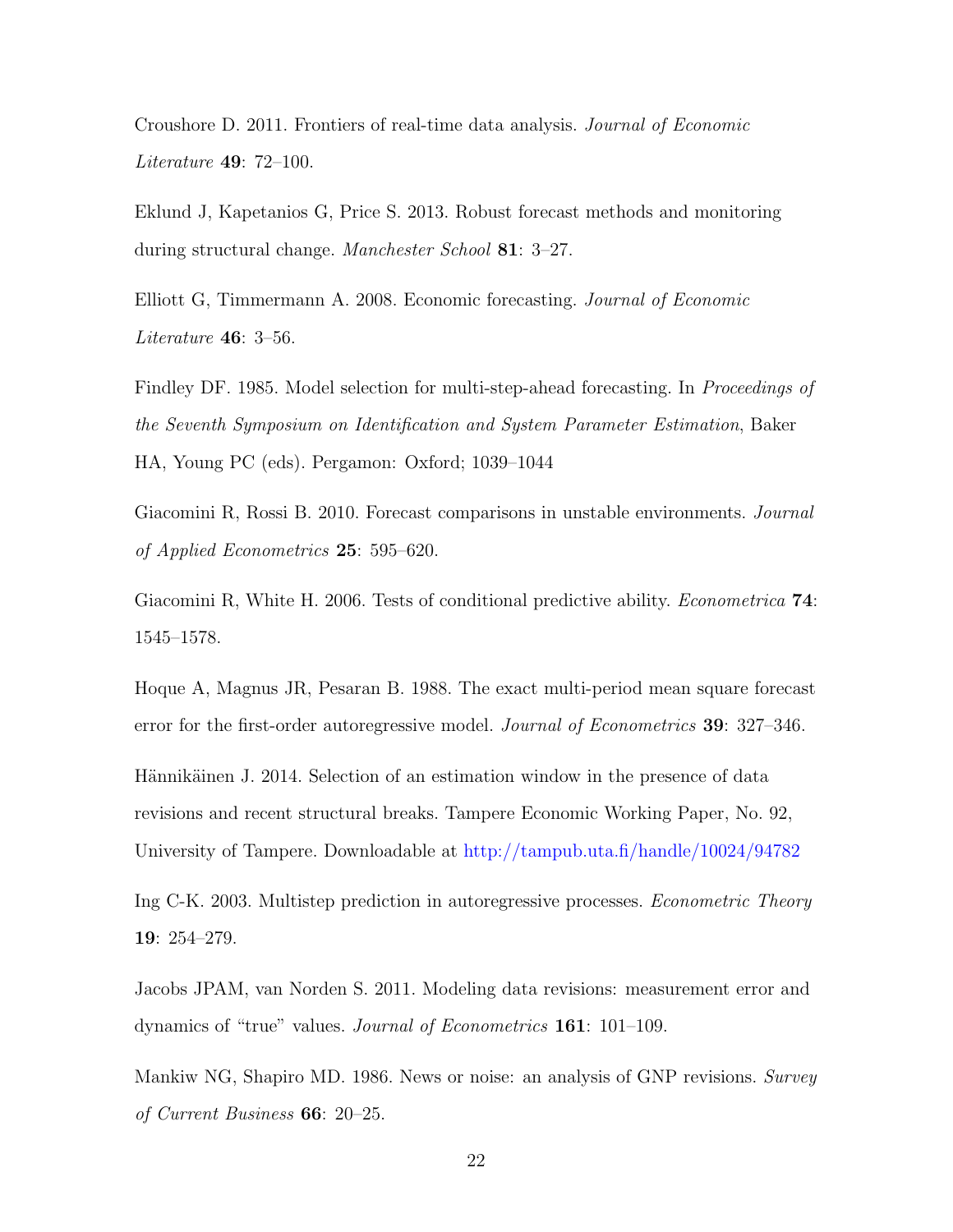Marcellino M, Stock JH, Watson MW. 2006. A comparison of direct and iterated multistep AR methods for forecasting macroeconomic time series. *Journal of* Econometrics 135: 499–526.

McConnell MM, Perez-Quiros G. 2000. Output fluctuations in the United States: what has changed since the early 1980's? American Economic Review **90**: 1464–1476.

Pesaran HM, Pick A, Timmermann A. 2011. Variable selection, estimation and inference for multi-period forecasting problems. Journal of Econometrics 164: 173–187.

Pesaran MH, Timmermann A. 2005. Small sample properties of forecasts from autoregressive models under structural breaks. Journal of Econometrics 129: 183–217.

Rossi B. 2013. Advances in forecasting under instability. In Handbook of Economic Forecasting, Vol. 2., Elliott G, Timmermann A (eds). Elsevier: Amsterdam; 1203–1324.

Schorfheide F. 2005. VAR forecasting under misspecification. Journal of Econometrics 128: 99–136.

Sims CA, Zha T. 2006. Were there regime switches in U.S. monetary policy? American Economic Review 96: 54–81.

Stock JH, Watson MW. 1996. Evidence on structural instability in macroeconomic time series relations. Journal of Business and Economic Statistics 14: 11–30.

Stock JH, Watson MW. 2003. Forecasting output and inflation: the role of asset prices. Journal of Economic Literature 41: 788–829.

Weiss AA. 1991. Multi-step estimation and forecasting in dynamic models. *Journal of* Econometrics 48: 135–149.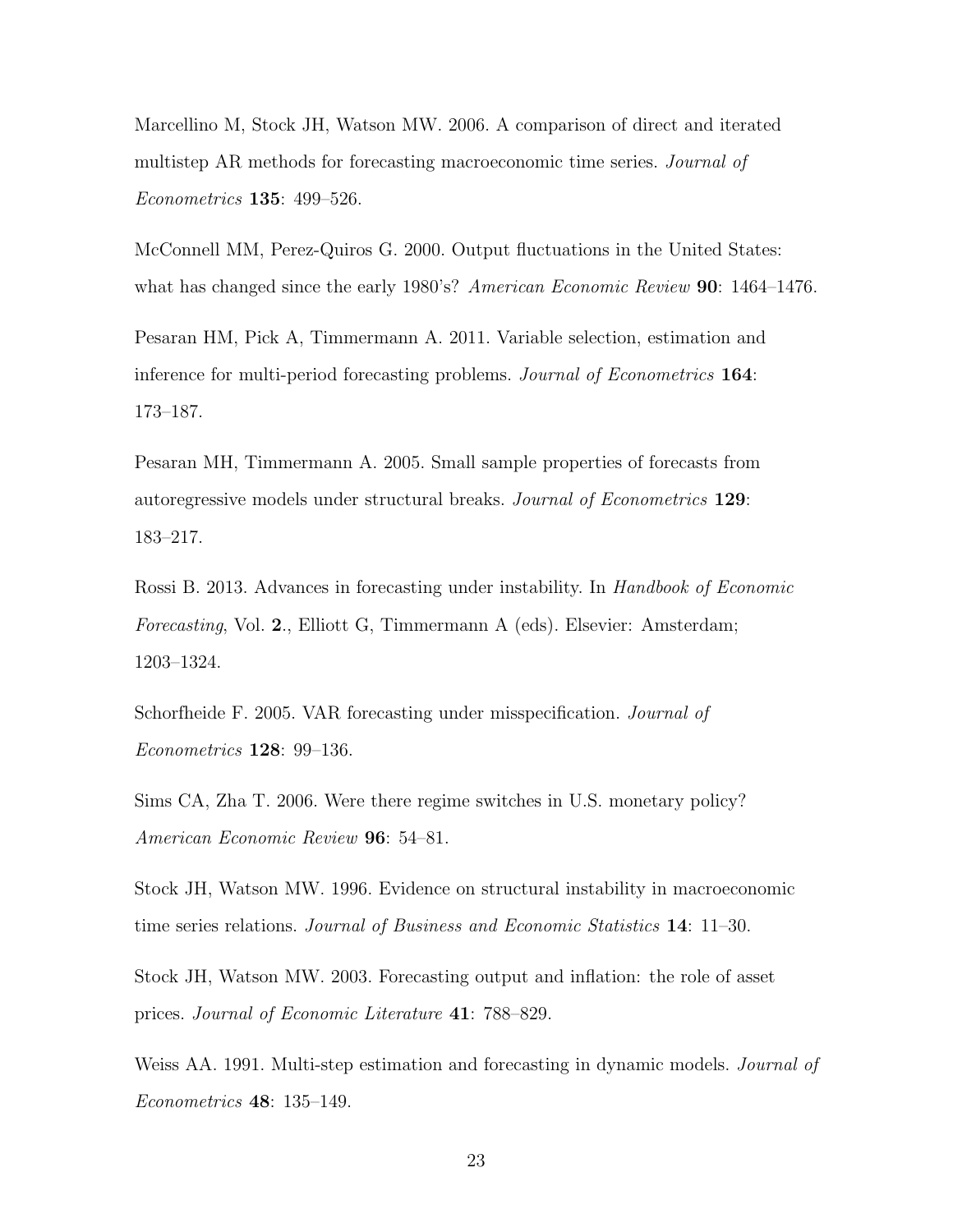| True process                                                                                                                      |                                                                                                               |                                                                                                          |                                                                                                                                                                            |                                                                                             |                                                                                                                                                                                                                                                                                                              |                                                                                                           |                                                                                                                                                                                                                                   |                                                                                                                       |                                                                   |                                                                                                                                                                                                                                                                                                                                                                                                                                                                      |
|-----------------------------------------------------------------------------------------------------------------------------------|---------------------------------------------------------------------------------------------------------------|----------------------------------------------------------------------------------------------------------|----------------------------------------------------------------------------------------------------------------------------------------------------------------------------|---------------------------------------------------------------------------------------------|--------------------------------------------------------------------------------------------------------------------------------------------------------------------------------------------------------------------------------------------------------------------------------------------------------------|-----------------------------------------------------------------------------------------------------------|-----------------------------------------------------------------------------------------------------------------------------------------------------------------------------------------------------------------------------------|-----------------------------------------------------------------------------------------------------------------------|-------------------------------------------------------------------|----------------------------------------------------------------------------------------------------------------------------------------------------------------------------------------------------------------------------------------------------------------------------------------------------------------------------------------------------------------------------------------------------------------------------------------------------------------------|
| Experiments                                                                                                                       | $\overline{\mathcal{L}}$                                                                                      | $\rho_2$                                                                                                 |                                                                                                                                                                            |                                                                                             | Б                                                                                                                                                                                                                                                                                                            |                                                                                                           |                                                                                                                                                                                                                                   |                                                                                                                       |                                                                   |                                                                                                                                                                                                                                                                                                                                                                                                                                                                      |
| 1: No break                                                                                                                       |                                                                                                               |                                                                                                          |                                                                                                                                                                            |                                                                                             |                                                                                                                                                                                                                                                                                                              |                                                                                                           |                                                                                                                                                                                                                                   |                                                                                                                       |                                                                   |                                                                                                                                                                                                                                                                                                                                                                                                                                                                      |
| 2: Moderate break in $\beta$ (increase)                                                                                           |                                                                                                               |                                                                                                          |                                                                                                                                                                            |                                                                                             |                                                                                                                                                                                                                                                                                                              |                                                                                                           |                                                                                                                                                                                                                                   |                                                                                                                       |                                                                   |                                                                                                                                                                                                                                                                                                                                                                                                                                                                      |
| Moderate break in $\beta$ (decrease)<br>.<br>ಉ                                                                                    |                                                                                                               |                                                                                                          |                                                                                                                                                                            |                                                                                             |                                                                                                                                                                                                                                                                                                              |                                                                                                           |                                                                                                                                                                                                                                   |                                                                                                                       |                                                                   |                                                                                                                                                                                                                                                                                                                                                                                                                                                                      |
| $\begin{array}{l} \text{Large break in } \beta \text{ (increase)} \\ \text{Large break in } \beta \text{ (decrease)} \end{array}$ |                                                                                                               |                                                                                                          |                                                                                                                                                                            |                                                                                             |                                                                                                                                                                                                                                                                                                              |                                                                                                           |                                                                                                                                                                                                                                   |                                                                                                                       |                                                                   |                                                                                                                                                                                                                                                                                                                                                                                                                                                                      |
|                                                                                                                                   |                                                                                                               |                                                                                                          |                                                                                                                                                                            |                                                                                             |                                                                                                                                                                                                                                                                                                              |                                                                                                           |                                                                                                                                                                                                                                   |                                                                                                                       |                                                                   |                                                                                                                                                                                                                                                                                                                                                                                                                                                                      |
| Increase in post-break variance<br>نخ بن                                                                                          |                                                                                                               |                                                                                                          |                                                                                                                                                                            |                                                                                             |                                                                                                                                                                                                                                                                                                              |                                                                                                           |                                                                                                                                                                                                                                   |                                                                                                                       |                                                                   |                                                                                                                                                                                                                                                                                                                                                                                                                                                                      |
| Decrease in post-break variance                                                                                                   |                                                                                                               |                                                                                                          |                                                                                                                                                                            |                                                                                             | nnnnnnnn<br>HHHHHHH                                                                                                                                                                                                                                                                                          | n n n n n n n n n<br>H H H H H Q H H                                                                      |                                                                                                                                                                                                                                   |                                                                                                                       |                                                                   |                                                                                                                                                                                                                                                                                                                                                                                                                                                                      |
| Break in mean (increase)                                                                                                          |                                                                                                               | $\frac{15}{0.5}$                                                                                         |                                                                                                                                                                            |                                                                                             |                                                                                                                                                                                                                                                                                                              |                                                                                                           |                                                                                                                                                                                                                                   |                                                                                                                       |                                                                   |                                                                                                                                                                                                                                                                                                                                                                                                                                                                      |
| Break in mean (decrease)                                                                                                          |                                                                                                               |                                                                                                          |                                                                                                                                                                            |                                                                                             |                                                                                                                                                                                                                                                                                                              |                                                                                                           |                                                                                                                                                                                                                                   |                                                                                                                       |                                                                   |                                                                                                                                                                                                                                                                                                                                                                                                                                                                      |
| News                                                                                                                              |                                                                                                               |                                                                                                          |                                                                                                                                                                            |                                                                                             |                                                                                                                                                                                                                                                                                                              |                                                                                                           |                                                                                                                                                                                                                                   |                                                                                                                       |                                                                   |                                                                                                                                                                                                                                                                                                                                                                                                                                                                      |
| Experiments                                                                                                                       | $\mu_{v\, 1_1}$                                                                                               | $\upsilon v2_1$                                                                                          |                                                                                                                                                                            |                                                                                             |                                                                                                                                                                                                                                                                                                              | $\sigma v2_1$                                                                                             | $\sigma_{v1_2}$                                                                                                                                                                                                                   | $\sigma_{v2_2}$                                                                                                       | $\sigma_{v114}$                                                   | $\sigma_{v2_{14}}$                                                                                                                                                                                                                                                                                                                                                                                                                                                   |
| 1: No break                                                                                                                       | 0.085                                                                                                         | $\frac{80}{10}$                                                                                          |                                                                                                                                                                            |                                                                                             |                                                                                                                                                                                                                                                                                                              |                                                                                                           |                                                                                                                                                                                                                                   | $\frac{1}{2}$                                                                                                         |                                                                   |                                                                                                                                                                                                                                                                                                                                                                                                                                                                      |
| 2: Moderate break in $\beta$ (increase)                                                                                           |                                                                                                               | 0.195<br>0.054                                                                                           |                                                                                                                                                                            |                                                                                             |                                                                                                                                                                                                                                                                                                              |                                                                                                           |                                                                                                                                                                                                                                   |                                                                                                                       |                                                                   |                                                                                                                                                                                                                                                                                                                                                                                                                                                                      |
| Moderate break in $\beta$ (decrease)<br>$\frac{1}{3}$                                                                             |                                                                                                               |                                                                                                          |                                                                                                                                                                            |                                                                                             |                                                                                                                                                                                                                                                                                                              |                                                                                                           |                                                                                                                                                                                                                                   |                                                                                                                       |                                                                   |                                                                                                                                                                                                                                                                                                                                                                                                                                                                      |
| Large break in $\beta$ (increase) Large break in $\beta$ (decrease)<br>$\ddot{+}$                                                 |                                                                                                               | $0.195$<br>$0.054$                                                                                       |                                                                                                                                                                            |                                                                                             |                                                                                                                                                                                                                                                                                                              |                                                                                                           |                                                                                                                                                                                                                                   |                                                                                                                       |                                                                   |                                                                                                                                                                                                                                                                                                                                                                                                                                                                      |
|                                                                                                                                   |                                                                                                               |                                                                                                          |                                                                                                                                                                            |                                                                                             |                                                                                                                                                                                                                                                                                                              |                                                                                                           |                                                                                                                                                                                                                                   |                                                                                                                       |                                                                   |                                                                                                                                                                                                                                                                                                                                                                                                                                                                      |
| Increase in post-break variance<br>$\ddot{\circ}$                                                                                 |                                                                                                               |                                                                                                          |                                                                                                                                                                            |                                                                                             |                                                                                                                                                                                                                                                                                                              |                                                                                                           |                                                                                                                                                                                                                                   |                                                                                                                       |                                                                   |                                                                                                                                                                                                                                                                                                                                                                                                                                                                      |
| Decrease in post-break variance                                                                                                   |                                                                                                               |                                                                                                          |                                                                                                                                                                            |                                                                                             |                                                                                                                                                                                                                                                                                                              |                                                                                                           |                                                                                                                                                                                                                                   |                                                                                                                       |                                                                   |                                                                                                                                                                                                                                                                                                                                                                                                                                                                      |
| Break in mean (increase)                                                                                                          | $\begin{array}{c} 0.085 \\ 0.085 \\ 0.054 \\ 0.195 \\ 0.085 \\ 0.085 \\ 0.085 \\ 0.085 \\ \end{array}$        | $\begin{array}{c} 0.085 \\ 0.085 \\ 0.128 \\ 0.043 \end{array}$                                          | $\frac{\mu_{v1_5}}{0.043}$<br>0.043<br>0.043<br>0.027<br>0.043<br>0.043<br>0.043                                                                                           | $\frac{\mu_{v2_\mathrm{g}}}{0.043}$<br>0.088 0.027<br>0.027 0.027<br>0.043 0.043 0.043      | $\frac{1}{6}$ $\frac{1}{783}$ $\frac{1}{83}$ $\frac{1}{783}$ $\frac{1}{83}$ $\frac{1}{83}$ $\frac{1}{83}$ $\frac{1}{83}$ $\frac{1}{83}$ $\frac{1}{83}$ $\frac{1}{83}$ $\frac{1}{83}$ $\frac{1}{83}$ $\frac{1}{83}$ $\frac{1}{83}$ $\frac{1}{83}$ $\frac{1}{83}$ $\frac{1}{83}$ $\frac{1}{83}$ $\frac{1}{83}$ | 1<br>1633 333<br>1633 34<br>1630 363 363<br>1630 363 363<br>1633 363                                      |                                                                                                                                                                                                                                   |                                                                                                                       |                                                                   |                                                                                                                                                                                                                                                                                                                                                                                                                                                                      |
| Break in mean (decrease)                                                                                                          |                                                                                                               |                                                                                                          |                                                                                                                                                                            |                                                                                             |                                                                                                                                                                                                                                                                                                              |                                                                                                           |                                                                                                                                                                                                                                   | $\begin{array}{l} 1.119 \\ 1.119 \\ 1.119 \\ 1.174 \\ 0.317 \\ 1.174 \\ 0.039 \\ 0.039 \\ \end{array}$                | 0.196<br>0.196<br>0.188<br>0.196<br>0.196<br>0.196<br>0.196       | $\begin{array}{r} 0.196\\ 0.560\\ 0.580\\ 0.158\\ 0.158\\ 0.158\\ 0.018\\ 0.018\\ 0.013\\ 0.019\\ 0.019\\ 0.019\\ 0.019\\ 0.019\\ 0.019\\ 0.019\\ 0.019\\ 0.019\\ 0.019\\ 0.019\\ 0.019\\ 0.019\\ 0.019\\ 0.019\\ 0.019\\ 0.019\\ 0.019\\ 0.019\\ 0.019\\ 0.019\\ 0.$                                                                                                                                                                                                |
| Noise                                                                                                                             |                                                                                                               |                                                                                                          |                                                                                                                                                                            |                                                                                             |                                                                                                                                                                                                                                                                                                              |                                                                                                           |                                                                                                                                                                                                                                   |                                                                                                                       |                                                                   |                                                                                                                                                                                                                                                                                                                                                                                                                                                                      |
| Experiments                                                                                                                       | $\mu_{\varepsilon 1_1}$                                                                                       |                                                                                                          |                                                                                                                                                                            |                                                                                             |                                                                                                                                                                                                                                                                                                              |                                                                                                           |                                                                                                                                                                                                                                   | $\sigma_{\varepsilon22.4}$                                                                                            | $\sigma_{\varepsilon13,5}$                                        | $\frac{3}{1}$                                                                                                                                                                                                                                                                                                                                                                                                                                                        |
| 1: No break                                                                                                                       | $\frac{13}{113}$                                                                                              | $\frac{\mu_{\varepsilon 2_1}}{0.113}$                                                                    |                                                                                                                                                                            |                                                                                             |                                                                                                                                                                                                                                                                                                              |                                                                                                           |                                                                                                                                                                                                                                   |                                                                                                                       |                                                                   |                                                                                                                                                                                                                                                                                                                                                                                                                                                                      |
| 2: Moderate break in $\beta$ (increase)                                                                                           |                                                                                                               |                                                                                                          |                                                                                                                                                                            |                                                                                             |                                                                                                                                                                                                                                                                                                              |                                                                                                           |                                                                                                                                                                                                                                   |                                                                                                                       |                                                                   |                                                                                                                                                                                                                                                                                                                                                                                                                                                                      |
| 3: Moderate break in $\beta$ (decrease)                                                                                           |                                                                                                               |                                                                                                          |                                                                                                                                                                            |                                                                                             |                                                                                                                                                                                                                                                                                                              |                                                                                                           |                                                                                                                                                                                                                                   |                                                                                                                       |                                                                   |                                                                                                                                                                                                                                                                                                                                                                                                                                                                      |
| Large break in $\beta$ (increase)                                                                                                 |                                                                                                               |                                                                                                          |                                                                                                                                                                            |                                                                                             |                                                                                                                                                                                                                                                                                                              |                                                                                                           |                                                                                                                                                                                                                                   |                                                                                                                       |                                                                   |                                                                                                                                                                                                                                                                                                                                                                                                                                                                      |
| Large break in $\beta$ (decrease)<br>$\ddot{\omega}$ $\ddot{\omega}$ $\ddot{\kappa}$                                              |                                                                                                               |                                                                                                          |                                                                                                                                                                            |                                                                                             |                                                                                                                                                                                                                                                                                                              |                                                                                                           |                                                                                                                                                                                                                                   |                                                                                                                       |                                                                   |                                                                                                                                                                                                                                                                                                                                                                                                                                                                      |
| Increase in post-break variance                                                                                                   |                                                                                                               |                                                                                                          |                                                                                                                                                                            |                                                                                             |                                                                                                                                                                                                                                                                                                              |                                                                                                           |                                                                                                                                                                                                                                   |                                                                                                                       |                                                                   |                                                                                                                                                                                                                                                                                                                                                                                                                                                                      |
| Decrease in post-break variance                                                                                                   | $\begin{array}{c} 0.113 \\ 0.0113 \\ 0.075 \\ 0.226 \\ 0.113 \\ 0.113 \\ 0.113 \\ 0.113 \\ 0.113 \end{array}$ | $\begin{array}{l} 0.226 \\ 0.075 \\ 0.226 \\ 0.075 \\ 0.075 \\ 0.0113 \\ 0.0113 \\ 0.057 \\ \end{array}$ | $\begin{array}{l} \frac{\mu_{e1_{2,1}}}{10038} \\ 0.038 \\ 0.038 \\ 0.037 \\ 0.038 \\ 0.000 \\ 0.000 \\ 0.000 \\ 0.038 \\ 0.038 \\ 0.038 \\ 0.038 \\ 0.038 \\ \end{array}$ | $\frac{\mu_{e2}}{0.038}$<br>0.075<br>0.075 75 88 88<br>0.075 0.038 857<br>0.010 0.000 0.000 | $\frac{1}{66}$ $\frac{1}{128}$ $\frac{28}{128}$ $\frac{8}{128}$ $\frac{1}{128}$ $\frac{1}{128}$ $\frac{1}{128}$ $\frac{1}{128}$ $\frac{1}{128}$ $\frac{1}{128}$ $\frac{1}{128}$ $\frac{1}{128}$ $\frac{1}{128}$ $\frac{1}{128}$ $\frac{1}{128}$ $\frac{1}{128}$ $\frac{1}{128}$ $\frac{1}{128}$ $\frac{1$    | $\frac{\sigma_{e2_1}}{0.728}$<br>0.953 51 53 51 63 63 64 65<br>0.0 65 51 63 63 65 65 65 65 65 65 66 67 28 | $\begin{array}{l} \texttt{c-124} \\ \texttt{0.188} \\ \texttt{0.188} \\ \texttt{0.189} \\ \texttt{0.189} \\ \texttt{0.160} \\ \texttt{0.246} \\ \texttt{0.188} \\ \texttt{0.189} \\ \texttt{0.189} \\ \texttt{0.189} \end{array}$ | $\begin{array}{r} 0.188 \\ 0.246 \\ 0.168 \\ 0.168 \\ 0.168 \\ 0.168 \\ 0.050 \\ 0.038 \\ 0.188 \\ 0.188 \end{array}$ | 1535<br>0.325 316 326<br>0.0.0.0.0.0.0.0.0.0<br>0.0.0.0.0.0.0.0.0 | $\begin{array}{l} \mathbf{c}^{1}_{23} \mathbf{c}^{1}_{31} \\ \mathbf{c}^{2}_{12} \mathbf{c}^{2}_{23} \\ \mathbf{0} \quad \mathbf{0} \quad \mathbf{1} \quad \mathbf{1} \quad \mathbf{2} \quad \mathbf{1} \quad \mathbf{1} \quad \mathbf{1} \quad \mathbf{1} \quad \mathbf{1} \quad \mathbf{1} \quad \mathbf{1} \quad \mathbf{1} \quad \mathbf{1} \quad \mathbf{1} \quad \mathbf{1} \quad \mathbf{1} \quad \mathbf{1} \quad \mathbf{1} \quad \mathbf{1} \quad \mathbf$ |
| Break in mean (increase)                                                                                                          |                                                                                                               |                                                                                                          |                                                                                                                                                                            |                                                                                             |                                                                                                                                                                                                                                                                                                              |                                                                                                           |                                                                                                                                                                                                                                   |                                                                                                                       |                                                                   |                                                                                                                                                                                                                                                                                                                                                                                                                                                                      |
| Break in mean (decrease)<br>$\dot{\infty}$                                                                                        |                                                                                                               |                                                                                                          |                                                                                                                                                                            |                                                                                             |                                                                                                                                                                                                                                                                                                              |                                                                                                           |                                                                                                                                                                                                                                   |                                                                                                                       |                                                                   |                                                                                                                                                                                                                                                                                                                                                                                                                                                                      |

Table 1: Simulation setup Table 1: Simulation setup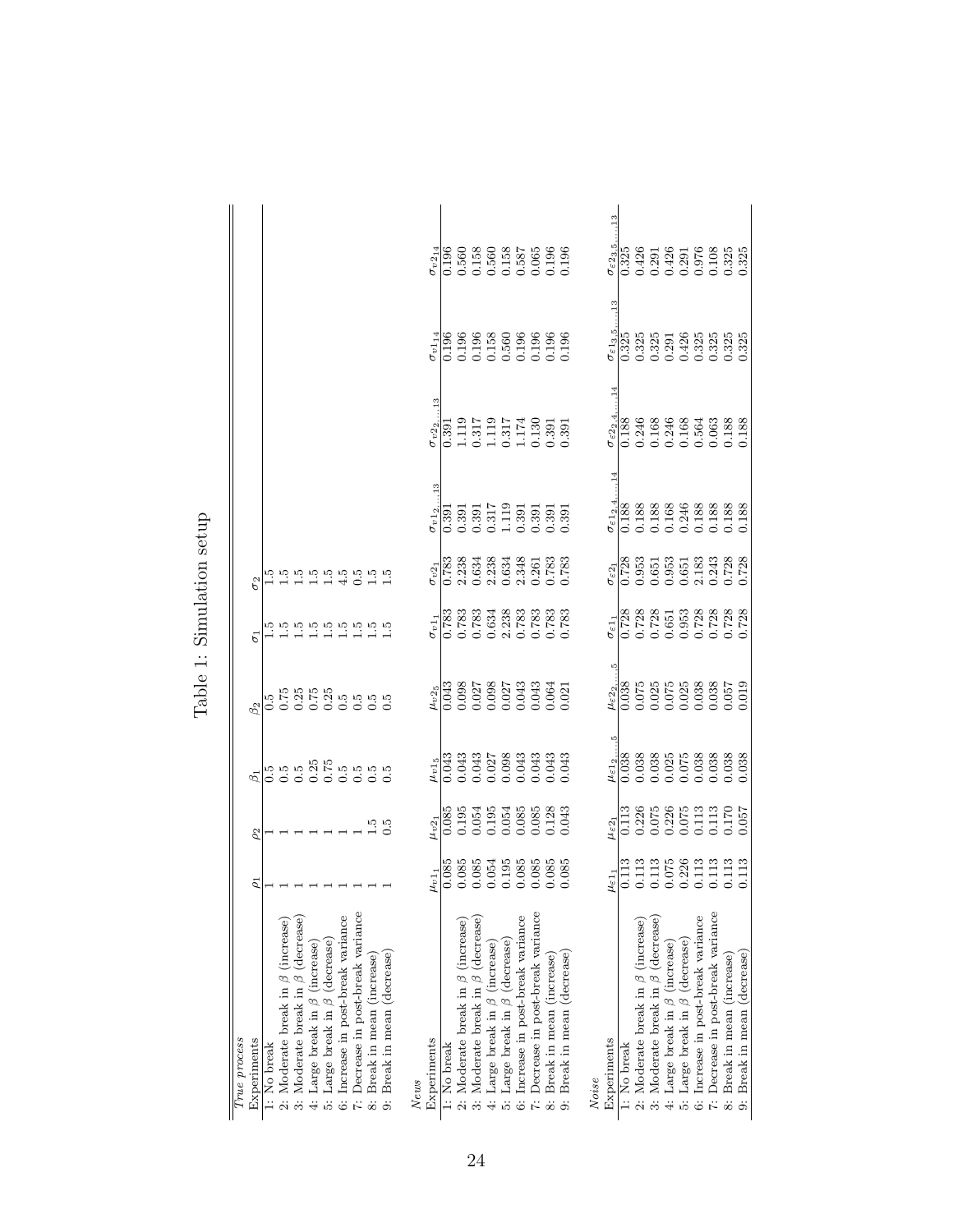| $\frac{1}{2}$                                                   |
|-----------------------------------------------------------------|
| j<br>Ī                                                          |
| こくそく きじゅうくう<br>֕<br>l                                           |
| $-1$<br>l<br>j<br>l                                             |
| $\frac{1}{2}$<br>j<br>l                                         |
| <br> <br> <br>I<br>I                                            |
| ֧֧֦֧֖֪ׅ֧֧֧֧֧֧֧֧֦֧֧֚֚֚֚֝֝֝֬֓֓֝֬֓֝֬֓֝֬֓֝֬֓֝֬֓<br>֧֧֪֪֧֝ <u>֚֓</u> |
| J                                                               |

| 1.000<br>1.326<br>1.009<br>1.000<br>1.429<br>1.069<br>1.000<br>1.008<br>1.060<br>1.000<br>1.060<br>1.038<br>1.000<br>1.003<br>1.003<br>1.018<br>1.285<br>1.186<br>1.220<br>1.000<br>1.014<br>$1.000\,$<br>1.109<br>1.440<br>1.070<br>$1.474\,$<br>1.413<br>1.014<br>0.987<br>1.750<br>1.563<br>1.127<br>1.031<br>1.097<br>1.031<br>0.761<br>1.911<br>1.051<br>4.721<br>4.091<br>$\frac{2}{1}$<br>1.026<br>0.999<br>1.029<br>1.000<br>1.008<br>0.999<br>1.059<br>1.000<br>0.770<br>1.159<br>1.000<br>0.999<br>1.000<br>1.116<br>1.400<br>1.057<br>1.292<br>1.058<br>1.004<br>1.032<br>1.406<br>1.004<br>0.995<br>$1.004\,$<br>$1.010\,$<br>0.964<br>1.792<br>1.240<br>1.062<br>4.663<br>1.905<br>1.094<br>4.044<br>1.535<br>1.415<br>1.047<br>1.464<br>1.007<br>1.097<br>1.267<br>$^{\circ}$<br>0.995<br>1.000<br>1.078<br>$1.023\,$<br>1.316<br>$1.010\,$<br>1.028<br>0.999<br>$1.005\,$<br>4.419<br>$1.070\,$<br>1.130<br>1.020<br>0.995<br>1.024<br>1.029<br>0.995<br>1.114<br>0.989<br>0.983<br>1.272<br>0.838<br>1.196<br>$1.003$<br>1.054<br>1.012<br>1.090<br>1.966<br>1.493<br>1.420<br>1.391<br>0.987<br>1.475<br>1.875<br>$1.007$<br>4.074<br>$1.511\,$<br>0.997<br>0.907<br>$1.091\,$<br>4<br>1.260<br>0.979<br>1.006<br>.416<br>1.186<br>1.009<br>0.984<br>0.960<br>1.006<br>0.949<br>0.990<br>1.028<br>1.013<br>1.212<br>1.026<br>1.010<br>1.269<br>1.004<br>1.011<br>0.999<br>1.044<br>1.406<br>0.973<br>1.003<br>1.068<br>1.032<br>1.338<br>1.139<br>1.091<br>0.981<br>1.050<br>1.007<br>0.961<br>1.271<br>1.617<br>2.057<br>3.494<br>1.327<br>1.121<br>3.431<br>$\mathbf{\Omega}$<br>1.000<br>1.000<br>1.076<br>1.068<br>$1.000\,$<br>1.070<br>$1.002\,$<br>1.073<br>0.985<br>0.752<br>0.845<br>1.200<br>1.033<br>1.000<br>1.014<br>1.000<br>1.140<br>1.003<br>1.495<br>1.005<br>1.396<br>2.483<br>$1.001\,$<br>1.104<br>1.786<br>1.248<br>2.544<br>1.094<br>0.575<br>1.795<br>1.568<br>1.403<br>1.252<br>1.704<br>1.601<br>1.341<br>0.997<br>0.997<br>1.877<br>1.027<br>$\mathbf{r}$<br>$000$ .<br>0.999<br>1.392<br>0.999<br>1.060<br>$1.006\,$<br>2.330<br>1.068<br>0.764<br>0.886<br>1.018<br>1.720<br>1.149<br>1.013<br>1.589<br>1.082<br>$1.011\,$<br>1.004<br>1.096<br>1.048<br>1.740<br>1.334<br>$1.007$<br>1.092<br>1.814<br>1.013<br>0.962<br>.808<br>1.032<br>1.576<br>0.998<br>1.023<br>1.240<br>1.235<br>0.609<br>1.001<br>1.397<br>1.491<br>2.271<br>1.211<br>$^{\circ}$<br>1.106<br>0.994<br>1.423<br>1.015<br>1.090<br>1.339<br>0.993<br>1.082<br>1.004<br>1.015<br>1.085<br>1.634<br>1.160<br>0.919<br>0.849<br>0.944<br>1.004<br>1.176<br>1.026<br>0.984<br>1.032<br>1.025<br>1.625<br>1.013<br>1.017<br>1.024<br>1.592<br>1.797<br>1.627<br>1.496<br>1.382<br>1.263<br>1.157<br>1.485<br>187<br>1.031<br>$1.001\,$<br>1.551<br>1.261<br>0.861<br>4<br>1.006<br>1.134<br>1.058<br>1.009<br>1.022<br>1.166<br>1.003<br>1.045<br>1.102<br>1.003<br>1.368<br>1.019<br>0.986<br>1.053<br>1.200<br>1.015<br>0.974<br>1.063<br>1.038<br>1.168<br>1.376<br>1.022<br>$1.007\,$<br>1.328<br>1.389<br>1.344<br>1.296<br>1.396<br>1.235<br>1.106<br>1.450<br>1.264<br>1.017<br>1.232<br>1.412<br>1.361<br>1.427<br>0.981<br>1.411<br>1.121<br>2<br>1.000<br>1.000<br>1.006<br>1.000<br>.000<br>1.716<br>1.157<br>1.013<br>1.499<br>1.000<br>.183<br>2.528<br>1.105<br>1.052<br>.176<br>1.370<br>1.092<br>1.052<br>1.728<br>0.993<br>0.924<br>0.832<br>1.000<br>1.193<br>1.033<br>1.088<br>1.358<br>.174<br>.022<br>1.027<br>1.514<br>1.001<br>1.713<br>2.503<br>$1.001\,$<br>1.476<br>0.964<br>.775<br>1.564<br>0.997<br>522<br>1.547<br>729<br>-447<br>1.541<br>$\overline{12}$<br>1.178<br>1.006<br>1.526<br>1.000<br>1.143<br>1.014<br>1.000<br>2.360<br>1.004<br>412<br>1.000<br>1.346<br>1.103<br>1.032<br>1.435<br>0.984<br>0.934<br>0.875<br>1.768<br>1.000<br>0.998<br>1.000<br>1.180<br>1.682<br>1.024<br>1.504<br>1.723<br>1.722<br>.203<br>1.024<br>1.552<br>1.084<br>1.021<br>1.355<br>1.773<br>$-713$<br>1.107<br>1.047<br>1.011<br>2.351<br>1.021<br>1.477<br>1.161<br>0.981<br>1.531<br>$^{\circ}$<br>1.004<br>1.174<br>1.015<br>1.003<br>1.175<br>1.016<br>1.026<br>0.999<br>1.838<br>1.018<br>1.014<br>1.612<br>0.983<br>1.023<br>0.952<br>1.194<br>0.992<br>1.096<br>1.018<br>1.348<br>1.004<br>1.174<br>1.014<br>1.520<br>1.526<br>1.623<br>1.406<br>1.189<br>1.657<br>1.022<br>1.513<br>1.663<br>1.652<br>1.017<br>1.097<br>1.601<br>1.167<br>$1.011\,$<br>1.481<br>1.821<br>1.101<br>1.007<br>1.351<br>1.477<br>1.471<br>4<br>1.370<br>$\begin{array}{c} 1.168 \\ 1.007 \end{array}$<br>Q.<br>$\circ$<br>1.406<br>$1.038\,$<br>1.419<br>1.040<br>Ñ<br>1.009<br>ē<br>७<br>1.064<br>$\infty$<br>G<br>$1.024\,$<br>$1.205\,$<br>$1.006\,$<br>N<br>$\circ$<br>$1.069\,$<br>r.<br>$1.003\,$<br>$\infty$<br>$1.060\,$<br>1.144<br>0.994<br>ĩΟ.<br>$\circ$<br>∞<br>1.106<br>S<br>$\infty$<br>ထထ<br>öō.<br>$\infty$<br>$1.007$<br>$1.054\,$<br>1.421<br>↤<br>Ŀ<br>$1.007$<br>1.18<br>1.38<br>1.43<br>1.12<br>1.39<br>1.36<br>1.33<br>1.45<br>1.13<br>1.40<br>1.39<br>1.27<br>1.45<br>1.21<br>1.00<br>1.31<br>0.99<br>1.01<br>1.28<br>1.43<br>1.04<br>1.18<br>1.39<br>2<br>Full direct<br>Full direct<br>Full direct<br>Full direct<br>Full direct<br>Full direct<br>Full direct<br>Full direct<br>Full direct<br>Constant<br>$\mbox{Constant}$<br>Constant<br>Constant<br>Constant<br>Constant<br>Constant<br>Costant<br>Costant<br>$One-off$<br>$One-off$<br>$\mathsf{One}\text{-off}$<br>$One-off$<br>$One-off$<br>$One-off$<br>$One-off$<br>$One-off$<br>$One-off$<br>Direct<br>Direct<br>Direct<br>Direct<br>Direct<br>Direct<br>Direct<br>Direct<br>Direct<br>司<br>Full<br>$\overline{E}$<br>Full<br>Full<br>Full<br>E<br>Ful<br>Ful<br>$_{\rm{Full}}$<br>Forecast horizon<br>Exp.8<br>Exp.9<br>Exp.2<br>Exp.3<br>Exp.4<br>Exp.5<br>Exp.6<br>Exp.7<br>Exp.1 | Notes: The experiments are as defined in                                                                                                                           |                                          |  |          |                                              |  |  |                                                                             |  |  |
|-----------------------------------------------------------------------------------------------------------------------------------------------------------------------------------------------------------------------------------------------------------------------------------------------------------------------------------------------------------------------------------------------------------------------------------------------------------------------------------------------------------------------------------------------------------------------------------------------------------------------------------------------------------------------------------------------------------------------------------------------------------------------------------------------------------------------------------------------------------------------------------------------------------------------------------------------------------------------------------------------------------------------------------------------------------------------------------------------------------------------------------------------------------------------------------------------------------------------------------------------------------------------------------------------------------------------------------------------------------------------------------------------------------------------------------------------------------------------------------------------------------------------------------------------------------------------------------------------------------------------------------------------------------------------------------------------------------------------------------------------------------------------------------------------------------------------------------------------------------------------------------------------------------------------------------------------------------------------------------------------------------------------------------------------------------------------------------------------------------------------------------------------------------------------------------------------------------------------------------------------------------------------------------------------------------------------------------------------------------------------------------------------------------------------------------------------------------------------------------------------------------------------------------------------------------------------------------------------------------------------------------------------------------------------------------------------------------------------------------------------------------------------------------------------------------------------------------------------------------------------------------------------------------------------------------------------------------------------------------------------------------------------------------------------------------------------------------------------------------------------------------------------------------------------------------------------------------------------------------------------------------------------------------------------------------------------------------------------------------------------------------------------------------------------------------------------------------------------------------------------------------------------------------------------------------------------------------------------------------------------------------------------------------------------------------------------------------------------------------------------------------------------------------------------------------------------------------------------------------------------------------------------------------------------------------------------------------------------------------------------------------------------------------------------------------------------------------------------------------------------------------------------------------------------------------------------------------------------------------------------------------------------------------------------------------------------------------------------------------------------------------------------------------------------------------------------------------------------------------------------------------------------------------------------------------------------------------------------------------------------------------------------------------------------------------------------------------------------------------------------------------------------------------------------------------------------------------------------------------------------------------------------------------------------------------------------------------------------------------------------------------------------------------------------------------------------------------------------------------------------------------------------------------------------------------------------------------------------------------------------------------------------------------------------------------------------------------------------------------------------------------------------------------------------------------------------------------------------------------------------------------------------------------------------------------------------------------------------------------------------------------------------------------------------------------------------------------------------------------------------------------------------------------------------------|--------------------------------------------------------------------------------------------------------------------------------------------------------------------|------------------------------------------|--|----------|----------------------------------------------|--|--|-----------------------------------------------------------------------------|--|--|
|                                                                                                                                                                                                                                                                                                                                                                                                                                                                                                                                                                                                                                                                                                                                                                                                                                                                                                                                                                                                                                                                                                                                                                                                                                                                                                                                                                                                                                                                                                                                                                                                                                                                                                                                                                                                                                                                                                                                                                                                                                                                                                                                                                                                                                                                                                                                                                                                                                                                                                                                                                                                                                                                                                                                                                                                                                                                                                                                                                                                                                                                                                                                                                                                                                                                                                                                                                                                                                                                                                                                                                                                                                                                                                                                                                                                                                                                                                                                                                                                                                                                                                                                                                                                                                                                                                                                                                                                                                                                                                                                                                                                                                                                                                                                                                                                                                                                                                                                                                                                                                                                                                                                                                                                                                                                                                                                                                                                                                                                                                                                                                                                                                                                                                                                                                                                     |                                                                                                                                                                    |                                          |  |          |                                              |  |  |                                                                             |  |  |
|                                                                                                                                                                                                                                                                                                                                                                                                                                                                                                                                                                                                                                                                                                                                                                                                                                                                                                                                                                                                                                                                                                                                                                                                                                                                                                                                                                                                                                                                                                                                                                                                                                                                                                                                                                                                                                                                                                                                                                                                                                                                                                                                                                                                                                                                                                                                                                                                                                                                                                                                                                                                                                                                                                                                                                                                                                                                                                                                                                                                                                                                                                                                                                                                                                                                                                                                                                                                                                                                                                                                                                                                                                                                                                                                                                                                                                                                                                                                                                                                                                                                                                                                                                                                                                                                                                                                                                                                                                                                                                                                                                                                                                                                                                                                                                                                                                                                                                                                                                                                                                                                                                                                                                                                                                                                                                                                                                                                                                                                                                                                                                                                                                                                                                                                                                                                     |                                                                                                                                                                    |                                          |  |          |                                              |  |  |                                                                             |  |  |
|                                                                                                                                                                                                                                                                                                                                                                                                                                                                                                                                                                                                                                                                                                                                                                                                                                                                                                                                                                                                                                                                                                                                                                                                                                                                                                                                                                                                                                                                                                                                                                                                                                                                                                                                                                                                                                                                                                                                                                                                                                                                                                                                                                                                                                                                                                                                                                                                                                                                                                                                                                                                                                                                                                                                                                                                                                                                                                                                                                                                                                                                                                                                                                                                                                                                                                                                                                                                                                                                                                                                                                                                                                                                                                                                                                                                                                                                                                                                                                                                                                                                                                                                                                                                                                                                                                                                                                                                                                                                                                                                                                                                                                                                                                                                                                                                                                                                                                                                                                                                                                                                                                                                                                                                                                                                                                                                                                                                                                                                                                                                                                                                                                                                                                                                                                                                     |                                                                                                                                                                    |                                          |  |          |                                              |  |  |                                                                             |  |  |
|                                                                                                                                                                                                                                                                                                                                                                                                                                                                                                                                                                                                                                                                                                                                                                                                                                                                                                                                                                                                                                                                                                                                                                                                                                                                                                                                                                                                                                                                                                                                                                                                                                                                                                                                                                                                                                                                                                                                                                                                                                                                                                                                                                                                                                                                                                                                                                                                                                                                                                                                                                                                                                                                                                                                                                                                                                                                                                                                                                                                                                                                                                                                                                                                                                                                                                                                                                                                                                                                                                                                                                                                                                                                                                                                                                                                                                                                                                                                                                                                                                                                                                                                                                                                                                                                                                                                                                                                                                                                                                                                                                                                                                                                                                                                                                                                                                                                                                                                                                                                                                                                                                                                                                                                                                                                                                                                                                                                                                                                                                                                                                                                                                                                                                                                                                                                     |                                                                                                                                                                    |                                          |  |          |                                              |  |  |                                                                             |  |  |
|                                                                                                                                                                                                                                                                                                                                                                                                                                                                                                                                                                                                                                                                                                                                                                                                                                                                                                                                                                                                                                                                                                                                                                                                                                                                                                                                                                                                                                                                                                                                                                                                                                                                                                                                                                                                                                                                                                                                                                                                                                                                                                                                                                                                                                                                                                                                                                                                                                                                                                                                                                                                                                                                                                                                                                                                                                                                                                                                                                                                                                                                                                                                                                                                                                                                                                                                                                                                                                                                                                                                                                                                                                                                                                                                                                                                                                                                                                                                                                                                                                                                                                                                                                                                                                                                                                                                                                                                                                                                                                                                                                                                                                                                                                                                                                                                                                                                                                                                                                                                                                                                                                                                                                                                                                                                                                                                                                                                                                                                                                                                                                                                                                                                                                                                                                                                     |                                                                                                                                                                    |                                          |  |          |                                              |  |  |                                                                             |  |  |
|                                                                                                                                                                                                                                                                                                                                                                                                                                                                                                                                                                                                                                                                                                                                                                                                                                                                                                                                                                                                                                                                                                                                                                                                                                                                                                                                                                                                                                                                                                                                                                                                                                                                                                                                                                                                                                                                                                                                                                                                                                                                                                                                                                                                                                                                                                                                                                                                                                                                                                                                                                                                                                                                                                                                                                                                                                                                                                                                                                                                                                                                                                                                                                                                                                                                                                                                                                                                                                                                                                                                                                                                                                                                                                                                                                                                                                                                                                                                                                                                                                                                                                                                                                                                                                                                                                                                                                                                                                                                                                                                                                                                                                                                                                                                                                                                                                                                                                                                                                                                                                                                                                                                                                                                                                                                                                                                                                                                                                                                                                                                                                                                                                                                                                                                                                                                     |                                                                                                                                                                    |                                          |  |          |                                              |  |  |                                                                             |  |  |
|                                                                                                                                                                                                                                                                                                                                                                                                                                                                                                                                                                                                                                                                                                                                                                                                                                                                                                                                                                                                                                                                                                                                                                                                                                                                                                                                                                                                                                                                                                                                                                                                                                                                                                                                                                                                                                                                                                                                                                                                                                                                                                                                                                                                                                                                                                                                                                                                                                                                                                                                                                                                                                                                                                                                                                                                                                                                                                                                                                                                                                                                                                                                                                                                                                                                                                                                                                                                                                                                                                                                                                                                                                                                                                                                                                                                                                                                                                                                                                                                                                                                                                                                                                                                                                                                                                                                                                                                                                                                                                                                                                                                                                                                                                                                                                                                                                                                                                                                                                                                                                                                                                                                                                                                                                                                                                                                                                                                                                                                                                                                                                                                                                                                                                                                                                                                     |                                                                                                                                                                    |                                          |  |          |                                              |  |  |                                                                             |  |  |
|                                                                                                                                                                                                                                                                                                                                                                                                                                                                                                                                                                                                                                                                                                                                                                                                                                                                                                                                                                                                                                                                                                                                                                                                                                                                                                                                                                                                                                                                                                                                                                                                                                                                                                                                                                                                                                                                                                                                                                                                                                                                                                                                                                                                                                                                                                                                                                                                                                                                                                                                                                                                                                                                                                                                                                                                                                                                                                                                                                                                                                                                                                                                                                                                                                                                                                                                                                                                                                                                                                                                                                                                                                                                                                                                                                                                                                                                                                                                                                                                                                                                                                                                                                                                                                                                                                                                                                                                                                                                                                                                                                                                                                                                                                                                                                                                                                                                                                                                                                                                                                                                                                                                                                                                                                                                                                                                                                                                                                                                                                                                                                                                                                                                                                                                                                                                     |                                                                                                                                                                    |                                          |  |          |                                              |  |  |                                                                             |  |  |
|                                                                                                                                                                                                                                                                                                                                                                                                                                                                                                                                                                                                                                                                                                                                                                                                                                                                                                                                                                                                                                                                                                                                                                                                                                                                                                                                                                                                                                                                                                                                                                                                                                                                                                                                                                                                                                                                                                                                                                                                                                                                                                                                                                                                                                                                                                                                                                                                                                                                                                                                                                                                                                                                                                                                                                                                                                                                                                                                                                                                                                                                                                                                                                                                                                                                                                                                                                                                                                                                                                                                                                                                                                                                                                                                                                                                                                                                                                                                                                                                                                                                                                                                                                                                                                                                                                                                                                                                                                                                                                                                                                                                                                                                                                                                                                                                                                                                                                                                                                                                                                                                                                                                                                                                                                                                                                                                                                                                                                                                                                                                                                                                                                                                                                                                                                                                     |                                                                                                                                                                    |                                          |  |          |                                              |  |  |                                                                             |  |  |
|                                                                                                                                                                                                                                                                                                                                                                                                                                                                                                                                                                                                                                                                                                                                                                                                                                                                                                                                                                                                                                                                                                                                                                                                                                                                                                                                                                                                                                                                                                                                                                                                                                                                                                                                                                                                                                                                                                                                                                                                                                                                                                                                                                                                                                                                                                                                                                                                                                                                                                                                                                                                                                                                                                                                                                                                                                                                                                                                                                                                                                                                                                                                                                                                                                                                                                                                                                                                                                                                                                                                                                                                                                                                                                                                                                                                                                                                                                                                                                                                                                                                                                                                                                                                                                                                                                                                                                                                                                                                                                                                                                                                                                                                                                                                                                                                                                                                                                                                                                                                                                                                                                                                                                                                                                                                                                                                                                                                                                                                                                                                                                                                                                                                                                                                                                                                     |                                                                                                                                                                    |                                          |  |          |                                              |  |  |                                                                             |  |  |
|                                                                                                                                                                                                                                                                                                                                                                                                                                                                                                                                                                                                                                                                                                                                                                                                                                                                                                                                                                                                                                                                                                                                                                                                                                                                                                                                                                                                                                                                                                                                                                                                                                                                                                                                                                                                                                                                                                                                                                                                                                                                                                                                                                                                                                                                                                                                                                                                                                                                                                                                                                                                                                                                                                                                                                                                                                                                                                                                                                                                                                                                                                                                                                                                                                                                                                                                                                                                                                                                                                                                                                                                                                                                                                                                                                                                                                                                                                                                                                                                                                                                                                                                                                                                                                                                                                                                                                                                                                                                                                                                                                                                                                                                                                                                                                                                                                                                                                                                                                                                                                                                                                                                                                                                                                                                                                                                                                                                                                                                                                                                                                                                                                                                                                                                                                                                     |                                                                                                                                                                    |                                          |  |          |                                              |  |  |                                                                             |  |  |
|                                                                                                                                                                                                                                                                                                                                                                                                                                                                                                                                                                                                                                                                                                                                                                                                                                                                                                                                                                                                                                                                                                                                                                                                                                                                                                                                                                                                                                                                                                                                                                                                                                                                                                                                                                                                                                                                                                                                                                                                                                                                                                                                                                                                                                                                                                                                                                                                                                                                                                                                                                                                                                                                                                                                                                                                                                                                                                                                                                                                                                                                                                                                                                                                                                                                                                                                                                                                                                                                                                                                                                                                                                                                                                                                                                                                                                                                                                                                                                                                                                                                                                                                                                                                                                                                                                                                                                                                                                                                                                                                                                                                                                                                                                                                                                                                                                                                                                                                                                                                                                                                                                                                                                                                                                                                                                                                                                                                                                                                                                                                                                                                                                                                                                                                                                                                     |                                                                                                                                                                    |                                          |  |          |                                              |  |  |                                                                             |  |  |
|                                                                                                                                                                                                                                                                                                                                                                                                                                                                                                                                                                                                                                                                                                                                                                                                                                                                                                                                                                                                                                                                                                                                                                                                                                                                                                                                                                                                                                                                                                                                                                                                                                                                                                                                                                                                                                                                                                                                                                                                                                                                                                                                                                                                                                                                                                                                                                                                                                                                                                                                                                                                                                                                                                                                                                                                                                                                                                                                                                                                                                                                                                                                                                                                                                                                                                                                                                                                                                                                                                                                                                                                                                                                                                                                                                                                                                                                                                                                                                                                                                                                                                                                                                                                                                                                                                                                                                                                                                                                                                                                                                                                                                                                                                                                                                                                                                                                                                                                                                                                                                                                                                                                                                                                                                                                                                                                                                                                                                                                                                                                                                                                                                                                                                                                                                                                     |                                                                                                                                                                    |                                          |  |          |                                              |  |  |                                                                             |  |  |
|                                                                                                                                                                                                                                                                                                                                                                                                                                                                                                                                                                                                                                                                                                                                                                                                                                                                                                                                                                                                                                                                                                                                                                                                                                                                                                                                                                                                                                                                                                                                                                                                                                                                                                                                                                                                                                                                                                                                                                                                                                                                                                                                                                                                                                                                                                                                                                                                                                                                                                                                                                                                                                                                                                                                                                                                                                                                                                                                                                                                                                                                                                                                                                                                                                                                                                                                                                                                                                                                                                                                                                                                                                                                                                                                                                                                                                                                                                                                                                                                                                                                                                                                                                                                                                                                                                                                                                                                                                                                                                                                                                                                                                                                                                                                                                                                                                                                                                                                                                                                                                                                                                                                                                                                                                                                                                                                                                                                                                                                                                                                                                                                                                                                                                                                                                                                     |                                                                                                                                                                    |                                          |  |          |                                              |  |  |                                                                             |  |  |
|                                                                                                                                                                                                                                                                                                                                                                                                                                                                                                                                                                                                                                                                                                                                                                                                                                                                                                                                                                                                                                                                                                                                                                                                                                                                                                                                                                                                                                                                                                                                                                                                                                                                                                                                                                                                                                                                                                                                                                                                                                                                                                                                                                                                                                                                                                                                                                                                                                                                                                                                                                                                                                                                                                                                                                                                                                                                                                                                                                                                                                                                                                                                                                                                                                                                                                                                                                                                                                                                                                                                                                                                                                                                                                                                                                                                                                                                                                                                                                                                                                                                                                                                                                                                                                                                                                                                                                                                                                                                                                                                                                                                                                                                                                                                                                                                                                                                                                                                                                                                                                                                                                                                                                                                                                                                                                                                                                                                                                                                                                                                                                                                                                                                                                                                                                                                     |                                                                                                                                                                    |                                          |  |          |                                              |  |  |                                                                             |  |  |
|                                                                                                                                                                                                                                                                                                                                                                                                                                                                                                                                                                                                                                                                                                                                                                                                                                                                                                                                                                                                                                                                                                                                                                                                                                                                                                                                                                                                                                                                                                                                                                                                                                                                                                                                                                                                                                                                                                                                                                                                                                                                                                                                                                                                                                                                                                                                                                                                                                                                                                                                                                                                                                                                                                                                                                                                                                                                                                                                                                                                                                                                                                                                                                                                                                                                                                                                                                                                                                                                                                                                                                                                                                                                                                                                                                                                                                                                                                                                                                                                                                                                                                                                                                                                                                                                                                                                                                                                                                                                                                                                                                                                                                                                                                                                                                                                                                                                                                                                                                                                                                                                                                                                                                                                                                                                                                                                                                                                                                                                                                                                                                                                                                                                                                                                                                                                     |                                                                                                                                                                    |                                          |  |          |                                              |  |  |                                                                             |  |  |
|                                                                                                                                                                                                                                                                                                                                                                                                                                                                                                                                                                                                                                                                                                                                                                                                                                                                                                                                                                                                                                                                                                                                                                                                                                                                                                                                                                                                                                                                                                                                                                                                                                                                                                                                                                                                                                                                                                                                                                                                                                                                                                                                                                                                                                                                                                                                                                                                                                                                                                                                                                                                                                                                                                                                                                                                                                                                                                                                                                                                                                                                                                                                                                                                                                                                                                                                                                                                                                                                                                                                                                                                                                                                                                                                                                                                                                                                                                                                                                                                                                                                                                                                                                                                                                                                                                                                                                                                                                                                                                                                                                                                                                                                                                                                                                                                                                                                                                                                                                                                                                                                                                                                                                                                                                                                                                                                                                                                                                                                                                                                                                                                                                                                                                                                                                                                     |                                                                                                                                                                    |                                          |  |          |                                              |  |  |                                                                             |  |  |
|                                                                                                                                                                                                                                                                                                                                                                                                                                                                                                                                                                                                                                                                                                                                                                                                                                                                                                                                                                                                                                                                                                                                                                                                                                                                                                                                                                                                                                                                                                                                                                                                                                                                                                                                                                                                                                                                                                                                                                                                                                                                                                                                                                                                                                                                                                                                                                                                                                                                                                                                                                                                                                                                                                                                                                                                                                                                                                                                                                                                                                                                                                                                                                                                                                                                                                                                                                                                                                                                                                                                                                                                                                                                                                                                                                                                                                                                                                                                                                                                                                                                                                                                                                                                                                                                                                                                                                                                                                                                                                                                                                                                                                                                                                                                                                                                                                                                                                                                                                                                                                                                                                                                                                                                                                                                                                                                                                                                                                                                                                                                                                                                                                                                                                                                                                                                     |                                                                                                                                                                    |                                          |  |          |                                              |  |  |                                                                             |  |  |
|                                                                                                                                                                                                                                                                                                                                                                                                                                                                                                                                                                                                                                                                                                                                                                                                                                                                                                                                                                                                                                                                                                                                                                                                                                                                                                                                                                                                                                                                                                                                                                                                                                                                                                                                                                                                                                                                                                                                                                                                                                                                                                                                                                                                                                                                                                                                                                                                                                                                                                                                                                                                                                                                                                                                                                                                                                                                                                                                                                                                                                                                                                                                                                                                                                                                                                                                                                                                                                                                                                                                                                                                                                                                                                                                                                                                                                                                                                                                                                                                                                                                                                                                                                                                                                                                                                                                                                                                                                                                                                                                                                                                                                                                                                                                                                                                                                                                                                                                                                                                                                                                                                                                                                                                                                                                                                                                                                                                                                                                                                                                                                                                                                                                                                                                                                                                     |                                                                                                                                                                    |                                          |  |          |                                              |  |  |                                                                             |  |  |
|                                                                                                                                                                                                                                                                                                                                                                                                                                                                                                                                                                                                                                                                                                                                                                                                                                                                                                                                                                                                                                                                                                                                                                                                                                                                                                                                                                                                                                                                                                                                                                                                                                                                                                                                                                                                                                                                                                                                                                                                                                                                                                                                                                                                                                                                                                                                                                                                                                                                                                                                                                                                                                                                                                                                                                                                                                                                                                                                                                                                                                                                                                                                                                                                                                                                                                                                                                                                                                                                                                                                                                                                                                                                                                                                                                                                                                                                                                                                                                                                                                                                                                                                                                                                                                                                                                                                                                                                                                                                                                                                                                                                                                                                                                                                                                                                                                                                                                                                                                                                                                                                                                                                                                                                                                                                                                                                                                                                                                                                                                                                                                                                                                                                                                                                                                                                     |                                                                                                                                                                    |                                          |  |          |                                              |  |  |                                                                             |  |  |
|                                                                                                                                                                                                                                                                                                                                                                                                                                                                                                                                                                                                                                                                                                                                                                                                                                                                                                                                                                                                                                                                                                                                                                                                                                                                                                                                                                                                                                                                                                                                                                                                                                                                                                                                                                                                                                                                                                                                                                                                                                                                                                                                                                                                                                                                                                                                                                                                                                                                                                                                                                                                                                                                                                                                                                                                                                                                                                                                                                                                                                                                                                                                                                                                                                                                                                                                                                                                                                                                                                                                                                                                                                                                                                                                                                                                                                                                                                                                                                                                                                                                                                                                                                                                                                                                                                                                                                                                                                                                                                                                                                                                                                                                                                                                                                                                                                                                                                                                                                                                                                                                                                                                                                                                                                                                                                                                                                                                                                                                                                                                                                                                                                                                                                                                                                                                     |                                                                                                                                                                    |                                          |  |          |                                              |  |  |                                                                             |  |  |
|                                                                                                                                                                                                                                                                                                                                                                                                                                                                                                                                                                                                                                                                                                                                                                                                                                                                                                                                                                                                                                                                                                                                                                                                                                                                                                                                                                                                                                                                                                                                                                                                                                                                                                                                                                                                                                                                                                                                                                                                                                                                                                                                                                                                                                                                                                                                                                                                                                                                                                                                                                                                                                                                                                                                                                                                                                                                                                                                                                                                                                                                                                                                                                                                                                                                                                                                                                                                                                                                                                                                                                                                                                                                                                                                                                                                                                                                                                                                                                                                                                                                                                                                                                                                                                                                                                                                                                                                                                                                                                                                                                                                                                                                                                                                                                                                                                                                                                                                                                                                                                                                                                                                                                                                                                                                                                                                                                                                                                                                                                                                                                                                                                                                                                                                                                                                     |                                                                                                                                                                    |                                          |  |          |                                              |  |  |                                                                             |  |  |
|                                                                                                                                                                                                                                                                                                                                                                                                                                                                                                                                                                                                                                                                                                                                                                                                                                                                                                                                                                                                                                                                                                                                                                                                                                                                                                                                                                                                                                                                                                                                                                                                                                                                                                                                                                                                                                                                                                                                                                                                                                                                                                                                                                                                                                                                                                                                                                                                                                                                                                                                                                                                                                                                                                                                                                                                                                                                                                                                                                                                                                                                                                                                                                                                                                                                                                                                                                                                                                                                                                                                                                                                                                                                                                                                                                                                                                                                                                                                                                                                                                                                                                                                                                                                                                                                                                                                                                                                                                                                                                                                                                                                                                                                                                                                                                                                                                                                                                                                                                                                                                                                                                                                                                                                                                                                                                                                                                                                                                                                                                                                                                                                                                                                                                                                                                                                     |                                                                                                                                                                    |                                          |  |          |                                              |  |  |                                                                             |  |  |
|                                                                                                                                                                                                                                                                                                                                                                                                                                                                                                                                                                                                                                                                                                                                                                                                                                                                                                                                                                                                                                                                                                                                                                                                                                                                                                                                                                                                                                                                                                                                                                                                                                                                                                                                                                                                                                                                                                                                                                                                                                                                                                                                                                                                                                                                                                                                                                                                                                                                                                                                                                                                                                                                                                                                                                                                                                                                                                                                                                                                                                                                                                                                                                                                                                                                                                                                                                                                                                                                                                                                                                                                                                                                                                                                                                                                                                                                                                                                                                                                                                                                                                                                                                                                                                                                                                                                                                                                                                                                                                                                                                                                                                                                                                                                                                                                                                                                                                                                                                                                                                                                                                                                                                                                                                                                                                                                                                                                                                                                                                                                                                                                                                                                                                                                                                                                     |                                                                                                                                                                    |                                          |  |          |                                              |  |  |                                                                             |  |  |
|                                                                                                                                                                                                                                                                                                                                                                                                                                                                                                                                                                                                                                                                                                                                                                                                                                                                                                                                                                                                                                                                                                                                                                                                                                                                                                                                                                                                                                                                                                                                                                                                                                                                                                                                                                                                                                                                                                                                                                                                                                                                                                                                                                                                                                                                                                                                                                                                                                                                                                                                                                                                                                                                                                                                                                                                                                                                                                                                                                                                                                                                                                                                                                                                                                                                                                                                                                                                                                                                                                                                                                                                                                                                                                                                                                                                                                                                                                                                                                                                                                                                                                                                                                                                                                                                                                                                                                                                                                                                                                                                                                                                                                                                                                                                                                                                                                                                                                                                                                                                                                                                                                                                                                                                                                                                                                                                                                                                                                                                                                                                                                                                                                                                                                                                                                                                     |                                                                                                                                                                    |                                          |  |          |                                              |  |  |                                                                             |  |  |
|                                                                                                                                                                                                                                                                                                                                                                                                                                                                                                                                                                                                                                                                                                                                                                                                                                                                                                                                                                                                                                                                                                                                                                                                                                                                                                                                                                                                                                                                                                                                                                                                                                                                                                                                                                                                                                                                                                                                                                                                                                                                                                                                                                                                                                                                                                                                                                                                                                                                                                                                                                                                                                                                                                                                                                                                                                                                                                                                                                                                                                                                                                                                                                                                                                                                                                                                                                                                                                                                                                                                                                                                                                                                                                                                                                                                                                                                                                                                                                                                                                                                                                                                                                                                                                                                                                                                                                                                                                                                                                                                                                                                                                                                                                                                                                                                                                                                                                                                                                                                                                                                                                                                                                                                                                                                                                                                                                                                                                                                                                                                                                                                                                                                                                                                                                                                     |                                                                                                                                                                    |                                          |  |          |                                              |  |  |                                                                             |  |  |
|                                                                                                                                                                                                                                                                                                                                                                                                                                                                                                                                                                                                                                                                                                                                                                                                                                                                                                                                                                                                                                                                                                                                                                                                                                                                                                                                                                                                                                                                                                                                                                                                                                                                                                                                                                                                                                                                                                                                                                                                                                                                                                                                                                                                                                                                                                                                                                                                                                                                                                                                                                                                                                                                                                                                                                                                                                                                                                                                                                                                                                                                                                                                                                                                                                                                                                                                                                                                                                                                                                                                                                                                                                                                                                                                                                                                                                                                                                                                                                                                                                                                                                                                                                                                                                                                                                                                                                                                                                                                                                                                                                                                                                                                                                                                                                                                                                                                                                                                                                                                                                                                                                                                                                                                                                                                                                                                                                                                                                                                                                                                                                                                                                                                                                                                                                                                     |                                                                                                                                                                    |                                          |  |          |                                              |  |  |                                                                             |  |  |
|                                                                                                                                                                                                                                                                                                                                                                                                                                                                                                                                                                                                                                                                                                                                                                                                                                                                                                                                                                                                                                                                                                                                                                                                                                                                                                                                                                                                                                                                                                                                                                                                                                                                                                                                                                                                                                                                                                                                                                                                                                                                                                                                                                                                                                                                                                                                                                                                                                                                                                                                                                                                                                                                                                                                                                                                                                                                                                                                                                                                                                                                                                                                                                                                                                                                                                                                                                                                                                                                                                                                                                                                                                                                                                                                                                                                                                                                                                                                                                                                                                                                                                                                                                                                                                                                                                                                                                                                                                                                                                                                                                                                                                                                                                                                                                                                                                                                                                                                                                                                                                                                                                                                                                                                                                                                                                                                                                                                                                                                                                                                                                                                                                                                                                                                                                                                     |                                                                                                                                                                    |                                          |  |          |                                              |  |  |                                                                             |  |  |
|                                                                                                                                                                                                                                                                                                                                                                                                                                                                                                                                                                                                                                                                                                                                                                                                                                                                                                                                                                                                                                                                                                                                                                                                                                                                                                                                                                                                                                                                                                                                                                                                                                                                                                                                                                                                                                                                                                                                                                                                                                                                                                                                                                                                                                                                                                                                                                                                                                                                                                                                                                                                                                                                                                                                                                                                                                                                                                                                                                                                                                                                                                                                                                                                                                                                                                                                                                                                                                                                                                                                                                                                                                                                                                                                                                                                                                                                                                                                                                                                                                                                                                                                                                                                                                                                                                                                                                                                                                                                                                                                                                                                                                                                                                                                                                                                                                                                                                                                                                                                                                                                                                                                                                                                                                                                                                                                                                                                                                                                                                                                                                                                                                                                                                                                                                                                     |                                                                                                                                                                    |                                          |  |          |                                              |  |  |                                                                             |  |  |
|                                                                                                                                                                                                                                                                                                                                                                                                                                                                                                                                                                                                                                                                                                                                                                                                                                                                                                                                                                                                                                                                                                                                                                                                                                                                                                                                                                                                                                                                                                                                                                                                                                                                                                                                                                                                                                                                                                                                                                                                                                                                                                                                                                                                                                                                                                                                                                                                                                                                                                                                                                                                                                                                                                                                                                                                                                                                                                                                                                                                                                                                                                                                                                                                                                                                                                                                                                                                                                                                                                                                                                                                                                                                                                                                                                                                                                                                                                                                                                                                                                                                                                                                                                                                                                                                                                                                                                                                                                                                                                                                                                                                                                                                                                                                                                                                                                                                                                                                                                                                                                                                                                                                                                                                                                                                                                                                                                                                                                                                                                                                                                                                                                                                                                                                                                                                     |                                                                                                                                                                    |                                          |  |          |                                              |  |  |                                                                             |  |  |
|                                                                                                                                                                                                                                                                                                                                                                                                                                                                                                                                                                                                                                                                                                                                                                                                                                                                                                                                                                                                                                                                                                                                                                                                                                                                                                                                                                                                                                                                                                                                                                                                                                                                                                                                                                                                                                                                                                                                                                                                                                                                                                                                                                                                                                                                                                                                                                                                                                                                                                                                                                                                                                                                                                                                                                                                                                                                                                                                                                                                                                                                                                                                                                                                                                                                                                                                                                                                                                                                                                                                                                                                                                                                                                                                                                                                                                                                                                                                                                                                                                                                                                                                                                                                                                                                                                                                                                                                                                                                                                                                                                                                                                                                                                                                                                                                                                                                                                                                                                                                                                                                                                                                                                                                                                                                                                                                                                                                                                                                                                                                                                                                                                                                                                                                                                                                     |                                                                                                                                                                    |                                          |  |          |                                              |  |  |                                                                             |  |  |
|                                                                                                                                                                                                                                                                                                                                                                                                                                                                                                                                                                                                                                                                                                                                                                                                                                                                                                                                                                                                                                                                                                                                                                                                                                                                                                                                                                                                                                                                                                                                                                                                                                                                                                                                                                                                                                                                                                                                                                                                                                                                                                                                                                                                                                                                                                                                                                                                                                                                                                                                                                                                                                                                                                                                                                                                                                                                                                                                                                                                                                                                                                                                                                                                                                                                                                                                                                                                                                                                                                                                                                                                                                                                                                                                                                                                                                                                                                                                                                                                                                                                                                                                                                                                                                                                                                                                                                                                                                                                                                                                                                                                                                                                                                                                                                                                                                                                                                                                                                                                                                                                                                                                                                                                                                                                                                                                                                                                                                                                                                                                                                                                                                                                                                                                                                                                     |                                                                                                                                                                    |                                          |  |          |                                              |  |  |                                                                             |  |  |
|                                                                                                                                                                                                                                                                                                                                                                                                                                                                                                                                                                                                                                                                                                                                                                                                                                                                                                                                                                                                                                                                                                                                                                                                                                                                                                                                                                                                                                                                                                                                                                                                                                                                                                                                                                                                                                                                                                                                                                                                                                                                                                                                                                                                                                                                                                                                                                                                                                                                                                                                                                                                                                                                                                                                                                                                                                                                                                                                                                                                                                                                                                                                                                                                                                                                                                                                                                                                                                                                                                                                                                                                                                                                                                                                                                                                                                                                                                                                                                                                                                                                                                                                                                                                                                                                                                                                                                                                                                                                                                                                                                                                                                                                                                                                                                                                                                                                                                                                                                                                                                                                                                                                                                                                                                                                                                                                                                                                                                                                                                                                                                                                                                                                                                                                                                                                     |                                                                                                                                                                    |                                          |  |          |                                              |  |  |                                                                             |  |  |
|                                                                                                                                                                                                                                                                                                                                                                                                                                                                                                                                                                                                                                                                                                                                                                                                                                                                                                                                                                                                                                                                                                                                                                                                                                                                                                                                                                                                                                                                                                                                                                                                                                                                                                                                                                                                                                                                                                                                                                                                                                                                                                                                                                                                                                                                                                                                                                                                                                                                                                                                                                                                                                                                                                                                                                                                                                                                                                                                                                                                                                                                                                                                                                                                                                                                                                                                                                                                                                                                                                                                                                                                                                                                                                                                                                                                                                                                                                                                                                                                                                                                                                                                                                                                                                                                                                                                                                                                                                                                                                                                                                                                                                                                                                                                                                                                                                                                                                                                                                                                                                                                                                                                                                                                                                                                                                                                                                                                                                                                                                                                                                                                                                                                                                                                                                                                     |                                                                                                                                                                    |                                          |  |          |                                              |  |  |                                                                             |  |  |
|                                                                                                                                                                                                                                                                                                                                                                                                                                                                                                                                                                                                                                                                                                                                                                                                                                                                                                                                                                                                                                                                                                                                                                                                                                                                                                                                                                                                                                                                                                                                                                                                                                                                                                                                                                                                                                                                                                                                                                                                                                                                                                                                                                                                                                                                                                                                                                                                                                                                                                                                                                                                                                                                                                                                                                                                                                                                                                                                                                                                                                                                                                                                                                                                                                                                                                                                                                                                                                                                                                                                                                                                                                                                                                                                                                                                                                                                                                                                                                                                                                                                                                                                                                                                                                                                                                                                                                                                                                                                                                                                                                                                                                                                                                                                                                                                                                                                                                                                                                                                                                                                                                                                                                                                                                                                                                                                                                                                                                                                                                                                                                                                                                                                                                                                                                                                     |                                                                                                                                                                    |                                          |  |          |                                              |  |  |                                                                             |  |  |
|                                                                                                                                                                                                                                                                                                                                                                                                                                                                                                                                                                                                                                                                                                                                                                                                                                                                                                                                                                                                                                                                                                                                                                                                                                                                                                                                                                                                                                                                                                                                                                                                                                                                                                                                                                                                                                                                                                                                                                                                                                                                                                                                                                                                                                                                                                                                                                                                                                                                                                                                                                                                                                                                                                                                                                                                                                                                                                                                                                                                                                                                                                                                                                                                                                                                                                                                                                                                                                                                                                                                                                                                                                                                                                                                                                                                                                                                                                                                                                                                                                                                                                                                                                                                                                                                                                                                                                                                                                                                                                                                                                                                                                                                                                                                                                                                                                                                                                                                                                                                                                                                                                                                                                                                                                                                                                                                                                                                                                                                                                                                                                                                                                                                                                                                                                                                     |                                                                                                                                                                    |                                          |  |          |                                              |  |  |                                                                             |  |  |
|                                                                                                                                                                                                                                                                                                                                                                                                                                                                                                                                                                                                                                                                                                                                                                                                                                                                                                                                                                                                                                                                                                                                                                                                                                                                                                                                                                                                                                                                                                                                                                                                                                                                                                                                                                                                                                                                                                                                                                                                                                                                                                                                                                                                                                                                                                                                                                                                                                                                                                                                                                                                                                                                                                                                                                                                                                                                                                                                                                                                                                                                                                                                                                                                                                                                                                                                                                                                                                                                                                                                                                                                                                                                                                                                                                                                                                                                                                                                                                                                                                                                                                                                                                                                                                                                                                                                                                                                                                                                                                                                                                                                                                                                                                                                                                                                                                                                                                                                                                                                                                                                                                                                                                                                                                                                                                                                                                                                                                                                                                                                                                                                                                                                                                                                                                                                     |                                                                                                                                                                    |                                          |  |          |                                              |  |  |                                                                             |  |  |
|                                                                                                                                                                                                                                                                                                                                                                                                                                                                                                                                                                                                                                                                                                                                                                                                                                                                                                                                                                                                                                                                                                                                                                                                                                                                                                                                                                                                                                                                                                                                                                                                                                                                                                                                                                                                                                                                                                                                                                                                                                                                                                                                                                                                                                                                                                                                                                                                                                                                                                                                                                                                                                                                                                                                                                                                                                                                                                                                                                                                                                                                                                                                                                                                                                                                                                                                                                                                                                                                                                                                                                                                                                                                                                                                                                                                                                                                                                                                                                                                                                                                                                                                                                                                                                                                                                                                                                                                                                                                                                                                                                                                                                                                                                                                                                                                                                                                                                                                                                                                                                                                                                                                                                                                                                                                                                                                                                                                                                                                                                                                                                                                                                                                                                                                                                                                     |                                                                                                                                                                    |                                          |  |          |                                              |  |  |                                                                             |  |  |
|                                                                                                                                                                                                                                                                                                                                                                                                                                                                                                                                                                                                                                                                                                                                                                                                                                                                                                                                                                                                                                                                                                                                                                                                                                                                                                                                                                                                                                                                                                                                                                                                                                                                                                                                                                                                                                                                                                                                                                                                                                                                                                                                                                                                                                                                                                                                                                                                                                                                                                                                                                                                                                                                                                                                                                                                                                                                                                                                                                                                                                                                                                                                                                                                                                                                                                                                                                                                                                                                                                                                                                                                                                                                                                                                                                                                                                                                                                                                                                                                                                                                                                                                                                                                                                                                                                                                                                                                                                                                                                                                                                                                                                                                                                                                                                                                                                                                                                                                                                                                                                                                                                                                                                                                                                                                                                                                                                                                                                                                                                                                                                                                                                                                                                                                                                                                     |                                                                                                                                                                    |                                          |  |          |                                              |  |  |                                                                             |  |  |
|                                                                                                                                                                                                                                                                                                                                                                                                                                                                                                                                                                                                                                                                                                                                                                                                                                                                                                                                                                                                                                                                                                                                                                                                                                                                                                                                                                                                                                                                                                                                                                                                                                                                                                                                                                                                                                                                                                                                                                                                                                                                                                                                                                                                                                                                                                                                                                                                                                                                                                                                                                                                                                                                                                                                                                                                                                                                                                                                                                                                                                                                                                                                                                                                                                                                                                                                                                                                                                                                                                                                                                                                                                                                                                                                                                                                                                                                                                                                                                                                                                                                                                                                                                                                                                                                                                                                                                                                                                                                                                                                                                                                                                                                                                                                                                                                                                                                                                                                                                                                                                                                                                                                                                                                                                                                                                                                                                                                                                                                                                                                                                                                                                                                                                                                                                                                     |                                                                                                                                                                    |                                          |  |          |                                              |  |  |                                                                             |  |  |
|                                                                                                                                                                                                                                                                                                                                                                                                                                                                                                                                                                                                                                                                                                                                                                                                                                                                                                                                                                                                                                                                                                                                                                                                                                                                                                                                                                                                                                                                                                                                                                                                                                                                                                                                                                                                                                                                                                                                                                                                                                                                                                                                                                                                                                                                                                                                                                                                                                                                                                                                                                                                                                                                                                                                                                                                                                                                                                                                                                                                                                                                                                                                                                                                                                                                                                                                                                                                                                                                                                                                                                                                                                                                                                                                                                                                                                                                                                                                                                                                                                                                                                                                                                                                                                                                                                                                                                                                                                                                                                                                                                                                                                                                                                                                                                                                                                                                                                                                                                                                                                                                                                                                                                                                                                                                                                                                                                                                                                                                                                                                                                                                                                                                                                                                                                                                     |                                                                                                                                                                    |                                          |  |          |                                              |  |  |                                                                             |  |  |
|                                                                                                                                                                                                                                                                                                                                                                                                                                                                                                                                                                                                                                                                                                                                                                                                                                                                                                                                                                                                                                                                                                                                                                                                                                                                                                                                                                                                                                                                                                                                                                                                                                                                                                                                                                                                                                                                                                                                                                                                                                                                                                                                                                                                                                                                                                                                                                                                                                                                                                                                                                                                                                                                                                                                                                                                                                                                                                                                                                                                                                                                                                                                                                                                                                                                                                                                                                                                                                                                                                                                                                                                                                                                                                                                                                                                                                                                                                                                                                                                                                                                                                                                                                                                                                                                                                                                                                                                                                                                                                                                                                                                                                                                                                                                                                                                                                                                                                                                                                                                                                                                                                                                                                                                                                                                                                                                                                                                                                                                                                                                                                                                                                                                                                                                                                                                     |                                                                                                                                                                    |                                          |  |          |                                              |  |  |                                                                             |  |  |
|                                                                                                                                                                                                                                                                                                                                                                                                                                                                                                                                                                                                                                                                                                                                                                                                                                                                                                                                                                                                                                                                                                                                                                                                                                                                                                                                                                                                                                                                                                                                                                                                                                                                                                                                                                                                                                                                                                                                                                                                                                                                                                                                                                                                                                                                                                                                                                                                                                                                                                                                                                                                                                                                                                                                                                                                                                                                                                                                                                                                                                                                                                                                                                                                                                                                                                                                                                                                                                                                                                                                                                                                                                                                                                                                                                                                                                                                                                                                                                                                                                                                                                                                                                                                                                                                                                                                                                                                                                                                                                                                                                                                                                                                                                                                                                                                                                                                                                                                                                                                                                                                                                                                                                                                                                                                                                                                                                                                                                                                                                                                                                                                                                                                                                                                                                                                     |                                                                                                                                                                    |                                          |  |          |                                              |  |  |                                                                             |  |  |
|                                                                                                                                                                                                                                                                                                                                                                                                                                                                                                                                                                                                                                                                                                                                                                                                                                                                                                                                                                                                                                                                                                                                                                                                                                                                                                                                                                                                                                                                                                                                                                                                                                                                                                                                                                                                                                                                                                                                                                                                                                                                                                                                                                                                                                                                                                                                                                                                                                                                                                                                                                                                                                                                                                                                                                                                                                                                                                                                                                                                                                                                                                                                                                                                                                                                                                                                                                                                                                                                                                                                                                                                                                                                                                                                                                                                                                                                                                                                                                                                                                                                                                                                                                                                                                                                                                                                                                                                                                                                                                                                                                                                                                                                                                                                                                                                                                                                                                                                                                                                                                                                                                                                                                                                                                                                                                                                                                                                                                                                                                                                                                                                                                                                                                                                                                                                     |                                                                                                                                                                    |                                          |  |          |                                              |  |  |                                                                             |  |  |
|                                                                                                                                                                                                                                                                                                                                                                                                                                                                                                                                                                                                                                                                                                                                                                                                                                                                                                                                                                                                                                                                                                                                                                                                                                                                                                                                                                                                                                                                                                                                                                                                                                                                                                                                                                                                                                                                                                                                                                                                                                                                                                                                                                                                                                                                                                                                                                                                                                                                                                                                                                                                                                                                                                                                                                                                                                                                                                                                                                                                                                                                                                                                                                                                                                                                                                                                                                                                                                                                                                                                                                                                                                                                                                                                                                                                                                                                                                                                                                                                                                                                                                                                                                                                                                                                                                                                                                                                                                                                                                                                                                                                                                                                                                                                                                                                                                                                                                                                                                                                                                                                                                                                                                                                                                                                                                                                                                                                                                                                                                                                                                                                                                                                                                                                                                                                     |                                                                                                                                                                    |                                          |  |          |                                              |  |  |                                                                             |  |  |
|                                                                                                                                                                                                                                                                                                                                                                                                                                                                                                                                                                                                                                                                                                                                                                                                                                                                                                                                                                                                                                                                                                                                                                                                                                                                                                                                                                                                                                                                                                                                                                                                                                                                                                                                                                                                                                                                                                                                                                                                                                                                                                                                                                                                                                                                                                                                                                                                                                                                                                                                                                                                                                                                                                                                                                                                                                                                                                                                                                                                                                                                                                                                                                                                                                                                                                                                                                                                                                                                                                                                                                                                                                                                                                                                                                                                                                                                                                                                                                                                                                                                                                                                                                                                                                                                                                                                                                                                                                                                                                                                                                                                                                                                                                                                                                                                                                                                                                                                                                                                                                                                                                                                                                                                                                                                                                                                                                                                                                                                                                                                                                                                                                                                                                                                                                                                     |                                                                                                                                                                    |                                          |  |          |                                              |  |  |                                                                             |  |  |
|                                                                                                                                                                                                                                                                                                                                                                                                                                                                                                                                                                                                                                                                                                                                                                                                                                                                                                                                                                                                                                                                                                                                                                                                                                                                                                                                                                                                                                                                                                                                                                                                                                                                                                                                                                                                                                                                                                                                                                                                                                                                                                                                                                                                                                                                                                                                                                                                                                                                                                                                                                                                                                                                                                                                                                                                                                                                                                                                                                                                                                                                                                                                                                                                                                                                                                                                                                                                                                                                                                                                                                                                                                                                                                                                                                                                                                                                                                                                                                                                                                                                                                                                                                                                                                                                                                                                                                                                                                                                                                                                                                                                                                                                                                                                                                                                                                                                                                                                                                                                                                                                                                                                                                                                                                                                                                                                                                                                                                                                                                                                                                                                                                                                                                                                                                                                     |                                                                                                                                                                    |                                          |  |          |                                              |  |  |                                                                             |  |  |
|                                                                                                                                                                                                                                                                                                                                                                                                                                                                                                                                                                                                                                                                                                                                                                                                                                                                                                                                                                                                                                                                                                                                                                                                                                                                                                                                                                                                                                                                                                                                                                                                                                                                                                                                                                                                                                                                                                                                                                                                                                                                                                                                                                                                                                                                                                                                                                                                                                                                                                                                                                                                                                                                                                                                                                                                                                                                                                                                                                                                                                                                                                                                                                                                                                                                                                                                                                                                                                                                                                                                                                                                                                                                                                                                                                                                                                                                                                                                                                                                                                                                                                                                                                                                                                                                                                                                                                                                                                                                                                                                                                                                                                                                                                                                                                                                                                                                                                                                                                                                                                                                                                                                                                                                                                                                                                                                                                                                                                                                                                                                                                                                                                                                                                                                                                                                     |                                                                                                                                                                    |                                          |  |          |                                              |  |  |                                                                             |  |  |
|                                                                                                                                                                                                                                                                                                                                                                                                                                                                                                                                                                                                                                                                                                                                                                                                                                                                                                                                                                                                                                                                                                                                                                                                                                                                                                                                                                                                                                                                                                                                                                                                                                                                                                                                                                                                                                                                                                                                                                                                                                                                                                                                                                                                                                                                                                                                                                                                                                                                                                                                                                                                                                                                                                                                                                                                                                                                                                                                                                                                                                                                                                                                                                                                                                                                                                                                                                                                                                                                                                                                                                                                                                                                                                                                                                                                                                                                                                                                                                                                                                                                                                                                                                                                                                                                                                                                                                                                                                                                                                                                                                                                                                                                                                                                                                                                                                                                                                                                                                                                                                                                                                                                                                                                                                                                                                                                                                                                                                                                                                                                                                                                                                                                                                                                                                                                     |                                                                                                                                                                    |                                          |  |          |                                              |  |  |                                                                             |  |  |
|                                                                                                                                                                                                                                                                                                                                                                                                                                                                                                                                                                                                                                                                                                                                                                                                                                                                                                                                                                                                                                                                                                                                                                                                                                                                                                                                                                                                                                                                                                                                                                                                                                                                                                                                                                                                                                                                                                                                                                                                                                                                                                                                                                                                                                                                                                                                                                                                                                                                                                                                                                                                                                                                                                                                                                                                                                                                                                                                                                                                                                                                                                                                                                                                                                                                                                                                                                                                                                                                                                                                                                                                                                                                                                                                                                                                                                                                                                                                                                                                                                                                                                                                                                                                                                                                                                                                                                                                                                                                                                                                                                                                                                                                                                                                                                                                                                                                                                                                                                                                                                                                                                                                                                                                                                                                                                                                                                                                                                                                                                                                                                                                                                                                                                                                                                                                     |                                                                                                                                                                    |                                          |  |          |                                              |  |  |                                                                             |  |  |
|                                                                                                                                                                                                                                                                                                                                                                                                                                                                                                                                                                                                                                                                                                                                                                                                                                                                                                                                                                                                                                                                                                                                                                                                                                                                                                                                                                                                                                                                                                                                                                                                                                                                                                                                                                                                                                                                                                                                                                                                                                                                                                                                                                                                                                                                                                                                                                                                                                                                                                                                                                                                                                                                                                                                                                                                                                                                                                                                                                                                                                                                                                                                                                                                                                                                                                                                                                                                                                                                                                                                                                                                                                                                                                                                                                                                                                                                                                                                                                                                                                                                                                                                                                                                                                                                                                                                                                                                                                                                                                                                                                                                                                                                                                                                                                                                                                                                                                                                                                                                                                                                                                                                                                                                                                                                                                                                                                                                                                                                                                                                                                                                                                                                                                                                                                                                     |                                                                                                                                                                    |                                          |  |          |                                              |  |  |                                                                             |  |  |
|                                                                                                                                                                                                                                                                                                                                                                                                                                                                                                                                                                                                                                                                                                                                                                                                                                                                                                                                                                                                                                                                                                                                                                                                                                                                                                                                                                                                                                                                                                                                                                                                                                                                                                                                                                                                                                                                                                                                                                                                                                                                                                                                                                                                                                                                                                                                                                                                                                                                                                                                                                                                                                                                                                                                                                                                                                                                                                                                                                                                                                                                                                                                                                                                                                                                                                                                                                                                                                                                                                                                                                                                                                                                                                                                                                                                                                                                                                                                                                                                                                                                                                                                                                                                                                                                                                                                                                                                                                                                                                                                                                                                                                                                                                                                                                                                                                                                                                                                                                                                                                                                                                                                                                                                                                                                                                                                                                                                                                                                                                                                                                                                                                                                                                                                                                                                     |                                                                                                                                                                    |                                          |  |          |                                              |  |  |                                                                             |  |  |
|                                                                                                                                                                                                                                                                                                                                                                                                                                                                                                                                                                                                                                                                                                                                                                                                                                                                                                                                                                                                                                                                                                                                                                                                                                                                                                                                                                                                                                                                                                                                                                                                                                                                                                                                                                                                                                                                                                                                                                                                                                                                                                                                                                                                                                                                                                                                                                                                                                                                                                                                                                                                                                                                                                                                                                                                                                                                                                                                                                                                                                                                                                                                                                                                                                                                                                                                                                                                                                                                                                                                                                                                                                                                                                                                                                                                                                                                                                                                                                                                                                                                                                                                                                                                                                                                                                                                                                                                                                                                                                                                                                                                                                                                                                                                                                                                                                                                                                                                                                                                                                                                                                                                                                                                                                                                                                                                                                                                                                                                                                                                                                                                                                                                                                                                                                                                     |                                                                                                                                                                    |                                          |  |          |                                              |  |  |                                                                             |  |  |
|                                                                                                                                                                                                                                                                                                                                                                                                                                                                                                                                                                                                                                                                                                                                                                                                                                                                                                                                                                                                                                                                                                                                                                                                                                                                                                                                                                                                                                                                                                                                                                                                                                                                                                                                                                                                                                                                                                                                                                                                                                                                                                                                                                                                                                                                                                                                                                                                                                                                                                                                                                                                                                                                                                                                                                                                                                                                                                                                                                                                                                                                                                                                                                                                                                                                                                                                                                                                                                                                                                                                                                                                                                                                                                                                                                                                                                                                                                                                                                                                                                                                                                                                                                                                                                                                                                                                                                                                                                                                                                                                                                                                                                                                                                                                                                                                                                                                                                                                                                                                                                                                                                                                                                                                                                                                                                                                                                                                                                                                                                                                                                                                                                                                                                                                                                                                     |                                                                                                                                                                    |                                          |  |          |                                              |  |  |                                                                             |  |  |
|                                                                                                                                                                                                                                                                                                                                                                                                                                                                                                                                                                                                                                                                                                                                                                                                                                                                                                                                                                                                                                                                                                                                                                                                                                                                                                                                                                                                                                                                                                                                                                                                                                                                                                                                                                                                                                                                                                                                                                                                                                                                                                                                                                                                                                                                                                                                                                                                                                                                                                                                                                                                                                                                                                                                                                                                                                                                                                                                                                                                                                                                                                                                                                                                                                                                                                                                                                                                                                                                                                                                                                                                                                                                                                                                                                                                                                                                                                                                                                                                                                                                                                                                                                                                                                                                                                                                                                                                                                                                                                                                                                                                                                                                                                                                                                                                                                                                                                                                                                                                                                                                                                                                                                                                                                                                                                                                                                                                                                                                                                                                                                                                                                                                                                                                                                                                     |                                                                                                                                                                    |                                          |  |          |                                              |  |  |                                                                             |  |  |
|                                                                                                                                                                                                                                                                                                                                                                                                                                                                                                                                                                                                                                                                                                                                                                                                                                                                                                                                                                                                                                                                                                                                                                                                                                                                                                                                                                                                                                                                                                                                                                                                                                                                                                                                                                                                                                                                                                                                                                                                                                                                                                                                                                                                                                                                                                                                                                                                                                                                                                                                                                                                                                                                                                                                                                                                                                                                                                                                                                                                                                                                                                                                                                                                                                                                                                                                                                                                                                                                                                                                                                                                                                                                                                                                                                                                                                                                                                                                                                                                                                                                                                                                                                                                                                                                                                                                                                                                                                                                                                                                                                                                                                                                                                                                                                                                                                                                                                                                                                                                                                                                                                                                                                                                                                                                                                                                                                                                                                                                                                                                                                                                                                                                                                                                                                                                     |                                                                                                                                                                    |                                          |  |          |                                              |  |  |                                                                             |  |  |
|                                                                                                                                                                                                                                                                                                                                                                                                                                                                                                                                                                                                                                                                                                                                                                                                                                                                                                                                                                                                                                                                                                                                                                                                                                                                                                                                                                                                                                                                                                                                                                                                                                                                                                                                                                                                                                                                                                                                                                                                                                                                                                                                                                                                                                                                                                                                                                                                                                                                                                                                                                                                                                                                                                                                                                                                                                                                                                                                                                                                                                                                                                                                                                                                                                                                                                                                                                                                                                                                                                                                                                                                                                                                                                                                                                                                                                                                                                                                                                                                                                                                                                                                                                                                                                                                                                                                                                                                                                                                                                                                                                                                                                                                                                                                                                                                                                                                                                                                                                                                                                                                                                                                                                                                                                                                                                                                                                                                                                                                                                                                                                                                                                                                                                                                                                                                     |                                                                                                                                                                    |                                          |  |          |                                              |  |  |                                                                             |  |  |
|                                                                                                                                                                                                                                                                                                                                                                                                                                                                                                                                                                                                                                                                                                                                                                                                                                                                                                                                                                                                                                                                                                                                                                                                                                                                                                                                                                                                                                                                                                                                                                                                                                                                                                                                                                                                                                                                                                                                                                                                                                                                                                                                                                                                                                                                                                                                                                                                                                                                                                                                                                                                                                                                                                                                                                                                                                                                                                                                                                                                                                                                                                                                                                                                                                                                                                                                                                                                                                                                                                                                                                                                                                                                                                                                                                                                                                                                                                                                                                                                                                                                                                                                                                                                                                                                                                                                                                                                                                                                                                                                                                                                                                                                                                                                                                                                                                                                                                                                                                                                                                                                                                                                                                                                                                                                                                                                                                                                                                                                                                                                                                                                                                                                                                                                                                                                     |                                                                                                                                                                    |                                          |  |          |                                              |  |  |                                                                             |  |  |
|                                                                                                                                                                                                                                                                                                                                                                                                                                                                                                                                                                                                                                                                                                                                                                                                                                                                                                                                                                                                                                                                                                                                                                                                                                                                                                                                                                                                                                                                                                                                                                                                                                                                                                                                                                                                                                                                                                                                                                                                                                                                                                                                                                                                                                                                                                                                                                                                                                                                                                                                                                                                                                                                                                                                                                                                                                                                                                                                                                                                                                                                                                                                                                                                                                                                                                                                                                                                                                                                                                                                                                                                                                                                                                                                                                                                                                                                                                                                                                                                                                                                                                                                                                                                                                                                                                                                                                                                                                                                                                                                                                                                                                                                                                                                                                                                                                                                                                                                                                                                                                                                                                                                                                                                                                                                                                                                                                                                                                                                                                                                                                                                                                                                                                                                                                                                     |                                                                                                                                                                    |                                          |  |          |                                              |  |  |                                                                             |  |  |
|                                                                                                                                                                                                                                                                                                                                                                                                                                                                                                                                                                                                                                                                                                                                                                                                                                                                                                                                                                                                                                                                                                                                                                                                                                                                                                                                                                                                                                                                                                                                                                                                                                                                                                                                                                                                                                                                                                                                                                                                                                                                                                                                                                                                                                                                                                                                                                                                                                                                                                                                                                                                                                                                                                                                                                                                                                                                                                                                                                                                                                                                                                                                                                                                                                                                                                                                                                                                                                                                                                                                                                                                                                                                                                                                                                                                                                                                                                                                                                                                                                                                                                                                                                                                                                                                                                                                                                                                                                                                                                                                                                                                                                                                                                                                                                                                                                                                                                                                                                                                                                                                                                                                                                                                                                                                                                                                                                                                                                                                                                                                                                                                                                                                                                                                                                                                     |                                                                                                                                                                    |                                          |  |          |                                              |  |  |                                                                             |  |  |
| Constant' denotes the method of constant adjustment to the iterated model; 'One-off' denotes the                                                                                                                                                                                                                                                                                                                                                                                                                                                                                                                                                                                                                                                                                                                                                                                                                                                                                                                                                                                                                                                                                                                                                                                                                                                                                                                                                                                                                                                                                                                                                                                                                                                                                                                                                                                                                                                                                                                                                                                                                                                                                                                                                                                                                                                                                                                                                                                                                                                                                                                                                                                                                                                                                                                                                                                                                                                                                                                                                                                                                                                                                                                                                                                                                                                                                                                                                                                                                                                                                                                                                                                                                                                                                                                                                                                                                                                                                                                                                                                                                                                                                                                                                                                                                                                                                                                                                                                                                                                                                                                                                                                                                                                                                                                                                                                                                                                                                                                                                                                                                                                                                                                                                                                                                                                                                                                                                                                                                                                                                                                                                                                                                                                                                                    |                                                                                                                                                                    |                                          |  | Table 1. |                                              |  |  |                                                                             |  |  |
|                                                                                                                                                                                                                                                                                                                                                                                                                                                                                                                                                                                                                                                                                                                                                                                                                                                                                                                                                                                                                                                                                                                                                                                                                                                                                                                                                                                                                                                                                                                                                                                                                                                                                                                                                                                                                                                                                                                                                                                                                                                                                                                                                                                                                                                                                                                                                                                                                                                                                                                                                                                                                                                                                                                                                                                                                                                                                                                                                                                                                                                                                                                                                                                                                                                                                                                                                                                                                                                                                                                                                                                                                                                                                                                                                                                                                                                                                                                                                                                                                                                                                                                                                                                                                                                                                                                                                                                                                                                                                                                                                                                                                                                                                                                                                                                                                                                                                                                                                                                                                                                                                                                                                                                                                                                                                                                                                                                                                                                                                                                                                                                                                                                                                                                                                                                                     | one-off adjustment to the iterated method. 'Full' and 'Full direct' denote full adjustment to the iterated and direct methods, respectively. Intercept corrections | are based on the average of the latest 4 |  |          | forecast errors. The sample size is $\cal T$ |  |  | = 100. The break occurs at $T_1 = 25$ , 50, or 99. MSFE values are computed |  |  |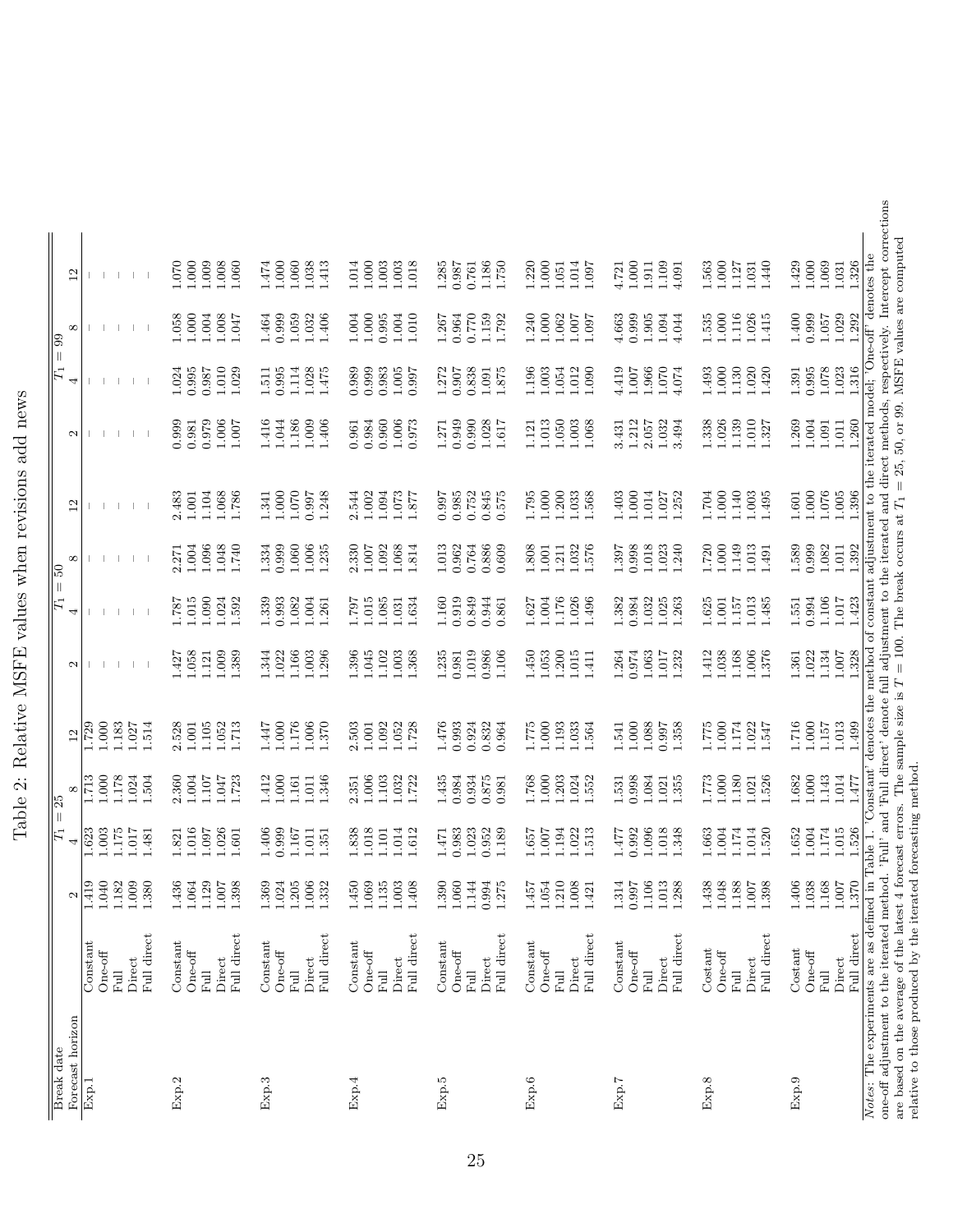| くてゃく くら くらい そくとう こうこくさく こうしょうこう こうこうしょう こくしゃ<br>i<br>J<br>Í |
|-------------------------------------------------------------|
| i<br>ì                                                      |
| ļ                                                           |
| ーー                                                          |
| ļ<br>I                                                      |
|                                                             |

| Break date                |                                                                  |                                                 | $\overline{F}$                                                           | $= 25$                                                          |                                                                          |                                               | $\overline{F}$                                | $\frac{1}{50}$                                  |                                                                          |                                               | $\overline{E}$                                                               | $= 99$                                           |                                           |
|---------------------------|------------------------------------------------------------------|-------------------------------------------------|--------------------------------------------------------------------------|-----------------------------------------------------------------|--------------------------------------------------------------------------|-----------------------------------------------|-----------------------------------------------|-------------------------------------------------|--------------------------------------------------------------------------|-----------------------------------------------|------------------------------------------------------------------------------|--------------------------------------------------|-------------------------------------------|
| Forecast horizon          |                                                                  | $\boldsymbol{\sim}$                             | 4                                                                        | $^{\infty}$                                                     | $\Xi$                                                                    | $\mathbf{\Omega}$                             | 4                                             | ${}^{\infty}$                                   | $\overline{12}$                                                          | $\mathbf{c}$                                  | 4                                                                            | $^{\infty}$                                      | $\overline{12}$                           |
| Exp.1                     | Full direct<br>Constant<br>$One-off$<br>Direct<br>Full           | 1.186<br>1.046<br>1.008<br>1.413<br>1.354       | 1.639<br>1.193<br>0.015<br>.470<br>0.006                                 | .000<br>1.170<br>.015<br>1.680<br>$-451$                        | 1.176<br>1.000<br>1.022<br>1.482<br>1.701                                |                                               |                                               |                                                 |                                                                          |                                               |                                                                              |                                                  |                                           |
| Exp.2                     | Full direct<br>Constant<br>$One-off$<br>Direct<br>Full           | 1.492<br>1.04<br>1.177<br>L.004<br>1.403        | 1.877<br>1.029<br>1.24<br>1.013<br>0.608                                 | 2.328<br>1.005<br>1.107<br>1.028<br>1.718                       | 1.122<br>1.002<br>1.029<br>1.806<br>2.633                                | 1.132<br>L.004<br>1.063<br>1.368<br>1.431     | 1.750<br>1.006<br>1.078<br>1.019<br>1.583     | 2.120<br>1.001<br>1.716<br>1.024<br>1.067       | $1.065\,$<br>2.234<br>1.000<br>1.017<br>1.723                            | 0.970<br>1.118<br>$1.007$<br>1.018<br>1.112   | $\begin{array}{c} 1.196 \\ 0.990 \end{array}$<br>1.029<br>$1.011\,$<br>1.159 | 1.055<br>1.016<br>1.000<br>1.208<br>1.296        | 1.000<br>1.072<br>1.012<br>1.325<br>1.227 |
| Exp.3                     | Full direct<br>Constant<br>$One-off$<br>Direct<br>Full           | 1.008<br>1.222<br>1.383<br>1.034<br>1.347       | 1.000<br>1.189<br>1.424<br>1.013<br>.360                                 | 1.000<br>1.146<br>1.008<br>1.299<br>1.377                       | 1.000<br>1.174<br>1.419<br>1.347<br>1.011                                | 1.350<br>0.30<br>1.302<br>1.177<br>1.007      | 0.999<br>1.135<br>1.012<br>1.314<br>1.407     | 1.429<br>1.000<br>1.126<br>1.008<br>1.314       | 1.000<br>1.123<br>1.423<br>1.005<br>1.319                                | $1.060$<br>$1.207$<br>1.006<br>1.393<br>.431  | 1.145<br>1.016<br>$1.521$<br>$1.002$<br>1.447                                | 0.999<br>1.099<br>1.028<br>1.498<br>1.391        | 1.000<br>1.490<br>1.096<br>1.402<br>1.031 |
| Exp.4                     | Full direct<br>Constant<br>$One-off$<br>Direct<br>Ful            | 1.188<br>1.113<br>1.517<br>1.004<br>1.440       | 1.32<br>1.033<br>.015<br>1.902<br>1.667                                  | 1.006<br>1.109<br>1.028<br>2.385<br>1.778                       | 2.668<br>$1.002$<br>$1.103$<br>1.024<br>1.809                            | 1.029<br>1.080<br>1.345<br>0.992<br>1.321     | 0.995<br>1.030<br>1.636<br>0.995<br>1.582     | 0.998<br>1.025<br>1.009<br>1.734<br>1.971       | $\begin{array}{c} 1.016 \\ 1.003 \end{array}$<br>2.095<br>0.999<br>1.767 | 0.958<br>0.923<br>1.026<br>0.947<br>0.975     | 0.975<br>1.014<br>$1.017$<br>0.997<br>1.025                                  | 1.056<br>1.000<br>1.012<br>1.054<br>1.011        | 1.000<br>1.025<br>1.009<br>1.074<br>1.066 |
| Exp.5                     | Full direct<br>Constant<br>$One-off$<br>Direct<br>Ful            | 1.206<br>1.455<br>1.089<br>1.027<br>1.407       | 1.569<br>1.105<br>L004<br>1.012<br>1.445                                 | 0.996<br>1.038<br>0.952<br>1.327<br>1.576                       | $\begin{array}{c} 1.029 \\ 0.932 \\ 1.275 \end{array}$<br>1.617<br>0.999 | 0.009<br>1.430<br>1.089<br>1.161<br>1.328     | $1.008\,$<br>0.962<br>1.505<br>0.983<br>1.263 | 0.913<br>0.982<br>0.867<br>1.088<br>1.541       | $0.883$<br>$0.830$<br>1.489<br>0.993<br>0.985                            | 0.956<br>0.966<br>1.089<br>1.012<br>1.133     | $\!0.860$<br>1.058<br>1.174<br>1.048<br>0.932                                | 0.806<br>$\frac{1.005}{0.972}$<br>1.120<br>1.128 | 0.990<br>0.993<br>0.793<br>1.137<br>1.109 |
| Exp.6                     | Full direct<br>Constant<br>$One-off$<br>Direct<br>Ful            | 1.229<br>1.473<br>1.004<br>1.413<br>1.071       | 1.644<br>1.008<br>1.196<br>1.023<br>$065$ .                              | 1.195<br>1.746<br>1.000<br>1.027<br>1.503                       | 1.000<br>1.730<br>187<br>1.510<br>1.031                                  | 1.232<br>1.008<br>1.072<br>1.484<br>1.429     | 1.023<br>1.688<br>1.010<br>1.204<br>1.510     | 1.80<br>1.740<br>1.000<br>1.035<br>1.494        | 1.039<br>1.000<br>1.205<br>1.811<br>1.546                                | $1.100\,$<br>1.036<br>1.006<br>1.204<br>1.118 | $1.290$<br>$1.006$<br>1.011<br>1.091<br>1.121                                | $1.295$<br>$1.000$<br>1.073<br>1.018<br>$\Xi$    | 1.000<br>1.297<br>1.073<br>1.016<br>1.108 |
| Exp.7                     | Full direct<br>Constant<br>$One-off$<br>Direct<br>司              | 1.028<br>1.155<br>1.372<br>1.326<br>1.011       | 1.135<br>1.532<br>0.999<br>1.025<br>1.382                                | 1.119<br>1.587<br>0.999<br>1.373<br>1.021                       | $\begin{array}{c} 1.000 \\ 1.107 \\ 1.016 \end{array}$<br>1.354<br>1.573 | 1.122<br>1.008<br>1.329<br>1.275<br>1.011     | $1.105$<br>1.479<br>0.993<br>1.025<br>1.348   | 1.530<br>0.999<br>1.017<br>1.338<br>1.091       | 1.543<br>1.086<br>1.025<br>000.1<br>1.350                                | 1.020<br>$1.232$<br>$2.051$<br>3.510<br>3.371 | 1.019<br>2.008<br>4.432<br>1.043<br>4.229                                    | 1.948<br>4.723<br>0.999<br>1.069<br>4.182        | 1.000<br>4.886<br>1.992<br>4.288<br>1.087 |
| Exp.8                     | Full direct<br>Constant<br>$One-off$<br>Direct<br>Full           | 1.450<br>1.062<br>1.203<br>1.009<br>1.404       | 0.008<br>1.192<br>1.015<br>1.691<br>.521                                 | 1.000<br>1.186<br>1.018<br>1.529<br>1.780                       | 000.1<br>1.785<br>1.012<br>1.181<br>1.524                                | 1.058<br>1.185<br>1.426<br>1.006<br>1.378     | 1.008<br>$1.165\,$<br>1.010<br>1.655<br>1.492 | 1.730<br>1.000<br>1.013<br>1.506<br>1.151       | 1.000<br>1.149<br>1.530<br>L <sub>9</sub> 2.1<br>$1.011$                 | 1.045<br>$1.173$<br>$1.005$<br>1.383<br>1.351 | 1.149<br>1.014<br>1.429<br>1.524<br>1.004                                    | 1.000<br>$1.153$<br>$1.025$<br>1.602<br>1.454    | 1.140<br>1.000<br>1.028<br>1.440<br>1.591 |
| Exp.9                     | Full direct<br>Constant<br>$One-off$<br>Direct<br>$_{\rm{Full}}$ | $1.472\,$<br>1.214<br>$1.004$<br>1.067<br>1.401 | $\begin{array}{c} 1.187 \\ 1.014 \\ 1.507 \end{array}$<br>1.686<br>0.008 | 1.738<br>$\begin{array}{c} 1.159 \\ 1.013 \\ 1.478 \end{array}$ | 1.759<br>1.000<br>$\begin{array}{c} 1.163 \\ 1.007 \\ 1.486 \end{array}$ | 1.048<br>$1.006\,$<br>1.362<br>1.417<br>1.171 | 1.000<br>1.599<br>$1.005\,$<br>1.429<br>1.131 | $1.674\,$<br>0.999<br>1.112<br>$1.002$<br>1.446 | $1.655$<br>$1.000$<br>$1.101$<br>$1.004$<br>1.433                        | 1.110<br>$1.010$<br>$1.264$<br>1.016<br>1.284 | $1.021$<br>$1.280$<br>$1.375$<br>$0.995$<br>$1.074\,$                        | 1.070<br>1.416<br>0.999<br>$1.027$<br>$1.285$    | 1.000<br>1.447<br>1.080<br>1.026<br>1.309 |
| See the notes to Table 2. |                                                                  |                                                 |                                                                          |                                                                 |                                                                          |                                               |                                               |                                                 |                                                                          |                                               |                                                                              |                                                  |                                           |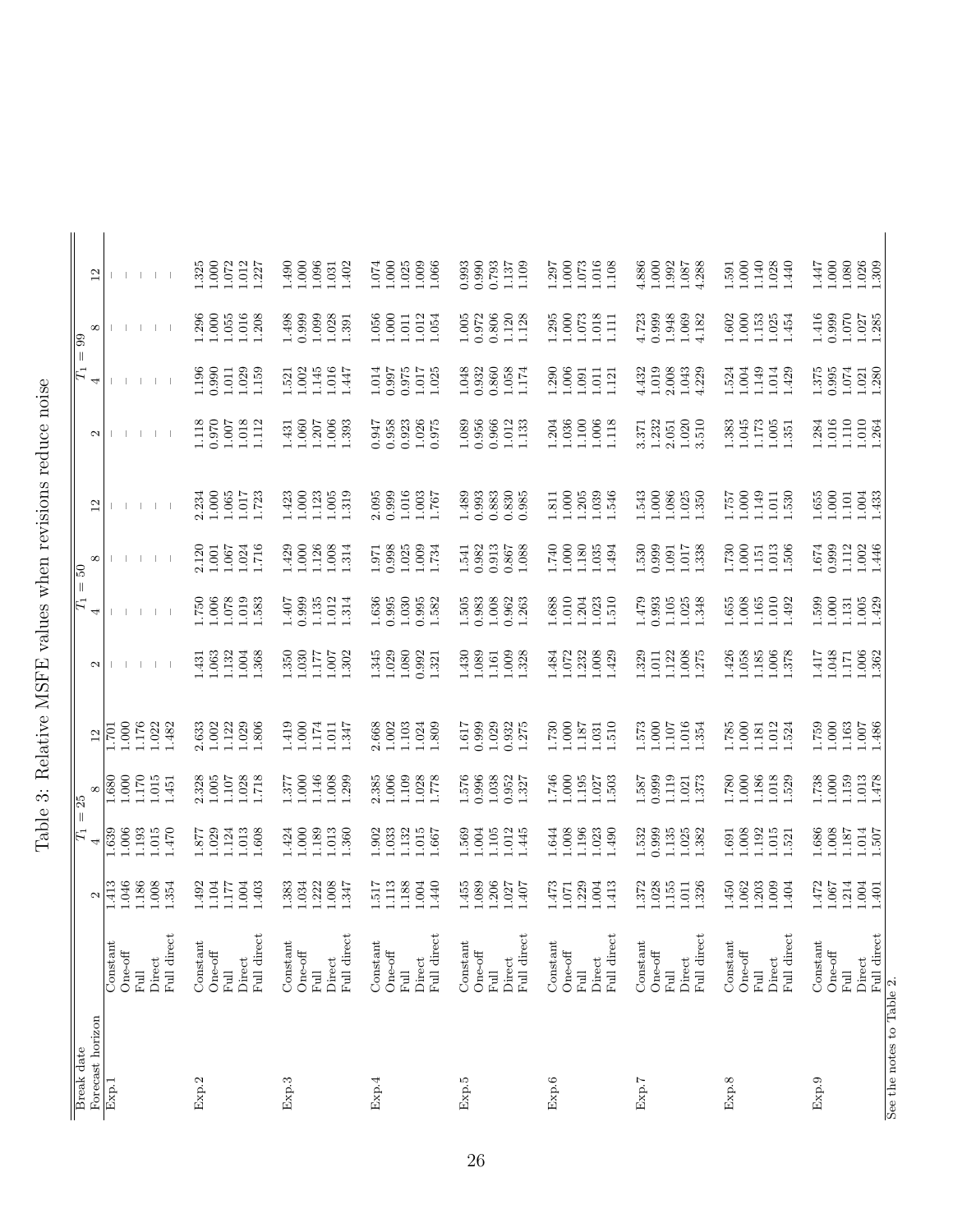Table 4: Squared bias relative to the MSFE of the iterated benchmark when revisions add news Table 4: Squared bias relative to the MSFE of the iterated benchmark when revisions add news

|                                                                                                                            |                                                                                                                               |                                                                 | $\vert_{\mathbb{F}_1}$ | $\frac{5}{2}$<br>H |                    |                    | $\left\vert {}\right\vert$<br>$F_1$ | ြင                 |                |                                                                 | $\lvert \rvert$<br>$F_1$ | ခြ                                                                                           |                                                        |
|----------------------------------------------------------------------------------------------------------------------------|-------------------------------------------------------------------------------------------------------------------------------|-----------------------------------------------------------------|------------------------|--------------------|--------------------|--------------------|-------------------------------------|--------------------|----------------|-----------------------------------------------------------------|--------------------------|----------------------------------------------------------------------------------------------|--------------------------------------------------------|
| Break date<br>Forecast horizon                                                                                             |                                                                                                                               | $\mathbf{c}$                                                    | 4                      | ${}^{\circ}$       | 12                 | $\mathbf{\Omega}$  | 4                                   | $\infty$           | $\frac{2}{1}$  | $\mathbf{\Omega}$                                               | 4                        | $\infty$                                                                                     | $\frac{2}{1}$                                          |
| Exp.1                                                                                                                      | erated                                                                                                                        | 0.000<br>0.003                                                  | 0.003<br>0.000         | 0.000<br>0.004     | 0.000<br>0.004     |                    |                                     |                    |                |                                                                 |                          |                                                                                              |                                                        |
|                                                                                                                            | $\begin{array}{c} \text{Constant} \\ \text{One-off} \\ \text{Full} \end{array}$                                               | 0.002                                                           | 0.003                  | 0.004              | 0.004              |                    |                                     |                    |                |                                                                 |                          |                                                                                              |                                                        |
|                                                                                                                            |                                                                                                                               | 0.001                                                           | 0.001                  | 0.001              | 0.001              |                    |                                     |                    |                |                                                                 |                          |                                                                                              |                                                        |
|                                                                                                                            | $\begin{array}{c}\text{Direct} \\ \text{Full direct}\end{array}$                                                              | 0.004<br>0.000                                                  | 0.003<br>0.000         | 0.000<br>0.004     | 0.004<br>0.000     |                    |                                     |                    |                |                                                                 |                          |                                                                                              |                                                        |
| Exp.2                                                                                                                      |                                                                                                                               | 0.002                                                           | 0.004                  | 0.004              | 0.006              | 0.014              | 0.025                               | 0.033              | 0.036          | 50                                                              | 0.118                    |                                                                                              | 0.174                                                  |
|                                                                                                                            | $\begin{array}{c} \text{Iterated}\\ \text{Constant}\\ \text{One-off}\\ \text{Full}\\ \text{Direct}\\ \text{Full} \end{array}$ | 0.000                                                           | 0.000                  | 0.000              | 0.000              | 0.000              | 0.000                               | 0.000              | 0.000          | 0.057                                                           | 0.098                    | $0.158$<br>$0.135$                                                                           | 0.150                                                  |
|                                                                                                                            |                                                                                                                               | 0.000                                                           | 0.003<br>0.001         | 0.002<br>0.004     | 0.003<br>0.005     | 0.005<br>0.002     | $0.019$<br>$0.009$                  | 0.015<br>0.031     | 0.035<br>0.017 | $0.067$<br>$0.062$                                              | 0.116<br>0.107           | $0.157$<br>$0.146$                                                                           | 0.174<br>0.162                                         |
|                                                                                                                            |                                                                                                                               |                                                                 | 0.004                  | 0.004              | 0.003              | 0.014              |                                     | 0.033              | 0.030          | 0.073                                                           | 0.121                    | 0.160                                                                                        |                                                        |
|                                                                                                                            |                                                                                                                               | 0.002                                                           | 0.000                  | 0.000              | 0.000              | 0.000              | $0.026$<br>$0.000$                  | 0.000              | 0.001          | 0.067                                                           | 0.117                    | 0.156                                                                                        | 0.177<br>771.0                                         |
| Exp.3                                                                                                                      | erated<br>$\sharp$                                                                                                            | 0.020                                                           | 0.027                  | 0.022              | 0.027              | 0.058              | 0.071                               | 0.087              | 0.078          | 0.155                                                           | 210                      | 236                                                                                          | 0.222                                                  |
|                                                                                                                            |                                                                                                                               | $0.000$<br>$0.011$                                              | 0.000                  | 0.000              | 0.000              | 0.000              | 0.000                               | 0.000              | 0.000          | 0.052                                                           | 0.063                    | $0.074\,$                                                                                    | 0.066                                                  |
|                                                                                                                            |                                                                                                                               |                                                                 | 0.026<br>0.003         | 0.002<br>0.022     | 0.003<br>0.027     | 0.030<br>$0.005\,$ | 0.009<br>0.064                      | 0.087<br>0.016     | 0.078<br>0.013 | 0.116<br>0.079                                                  | 0.198<br>0.119           | 0.235                                                                                        | 0.222<br>$\rm 0.131$                                   |
|                                                                                                                            | $\begin{array}{l} \text{Constant} \\ \text{One-off} \\ \text{Full} \\ \text{Direct} \\ \text{Full direct} \end{array}$        | $0.001$<br>$0.019$                                              | 0.023                  | 0.014              | 0.014              | 0.056              | 0.064                               | 0.073              | 0.061          | 0.161                                                           | 0.225                    | $0.142$<br>$0.251$                                                                           | 0.235                                                  |
|                                                                                                                            |                                                                                                                               | 0.000                                                           | 0.000                  | 0.001              | 0.000              | 0.000              | 0.000                               | 0.000              | 0.001          | 0.074                                                           | 0.111                    | 0.129                                                                                        | 0.118                                                  |
| Exp.4                                                                                                                      | erated<br>$\ddot{=}$                                                                                                          | 0.005                                                           | 0.010                  | 0.017              | 0.016              | 0.024              | 0.037                               | 0.051              | 0.053          | 0.127                                                           | 0.191                    | .240                                                                                         | 0.253                                                  |
|                                                                                                                            | Constant                                                                                                                      | 0.000                                                           | 0.000                  | 0.001              | 0.000              | 0.000              | 0.000                               | 0.000              | 0.000          | 0.104                                                           | 0.166                    | 0.213                                                                                        | 0.226                                                  |
|                                                                                                                            | $\begin{array}{c} \text{One-off} \\ \text{Full} \\ \text{Direct} \end{array}$                                                 | 0.002                                                           | 0.008<br>0.004         | 0.010<br>0.017     | 0.016<br>0.009     | 0.009<br>0.004     | 0.028                               | 0.048<br>0.022     | 0.052          | 0.122<br>0.109                                                  | 0.172<br>0.191           | 0.240                                                                                        | 0.232                                                  |
|                                                                                                                            |                                                                                                                               | $0.001$<br>$0.005$                                              | 0.010                  | 0.013              | 0.008              | 0.023              | $0.012$<br>$0.035$                  | 0.045              | 0.024          | 0.129                                                           | 0.194                    | $0.222$<br>$0.242$<br>$0.242$                                                                | 0.254                                                  |
|                                                                                                                            | Full direct                                                                                                                   | 0.000                                                           | 0.000                  | 0.000              | 0.000              | 0.000              | 0.000                               | 0.001              | 0.003          | 0.111                                                           | 0.176                    |                                                                                              | 0.235                                                  |
| Exp.5                                                                                                                      | erated<br>$\mathbf{H}$                                                                                                        |                                                                 | 0.136                  |                    | 0.190              | 0.163              |                                     |                    | 0.439          | 494<br>6                                                        |                          |                                                                                              | 0.693                                                  |
|                                                                                                                            | Constant                                                                                                                      | $0.066$<br>$0.000$                                              | 0.000                  | $0.185$<br>$0.000$ | 0.000              | 0.001              | $0.324$<br>$0.001$                  | $0.421$<br>$0.000$ | 0.001          | 0.091                                                           | 0.623                    | 0.687<br>0.059                                                                               | 0.051                                                  |
|                                                                                                                            |                                                                                                                               |                                                                 | 0.105                  | 0.175              | 0.186              | 0.050              | 0.236                               | 0.392              | 0.429          |                                                                 | 0.512                    | 0.654                                                                                        | 0.682                                                  |
|                                                                                                                            | $\begin{array}{l} \text{One-off}\\ \text{Full}\\ \text{Direct}\\ \text{Full direct}\\ \text{Full direct}\\ \end{array}$       | $\begin{array}{c} 0.024 \\ 0.010 \\ 0.055 \\ 0.000 \end{array}$ | 0.047<br>0.091         | 0.082<br>0.089     | 0.086<br>0.061     | 0.150<br>0.021     | 0.113<br>$0.275$<br>$0.001$         | 0.196<br>0.325     | 0.216<br>0.299 | $\begin{array}{c} 0.287 \\ 0.215 \\ 0.515 \\ 0.215 \end{array}$ | 0.686<br>0.351           | 0.428<br>0.790                                                                               | 0.804<br>0.441                                         |
|                                                                                                                            |                                                                                                                               |                                                                 | 0.000                  | 0.000              | 0.002              | 0.001              |                                     | 0.006              | 0.016          |                                                                 | 0.355                    | 0.448                                                                                        | 0.455                                                  |
| Exp.6                                                                                                                      | erated<br>$\mathbf{H}$                                                                                                        | 0.001                                                           | 0.000                  | 0.000              | 0.001              | 0.000              | 0.001                               | 0.001              | 0.000          | 0.000                                                           | 0.000                    | 0.001                                                                                        | 0.000                                                  |
|                                                                                                                            | Constant                                                                                                                      | 0.000                                                           | 0.000                  | 0.000              | 0.000              | 0.000              | 0.000                               | 0.000              | 0.000          | 0.000                                                           | 0.000                    | 0.000                                                                                        | 0.000                                                  |
|                                                                                                                            | One-off<br>Full<br>Direct<br>Full direct                                                                                      | $0.000\,$                                                       | 0.000<br>0.000         | 0.000<br>0.000     | 0.000<br>0.001     | 0.000<br>0.000     | 0.000<br>0.001                      | 0.000<br>0.001     | 0.000<br>0.000 | 0.000                                                           | 0.000<br>0.000           | 0.000<br>0.001                                                                               | 0.000<br>0.000                                         |
|                                                                                                                            |                                                                                                                               | 0.001                                                           | 0.000                  | 0.000              | 0.001              | 0.000              | 0.002                               | 0.001              | 0.000          | 0.000                                                           | 0.000                    | 0.001                                                                                        | 0.000                                                  |
|                                                                                                                            |                                                                                                                               | 0.000                                                           | 0.000                  | 0.000              | 0.000              | 0.000              | 0.000                               | 0.000              | 0.000          | 0.000                                                           | 0.000                    | 0.000                                                                                        | 0.000                                                  |
| Exp.7                                                                                                                      | Iterated                                                                                                                      | 0.023                                                           | 0.031                  | 0.033              | 0.027              | 0.023              | 0.025                               | 0.024              | 0.030          | 0.015                                                           | 0.018                    | 0.020                                                                                        | 0.025                                                  |
|                                                                                                                            | Constant                                                                                                                      | $0.000$<br>$0.012$                                              | 0.000                  | 0.000              | 0.000              | 0.000              | $0.000$<br>$0.022$                  | 0.000              | 0.000          | $0.001$<br>$0.009$                                              | 0.001                    | 0.002                                                                                        | 0.003                                                  |
|                                                                                                                            | $One-off$                                                                                                                     |                                                                 | 0.028<br>0.008         | 0.033<br>0.009     | 0.006<br>0.027     | 0.002<br>0.011     |                                     | 0.023<br>0.004     | 0.030<br>0.007 |                                                                 | 0.016<br>0.006           | 0.020<br>0.008                                                                               | 0.025<br>0.011                                         |
|                                                                                                                            | Full<br>Direct<br>Full direct                                                                                                 | $0.003$<br>$0.024$                                              | 0.034                  | 0.036              | 0.028              | 0.024              | $0.004$<br>$0.028$                  | 0.025              | 0.032          | $0.004$<br>$0.015$                                              | 0.019                    | 0.023                                                                                        | 0.027                                                  |
|                                                                                                                            |                                                                                                                               | 0.000                                                           | 0.000                  | 0.000              | 0.000              | 0.000              | 0.000                               | 0.000              | 0.000          | 0.001                                                           | 0.001                    | 0.002                                                                                        | 0.003                                                  |
| Exp.8                                                                                                                      |                                                                                                                               | 0.001                                                           | 0.003                  | 0.002              | 0.002              | 0.020              | 0.027                               | 0.033              | 0.040          | 0.119                                                           | 0.162                    | 0.177                                                                                        | 0.185                                                  |
|                                                                                                                            | $\begin{array}{c} \text{Iterated} \\ \text{Constant} \end{array}$                                                             | 0.000                                                           | 0.000                  | 0.000              | 0.000              | 0.000              | 0.000                               | 0.000              | 0.000          | 0.091                                                           | 0.123                    |                                                                                              | 0.140                                                  |
|                                                                                                                            | $_{\rm Full}^{\rm One-off}$                                                                                                   | 0.000<br>0.000                                                  | 0.003<br>0.001         | 0.002<br>0.000     | 0.002<br>0.001     | 0.008<br>0.002     | 0.023<br>0.005                      | 0.033<br>0.008     | 0.040<br>0.011 | 0.109<br>0.100                                                  | 0.159<br>0.141           | $\begin{array}{c} 0.133 \\ 0.177 \\ 0.155 \end{array}$                                       | 0.185<br>0.163                                         |
|                                                                                                                            | ${\rm Direct} \\ {\rm Full~direct} \\$                                                                                        | 0.001                                                           | 0.002                  | 0.000              | 0.000              | 0.019              | 0.025                               | 0.026              | 0.026          | 0.121                                                           | 0.169                    | 0.183                                                                                        | 0.190                                                  |
|                                                                                                                            |                                                                                                                               | 0.000                                                           | 0.000                  | 0.000              | 0.000              | 0.000              | 0.000                               | 0.001              | 0.001          | 0.112                                                           | 0.168                    |                                                                                              | 0.194                                                  |
| Exp.9                                                                                                                      | Iterated                                                                                                                      | 0.018                                                           | 0.022                  | 0.021              | 0.020              | 0.058              | 0.075                               | 0.083              | 0.089          | 0.173                                                           | 0.231                    | 0.260                                                                                        | 0.257                                                  |
|                                                                                                                            | Constant                                                                                                                      |                                                                 | 0.000                  | 0.000              | 0.001              | 0.000              | 0.000<br>0.064                      | 0.000              | 0.000          | 0.081                                                           | 0.109                    |                                                                                              | $\begin{array}{c} 0.121 \\ 0.257 \\ 0.181 \end{array}$ |
|                                                                                                                            | $One-off$<br>$_{\rm{Full}}$                                                                                                   | $\begin{array}{c} 0.008 \\ 0.002 \\ 0.017 \end{array}$          | 0.019<br>0.004         | 0.004<br>0.021     | $0.020$<br>$0.004$ | 0.008<br>0.027     | 0.015                               | 0.082<br>0.020     | 0.089<br>0.023 | 0.140<br>0.107                                                  | 0.159<br>0.222           |                                                                                              |                                                        |
|                                                                                                                            | ${\rm Direct} \atop {\rm Full~direct}$                                                                                        | 0.000                                                           | 0.019                  | 0.014              | 0.009              | 0.058<br>0.000     | 0.072                               | 0.071              | 0.069          | 0.179                                                           | 0.243<br>0.150           | $\begin{array}{c} 0.123 \\ 0.259 \\ 0.183 \\ 0.1273 \\ 0.0172 \\ 0.172 \\ 0.172 \end{array}$ | 0.268                                                  |
| Notes: The table reports the squared bias of the different methods as a ratio of the MSFE of the iterated benchmark model. |                                                                                                                               |                                                                 | 0.000                  | 0.001              | 0.001              |                    | 0.000                               | 0.001              | 0.001          | 0.101                                                           |                          |                                                                                              |                                                        |
|                                                                                                                            |                                                                                                                               |                                                                 |                        |                    |                    |                    |                                     |                    |                |                                                                 |                          |                                                                                              |                                                        |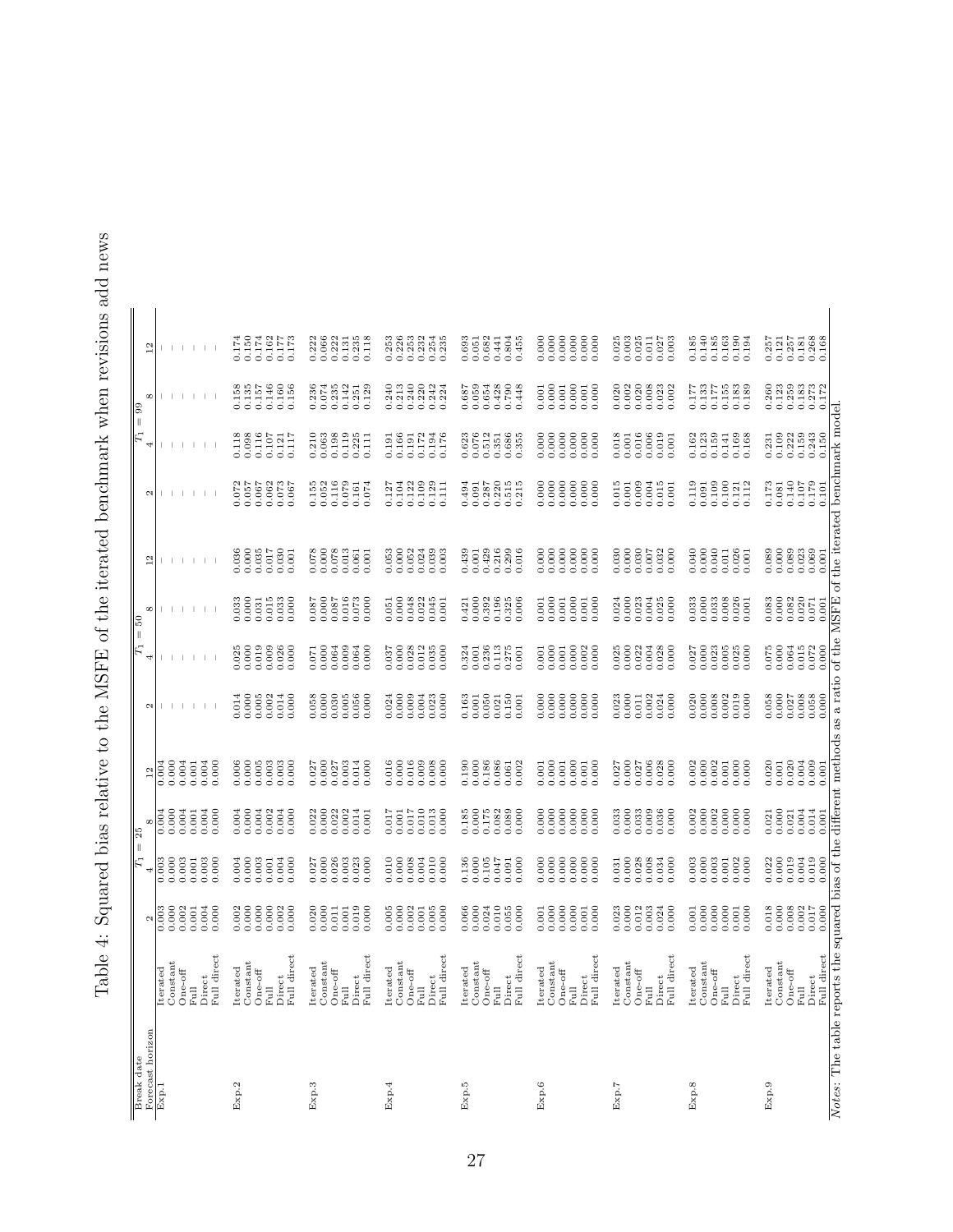| Forecast horizon          |                         | M                |            | Ιœ<br>$\overline{ARI}$                                                   | $\frac{2}{1}$                    | M          | $\overline{\text{AR}(4)}$  |                        | $\frac{2}{1}$ | N          | 4          | Ιœ<br>BIC  | $\overline{12}$ | N          |            | ∞<br>AIC      | $\overline{2}$                  |
|---------------------------|-------------------------|------------------|------------|--------------------------------------------------------------------------|----------------------------------|------------|----------------------------|------------------------|---------------|------------|------------|------------|-----------------|------------|------------|---------------|---------------------------------|
| $(A)$ $GDP$               | $_{tered}$              | 2.664            | 2.719      | 2.723                                                                    | 688<br>$\sim$                    | 2.716      | 2.786                      | 2.720                  | 2.682         | 2.673      | 2.724      | 2.720      | 2.685           | 2.663      | 2.724      | 2.722         | 2.686                           |
|                           | Constant                | 1.227            | 1.343      | $1.518***$                                                               | $742***$<br>Η                    | 1.257      | 1.366                      | $1.660**$              | $1.908***$    | 1.279      | $1.461*$   | $1.654***$ | $1.923***$      | 1.275      | 1.426      | $1.603***$    | $1.873***$                      |
|                           | $One-off$               | 0.978            | 0.995      | 1.000                                                                    | $\frac{0}{2}$<br>$\overline{a}$  | 0.995      | 0.993                      | 1.003                  | 1.001         | 0.993      | 1.004      | 0.999      | 1.000           | 0.995      | 1.002      | 0.999         | 1.000                           |
|                           | <b>Full</b>             | 1.075            | 1.098      | 1.205                                                                    | $1.338***$                       | 1.114      | 1.082                      | 1.239                  | $1.385***$    | 1.127      | 1.142      | 1.219      | $1.355***$      | 1.127      | 1.126      | 1.199         | $1.337***$                      |
|                           | Direct                  | 0.978            | 1.019      | 1.015                                                                    | 999<br>$\circ$                   | 1.022      | 1.010                      | 1.040                  | 1.015         | 0.971      | 1.023      | 1.017      | 1.001           | 1.006      | 1.038      | 1.021         | 1.005                           |
|                           | Full direct             | 1.217            | 1.387      | $1.375*$                                                                 | $.483***$<br>$\overline{a}$      | 1.236      | 1.347                      | $1.491***$             | $1.466***$    | 1.208      | $1.384*$   | $1.379*$   | $1.486***$      | $1.270*$   | $1.405*$   | $*$<br>1.424' | $1.481***$                      |
| (B) Industrial production | <i>Iterated</i>         | 6.639            | 6.744      | $6.748\,$                                                                | 859<br>$\circ$                   | 6.705      | $6.798\,$                  | 6.767                  | 6.832         | $6.618\,$  | 6.744      | 6.749      | $6.860\,$       | 6.781      | $6.716\,$  | 6.752         | 6.831                           |
|                           | Constant                | $1.504***$       | $1.787***$ | $1.575**$                                                                | ₩<br>$.872***$<br>$\overline{a}$ | $1.424*$   | $1.714**$                  | $1.653**$              | $1.938***$    | $1.505**$  | $1.786***$ | $1.571***$ | $1.865***$      | $1.395*$   | $1.693**$  | $1.619**$     | $1.880***$                      |
|                           | $One-off$               | 1.057            | 1.009      | 1.000                                                                    | 000<br>$\overline{\phantom{0}}$  | 1.033      | 1.028                      | 1.002                  | 1.001         | 1.057      | 1.009      | 1.000      | 1.000           | 1.025      | 1.015      | 1.001         | $1.001*$                        |
|                           | $_{\rm{Full}}$          | $1.272*$         | $1.359**$  | 1.195                                                                    | $.388***$<br>$\overline{ }$      | 1.208      | $1.297*$                   | $1.253*$               | $1.429***$    | $1.271*$   | $1.359**$  | 1.195      | $1.386***$      | 1.191      | $1.301*$   | $1.247*$      | $1.436***$                      |
|                           | Direct                  | $1.004\,$        | 1.004      | 1.020                                                                    | 978<br>$\circ$                   | 0.997      | 0.982                      | 1.065                  | $1.004\,$     | 1.012      | 1.000      | 1.019      | 0.981           | 0.976      | 1.019      | 1.015         | 0.997                           |
|                           | Full direct             | $1.472***$       | $1.596**$  | $1.408**$                                                                | $.657***$<br>$\overline{a}$      | $1.380*$   | $\ddot{\ast}$<br>$1.497**$ | $*$<br>$*$<br>$1.569*$ | $1.593***$    | $1.486***$ | $1.584***$ | $1.400***$ | $1.655***$      | $1.438*$   | $1.594***$ | $1.405***$    | $1.684***$                      |
| (C) GDP deflator          | <i>Iterated</i>         | $1.479\,$        | 1.779      | 2.279                                                                    | 444<br>$\sim$                    | 1.231      | 1.396                      | 1.851                  | 2.122         | 1.289      | 1.436      | 1.910      | $2.186\,$       | 1.246      | 1.412      | 1.861         | 2.124                           |
|                           | Constant                | 0.971            | 0.725      | 0.811                                                                    | .114<br>Η                        | 1.151      | 1.158                      | $1.471*$               | $2.040***$    | 1.123      | 1.122      | 1.384      | $1.907***$      | 1.123      | 1.142      | $1.474*$      | $2.063***$                      |
|                           | $One-off$               | $0.872***$       | $0.838***$ | $0.948***$                                                               | $.983***$<br>$\circ$             | 0.967      | $0.891***$                 | $0.937***$             | $0.968*$      | 0.955      | $0.878***$ | $0.926**$  | $0.964**$       | 0.957      | $0.889***$ | $0.935***$    | $0.967*$                        |
|                           | Full                    | $0.857*$         | $0.691***$ | $0.***0$                                                                 | $764***$                         | 1.015      | $0.866*$                   | $0.853**$              | $0.900*$      | 0.992      | $0.831***$ | $0.813***$ | $0.862**$       | 0.995      | $0.856**$  | $0.847***$    | $0.896*$                        |
|                           | Direct                  | $0.886***$       | $0.675***$ | $0.756***0.$                                                             | 895                              | 1.019      | $1.076*$                   | $1.196**$              | $1.292**$     | 0.965      | 1.037      | $1.080**$  | $1.231*$        | $1.005\,$  | $1.059**$  | $1.160***$    | $1.318**$                       |
|                           | Full direct             | 0.869            | $0.665*$   | 0.857                                                                    | .127<br>$\overline{ }$           | 1.096      | 1.155                      | 1.487                  | $1.757*$      | 0.998      | 1.023      | 1.225      | 1.504           | 1.062      | 1.094      | 1.381         | $1.720*$                        |
| (D) PCE inflation         | It created              | $1.898\,$        | 2.051      | 2.482                                                                    | 678<br>$\sim$                    | 1.830      | 1.955                      | 2.323                  | 2.555         | 1.847      | 2.016      | 2.389      | 2.609           | 1.823      | 1.960      | 2.337         | 2.568                           |
|                           | Constant                | $1.364***$       | $1.345*$   | 1.397                                                                    | $.629*$<br>$\overline{a}$        | $1.485***$ | $1.658***$                 | $1.985***$             | $2.404***$    | $1.385***$ | $1.473**$  | $1.669**$  | $*$<br>2.078'   | $1.446***$ | $1.604***$ | ***<br>1.892  | $2.334***$                      |
|                           | $One-off$               | 1.061            | $0.940*$   | $0.954***0.$                                                             | $0.980**$                        | $1.080**$  | 1.012                      | 0.969                  | 0.982         | 1.061      | 0.990      | $0.962*$   | 0.983           | $1.067^*$  | 1.005      | 0.969         | 0.984                           |
|                           | $\overline{\mathrm{F}}$ | $1.129***$       | 0.949      | $0.879**$                                                                | $.867***$<br>$\circ$             | $1.247***$ | 1.085                      | 0.986                  | 0.958         | $1.168**$  | 1.025      | 0.936      | 0.925           | $1.221***$ | 1.078      | 0.976         | 0.953                           |
|                           | $\rm Direct$            | 1.009            | 0.947      | 0.959                                                                    | .983<br>$\circ$                  | 0.994      | $1.018\,$                  | $1.162**$              | 1.146         | 1.003      | 0.967      | 1.036      | $1.070\,$       | 0.997      | $1.016\,$  | $1.121*$      | 1.125                           |
|                           | Full direct             | $1.241***$ 1.079 |            | Notes: Forecast period spans from 1977:Q2 to 2013:Q2. The first<br>1.127 | 1.446                            | $1.333***$ | 1.244                      | $1.553*$               | $1.785*$      | $1.305***$ | 1.166      | 1.220      | 1.552           | $1.330**$  | 1.230      | 1.419         | Subsequent rows report<br>1.630 |

Table 5: MSFE values relative to the iterated benchmark based on the same lag selection method Table 5: MSFE values relative to the iterated benchmark based on the same lag selection method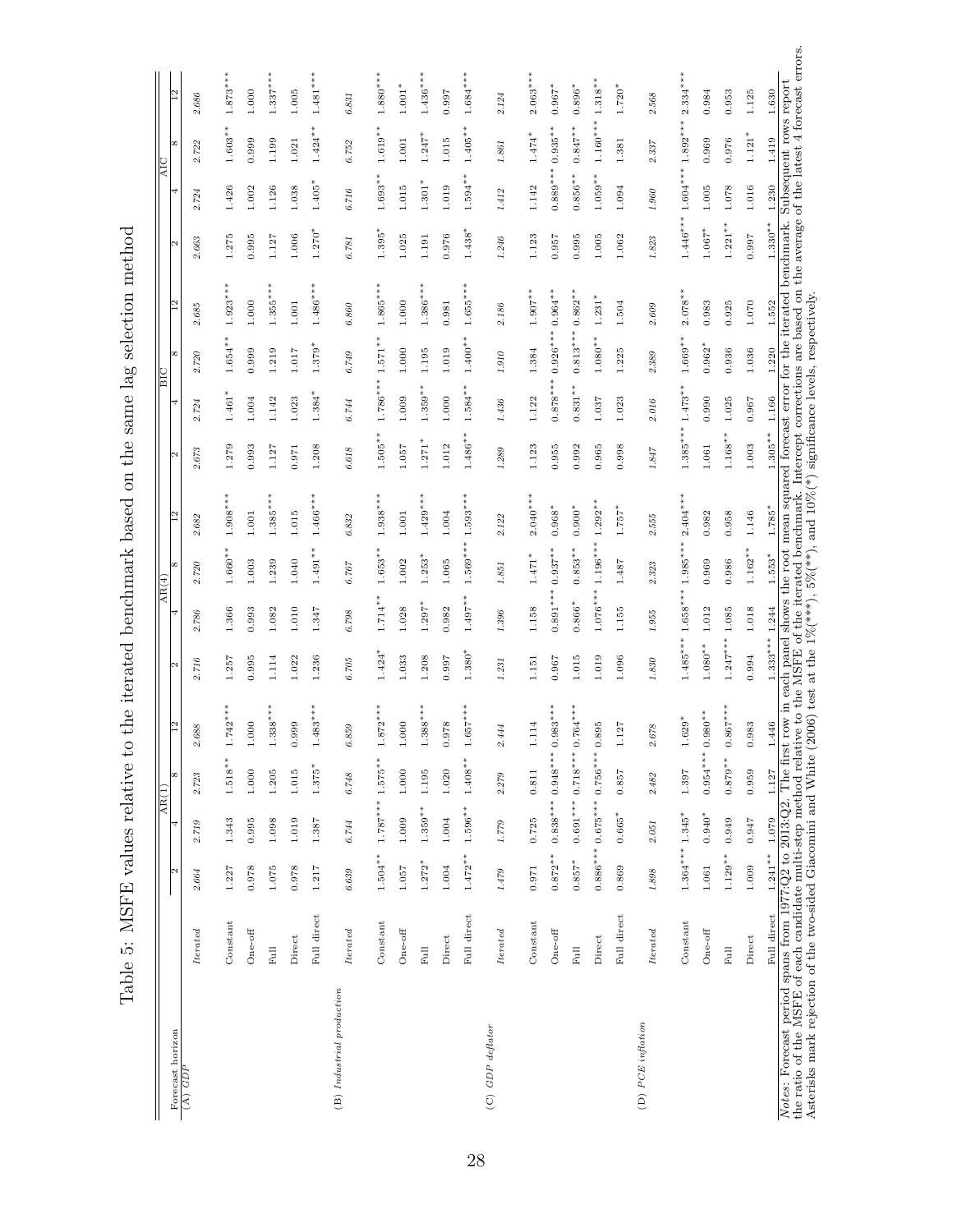# Appendix A

| <b>News</b>    |                     |                     |                   |                   |                           |                           |                                  |                                  |
|----------------|---------------------|---------------------|-------------------|-------------------|---------------------------|---------------------------|----------------------------------|----------------------------------|
| Experiment     | $E(\tilde{y}_{1t})$ | $E(\tilde{y}_{2t})$ | $E(y_{1t}^{t+1})$ | $E(y_{2t}^{t+1})$ | $\sigma_{\tilde{y}_{1t}}$ | $\sigma_{\tilde y_{2t}}$  | $\sigma_{y_{1t}^{t+1}}$          | $\sigma_{y_{2t}^{t+1}}$          |
| $\mathbf{1}$   | 2.255               | 2.255               | 2.128             | 2.128             | 2.514                     | 2.514                     | 1.957                            | 1.957                            |
| $\sqrt{2}$     | 2.255               | 5.171               | 2.128             | 4.878             | 2.514                     | 7.187                     | 1.957                            | 5.595                            |
| 3              | 2.255               | 1.442               | 2.128             | 1.361             | 2.514                     | 2.035                     | 1.957                            | 1.584                            |
| $\overline{4}$ | 1.442               | 5.171               | 1.361             | 4.878             | 2.035                     | 7.187                     | 1.584                            | 5.595                            |
| $\bf 5$        | 5.171               | 1.442               | 4.878             | 1.361             | 7.187                     | 2.035                     | 5.595                            | 1.584                            |
| 6              | 2.255               | 2.255               | 2.128             | 2.128             | 2.514                     | 7.541                     | 1.957                            | 5.871                            |
| $\overline{7}$ | 2.255               | 2.255               | 2.128             | 2.128             | 2.514                     | 0.838                     | 1.957                            | 0.652                            |
| 8              | 2.255               | 3.383               | 2.128             | 3.191             | 2.514                     | 2.514                     | 1.957                            | 1.957                            |
| 9              | 2.255               | 1.128               | 2.128             | 1.064             | 2.514                     | 2.514                     | 1.957                            | 1.957                            |
|                |                     |                     |                   |                   |                           |                           |                                  |                                  |
| <i>Noise</i>   |                     |                     |                   |                   |                           |                           |                                  |                                  |
| Experiment     | $E(\tilde{y}_{1t})$ | $E(\tilde{y}_{2t})$ | $E(y_{1t}^{t+1})$ | $E(y_{2t}^{t+1})$ | $\sigma_{\tilde{y}_{1t}}$ | $\sigma_{\tilde{y}_{2t}}$ |                                  |                                  |
| $\mathbf{1}$   | 2.000               | 2.000               | 1.887             | 1.887             | 1.732                     | 1.732                     | $\sigma_{y_{1t}^{t+1}}$<br>1.879 | $\sigma_{y_{2t}^{t+1}}$<br>1.879 |
| $\sqrt{2}$     | 2.000               | 4.000               | 1.887             | 3.774             | 1.732                     | 2.268                     | 1.879                            | 2.460                            |
| 3              | 2.000               | 1.333               | 1.887             | 1.258             | 1.732                     | 1.549                     | 1.879                            | 1.680                            |
| $\,4\,$        | 1.333               | 4.000               | 1.258             | 3.774             | 1.549                     | 2.268                     | 1.680                            | 2.460                            |
| $\overline{5}$ | 4.000               | 1.333               | 3.774             | 1.258             | 2.268                     | 1.549                     | 2.460                            | 1.680                            |
| $\,6$          | 2.000               | 2.000               | 1.887             | 1.887             | 1.732                     | 5.196                     | 1.879                            | 5.636                            |
| 7              | 2.000               | 2.000               | 1.887             | 1.887             | 1.732                     | 0.577                     | 1.879                            | 0.626                            |
| 8              | 2.000               | 3.000               | 1.887             | 2.830             | 1.732                     | 1.732                     | 1.879                            | 1.879                            |

Table 6: Means and standard deviations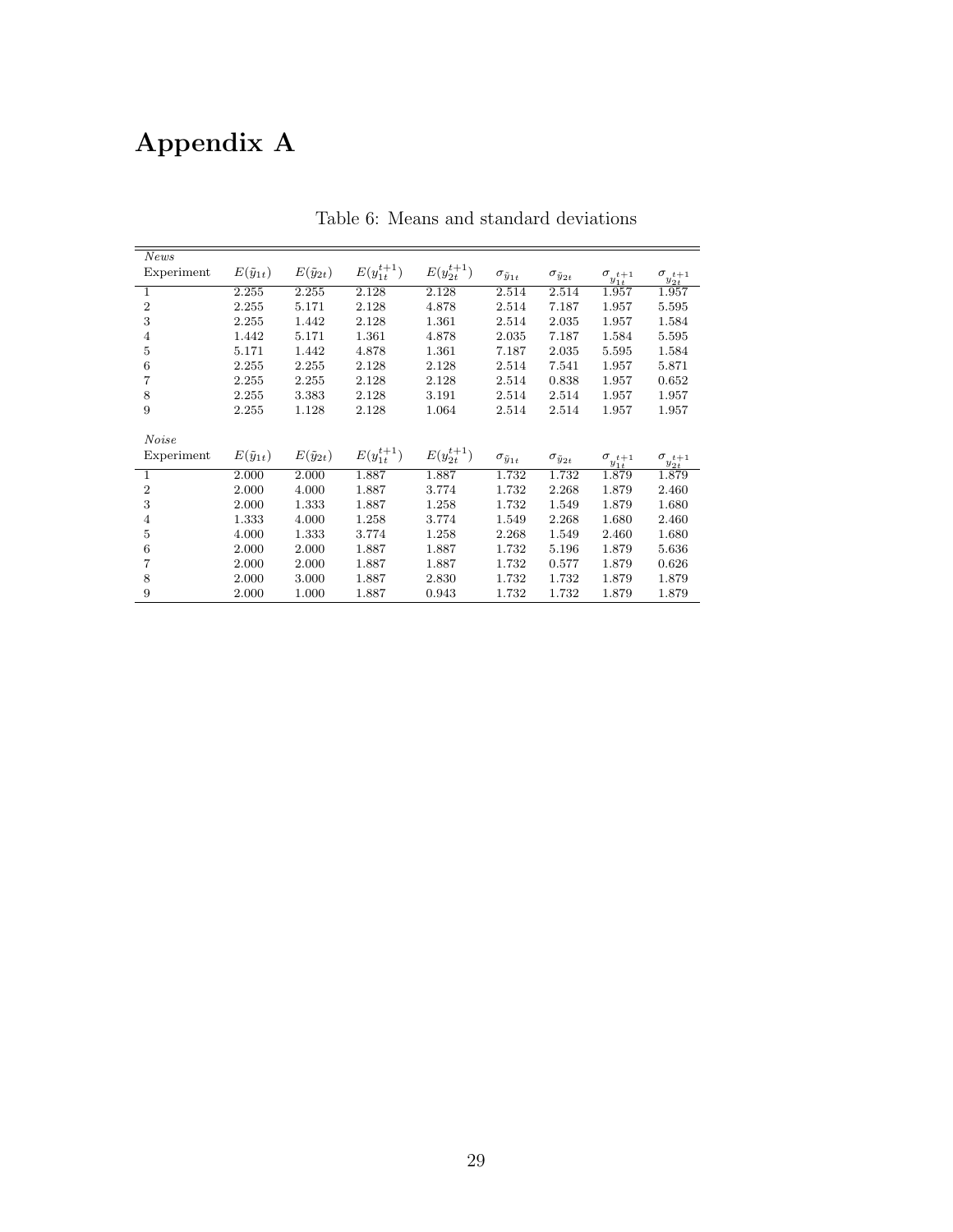Figure 1: Quarterly growth rates



Notes: Sample period 1977:Q2—2013:Q2. The Figure plots the first-release growth rates, annualized.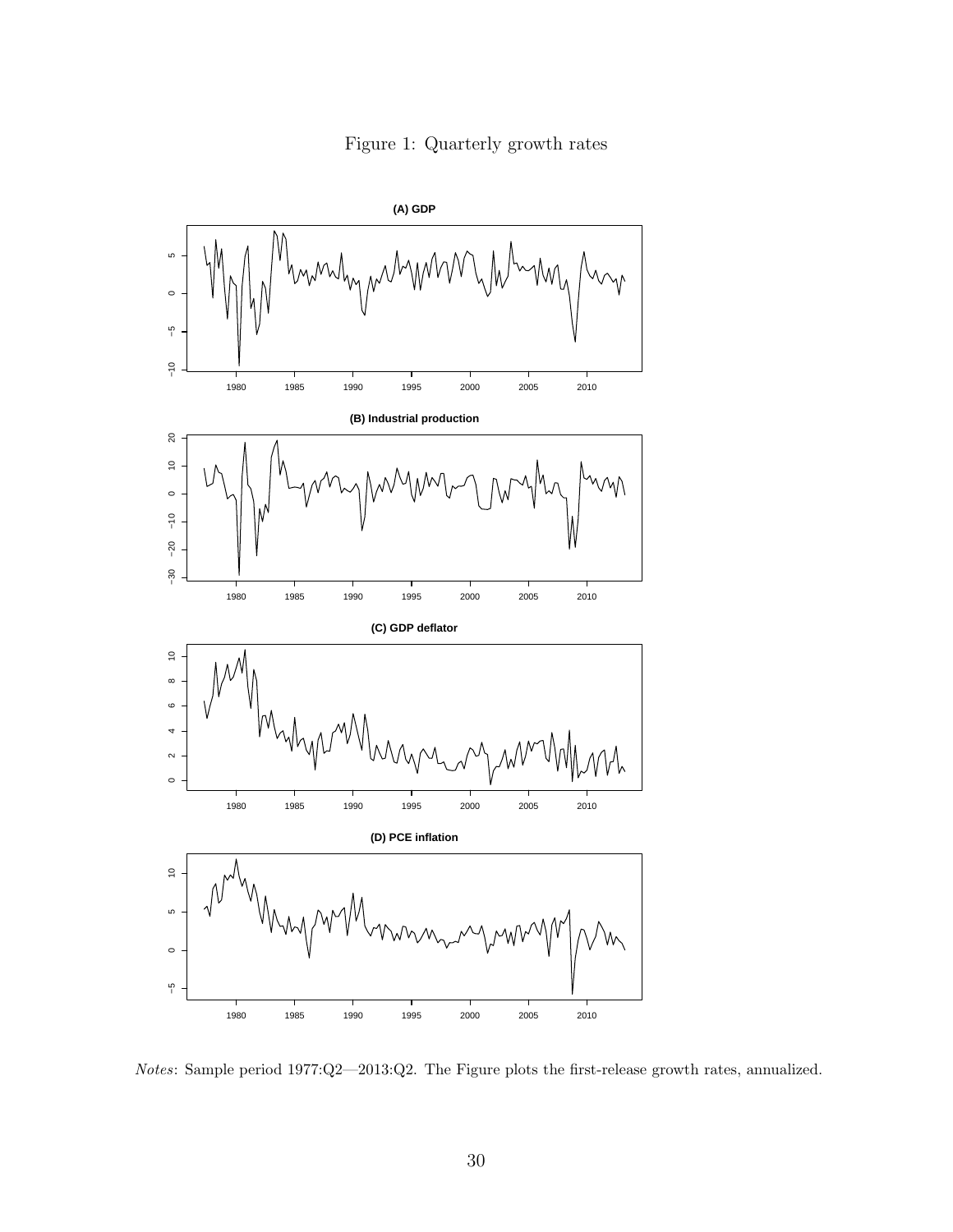

Figure 2: Fluctuation test for equal out-of-sample predictability at  $h=4$ (A) GDP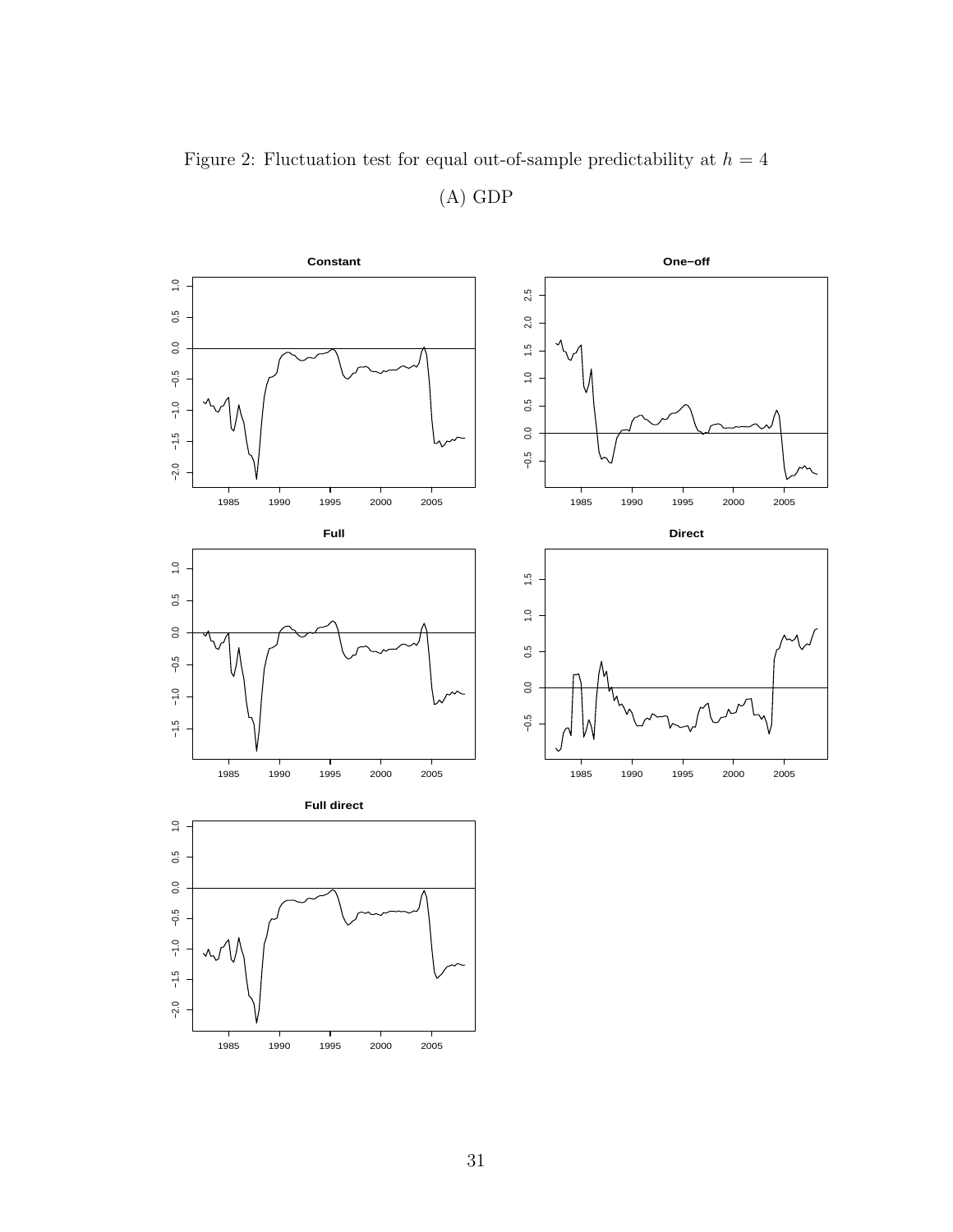

#### (B) Industrial production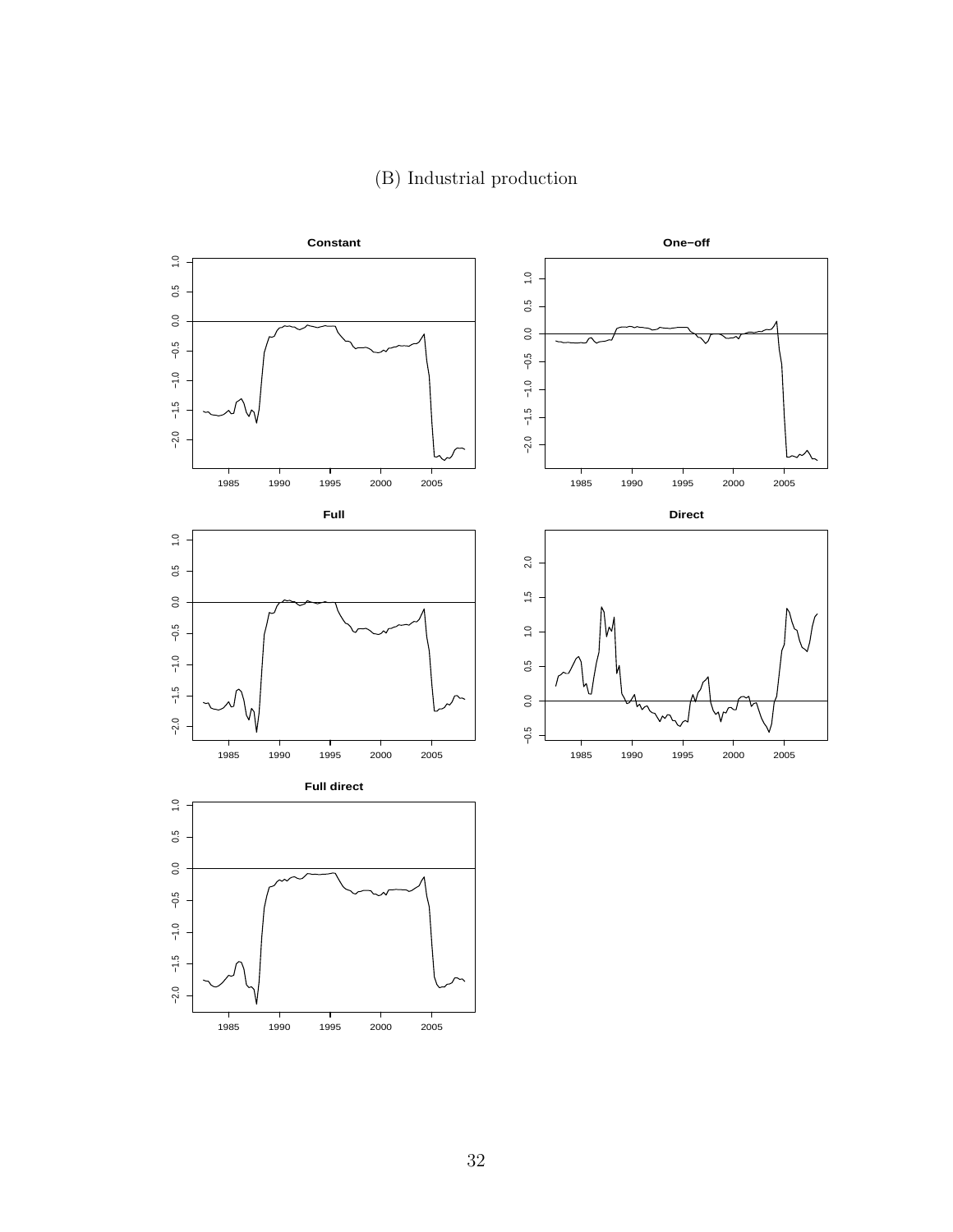## (C) GDP deflator